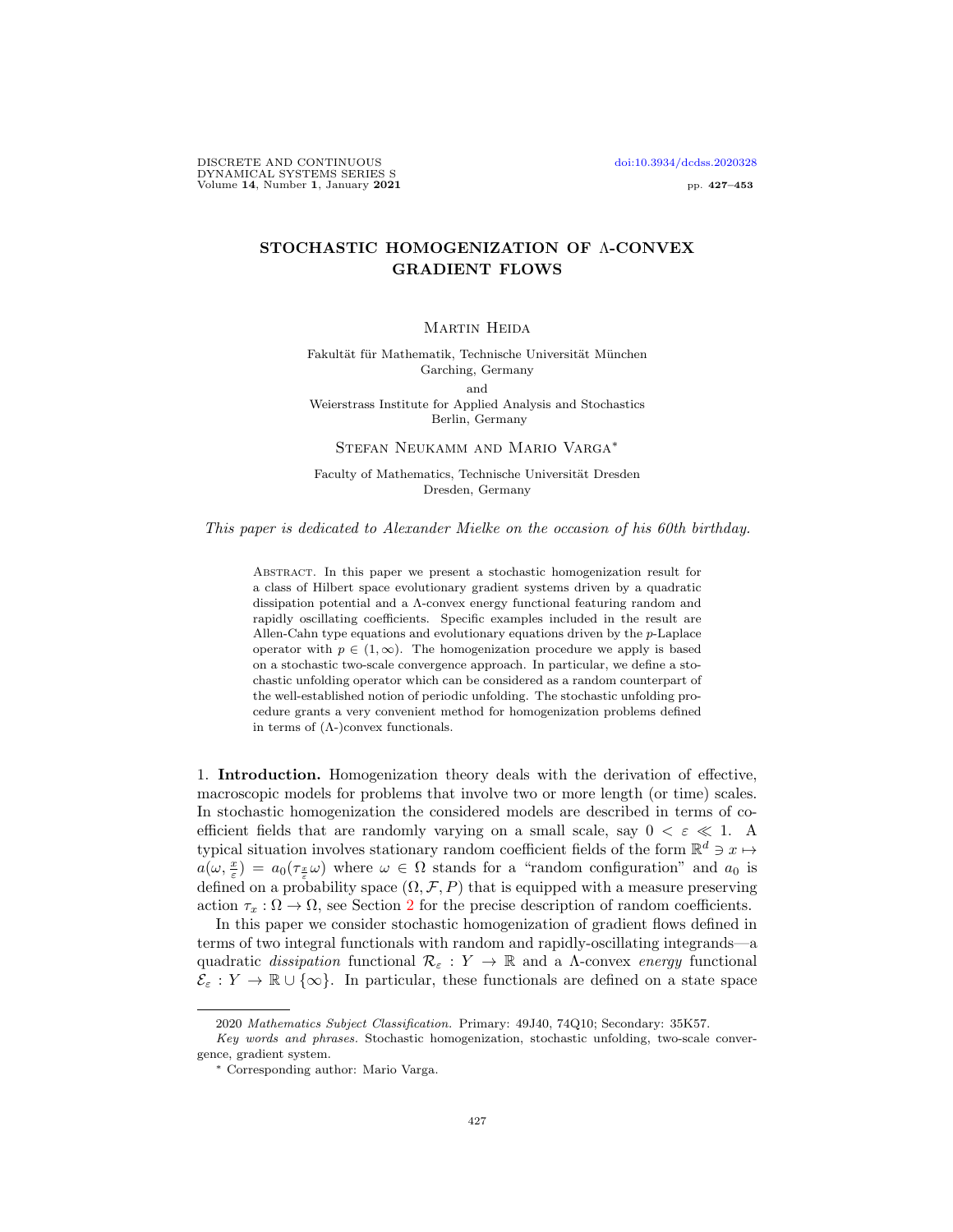$Y = L^2(\Omega \times Q)$  (the dual space is denoted by Y<sup>\*</sup>), where  $Q \subset \mathbb{R}^d$  is open and bounded, and they admit the form

$$
\mathcal{R}_{\varepsilon}(\dot{y}) = \frac{1}{2} \int_{\Omega} \int_{Q} r(\tau_{\frac{x}{\varepsilon}} \omega, x) |\dot{y}(\omega, x)|^2 dx dP(\omega),
$$
  

$$
\mathcal{E}_{\varepsilon}(y) = \int_{\Omega} \int_{Q} V(\tau_{\frac{x}{\varepsilon}} \omega, x, \nabla y(\omega, x)) + f(\tau_{\frac{x}{\varepsilon}} \omega, x, y(\omega, x)) dx dP(\omega).
$$

Besides usual measurability statements, the main assumptions for  $V(\omega, x, \cdot)$  are convexity and p-growth conditions with  $p \in (1,\infty)$ , and we assume that  $f(\omega, x, \cdot)$ has  $\theta$ -growth with  $\theta \in [2,\infty)$  and it is  $\lambda$ -convex, i.e., there exists  $\lambda \in \mathbb{R}$  such that  $f(\omega, x, \cdot) - \frac{\lambda}{2} |\cdot|^2$  is convex. The latter implies that  $\mathcal{E}_{\varepsilon}(\cdot) - \Lambda \mathcal{R}_{\varepsilon}(\cdot)$  is convex for suitable  $\Lambda \in \mathbb{R}$ , i.e.,  $\mathcal{E}_{\varepsilon}$  is  $\Lambda$ -convex w.r.t.  $\mathcal{R}_{\varepsilon}$ . We remark that the rapidly oscillating weight  $r(\tau_{\frac{x}{\epsilon}}\omega, x)$  in the dissipation potential represents heterogeneities in the dissipation mechanism of the considered model. We assume that there exists  $c > 0$  such that  $\frac{1}{c} \leq r \leq c$  a.e. For the precise definitions and assumptions, see Section [2.](#page-4-0)

The evolution of the gradient flow is described by a state variable  $y \in H^1(0,T;Y)$ and it is determined by the following differential inclusion

<span id="page-1-0"></span>
$$
0 \in D\mathcal{R}_{\varepsilon}(y(t)) + \partial_F \mathcal{E}_{\varepsilon}(y(t)) \quad \text{for a.e. } t \in (0, T), \quad y(0) = y^0 \in Y. \tag{1}
$$

Above,  $\partial_F \mathcal{E}_{\varepsilon}: Y \to 2^{Y^*}$  denotes the Frechét subdifferential (see [\[26\]](#page-24-0)), which is, in the specific case of a Λ-convex energy  $\mathcal{E}_{\varepsilon}$ , given by:  $\xi \in \partial_F \mathcal{E}_{\varepsilon}(y)$  if

<span id="page-1-1"></span>
$$
\mathcal{E}_{\varepsilon}(y) \le \mathcal{E}_{\varepsilon}(\widetilde{y}) + \langle \xi, y - \widetilde{y} \rangle_{Y^*,Y} - \Lambda \mathcal{R}_{\varepsilon}(\widetilde{y} - y) \quad \text{for all } \widetilde{y} \in Y.
$$

In this regard, the differential inclusion from  $(1)$  is equivalent to the evolutionary variational inequality (EVI)

<span id="page-1-2"></span>
$$
\langle \mathcal{D}\mathcal{R}_{\varepsilon}(\dot{y}(t)), y(t) - \tilde{y} \rangle_{Y^*,Y} \leq \mathcal{E}_{\varepsilon}(\tilde{y}) - \mathcal{E}_{\varepsilon}(y(t)) - \Lambda \mathcal{R}_{\varepsilon}(y(t) - \tilde{y}), \tag{EVI}
$$

for all  $\tilde{y} \in Y$ . We refer to the textbooks [\[10,](#page-24-1) [52,](#page-25-0) [43,](#page-25-1) [3\]](#page-24-2) for a general and detailed theory of gradient flows. In the simple case  $V(\omega, x, F) = A(\omega, x)F \cdot F$  and  $f(\omega, x, \alpha) = \alpha^4 - \alpha^2$ , [\(1\)](#page-1-0) corresponds to the weak formulation of an Allen-Cahn equation. Also, in the case that  $V(\omega, x, F) = a(\omega, x)|F|^p$  with  $p \in (1, \infty)$ , the evolution is driven by the p-Laplace operator with oscillatory coefficients.

In the limit  $\varepsilon \to 0$ , we derive an effective gradient flow given in terms of a state space  $Y_0 = L^2_{\text{inv}}(\Omega) \otimes L^2(Q)$  and homogenized functionals  $\mathcal{R}_{\text{hom}} : Y_0 \to \mathbb{R}$ ,  $\mathcal{E}_{\text{hom}} : Y_0 \to \mathbb{R} \cup \{ \infty \}.$  Here  $L^2_{\text{inv}}(\Omega) = \{ \varphi \in L^2(\Omega) : \varphi(\tau_x \cdot) = \varphi(\cdot) \ \forall x \in \mathbb{R}^d \}$  is the space of shift-invariant functions, which assuming ergodicity of the probability space boils down to the space of constant functions, i.e.  $L^2_{\text{inv}}(\Omega) \simeq \mathbb{R}$ . For the precise definitions, see Section [2.](#page-4-0) In particular, we obtain the following statement for the limit  $\varepsilon \to 0$ :

If  $y_\varepsilon(0) \to y(0)$  strongly in Y,  $\mathcal{E}_\varepsilon(y_\varepsilon(0)) \to \mathcal{E}_{\text{hom}}(y(0)),$ 

then for all  $t \in [0, T]$ ,  $y_{\varepsilon}(t) \to y(t)$  strongly in Y,  $\mathcal{E}_{\varepsilon}(y_{\varepsilon}(t)) \to \mathcal{E}_{\text{hom}}(y(t)),$ 

where  $y_{\varepsilon}$  and y denote the unique solutions to the gradient flows given in terms of  $(Y, \mathcal{E}_{\varepsilon}, \mathcal{R}_{\varepsilon})$  and  $(Y_0, \mathcal{E}_{\text{hom}}, \mathcal{R}_{\text{hom}})$ , respectively (see Theorem [2.3\)](#page-7-0). Such a statement is called *well-prepared E-convergence* in the terminology of  $[31]$ , which is an evolutionary Γ-convergence notion.

The proof of this homogenization result relies on a general approach for asymptotic analysis of gradient flows and on the stochastic unfolding procedure, which we briefly explain in the following: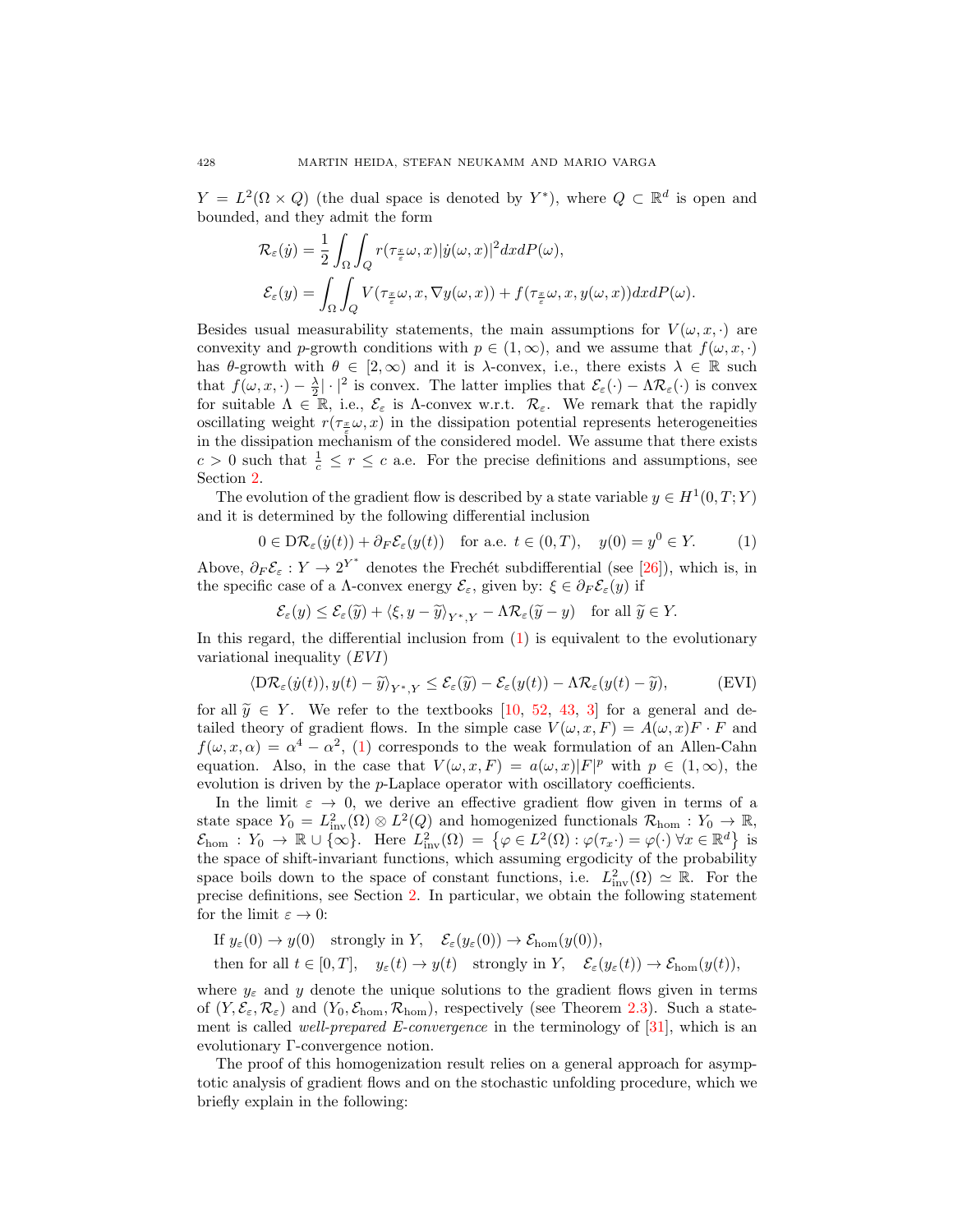General approach. In the last decades, a number of general strategies for asymptotic analysis of sequences of abstract gradient systems were developed, we refer to [\[31\]](#page-25-2) for a comprehensive overview. In particular, an early contribution in this field is obtained in  $[5, 6]$  $[5, 6]$ , where gradient flows on an abstract Hilbert space with fixed dissipation potential  $\mathcal{R}_{\varepsilon} = \mathcal{R}$  and convex energy functionals  $\mathcal{E}_{\varepsilon}$  are considered. In this setting, e.g., Mosco convergence  $\mathcal{E}_{\varepsilon} \stackrel{M}{\to} \mathcal{E}_0$  is sufficient to conclude well-prepared E-convergence. Novel strategies have been developed in [\[44,](#page-25-3) [46\]](#page-25-4) and [\[33\]](#page-25-5), which allow the treatment of very general problems with varying (nonquadratic, convex) dissipation potentials  $\mathcal{R}_{\varepsilon}$  and possibly nonconvex energy functionals  $\mathcal{E}_{\varepsilon}$ . They are based on De Giorgi's  $(\mathcal{R}, \mathcal{R}^*)$  formulation (see, e.g., [\[31,](#page-25-2) Introduction]). Also, using an integrated version of the [\(EVI\)](#page-1-1) formulation, in [\[15\]](#page-24-5) a method for sequences with Λ-convex energies is proposed (see also [\[30\]](#page-25-6)). In [\[48\]](#page-25-7), the Brezis-Ekeland-Nayroles principle is utilized for the development of a procedure for E-convergence for convex dissipation and energy functionals.

Many approaches for proving *E*-convergence for problems with *nonconvex* energy functionals rely on the relative compactness in  $Y$  of the energy "sublevels"  $\{y \in Y : \mathcal{E}_{\varepsilon}(y) \leq c, \forall \varepsilon\}$  (or a similar strong-type compactness property). In our specific problem (which involves a nonconvex, Λ-convex energy functional) we only have compactness in weak topologies at our disposal. The lack of compactness in a strong topology is due to two reasons. The first reason comes from the fact that we consider convergence in the  $L^2$ -probability space: While in the deterministic periodic case (i.e., when  $x \mapsto \tau_x \omega$  is periodic almost surely), the compact embedding  $H^1(Q) \subset L^2(Q)$  yields strong compactness of the energy sublevels if  $p = 2$ , in the general stochastic setting, the embedding of  $L^2(\Omega) \otimes H^1(Q)$  into  $L^2(\Omega \times Q)$  is not compact. The second reason is a possible mismatch between the growth of f and the growth control via V: If  $p < 2$  and d is large, then even in the deterministic periodic case we are not able to obtain apriori strong  $L^2$ -type compactness. For this reason, we consider a modified approach that we briefly describe in the following and we refer to Sections [2](#page-4-0) and [4](#page-15-0) for details.

We define a new time-dependent energy functional  $\widetilde{\mathcal{E}}_{\varepsilon} : [0, T] \times Y \to \mathbb{R} \cup \{\infty\},\$ 

$$
\widetilde{\mathcal{E}}_{\varepsilon}(t,u) = e^{2\Lambda t} \mathcal{E}_{\varepsilon}(e^{-\Lambda t}u) - \Lambda \mathcal{R}_{\varepsilon}(u),
$$

for which  $\widetilde{\mathcal{E}}_{\varepsilon}(t, \cdot)$  is convex. If  $y_{\varepsilon}$  satisfies [\(EVI\)](#page-1-1) a.e., then using the Fenchel equivalence the new variable  $u_{\varepsilon}(t) := e^{\Lambda t} y_{\varepsilon}(t)$  fulfills (cf. Lemma [4.1\)](#page-15-1)

$$
\langle \mathcal{D}\mathcal{R}_{\varepsilon}(\dot{u}_{\varepsilon}(t)), u_{\varepsilon}(t) \rangle_{Y^*,Y} + \widetilde{\mathcal{E}}_{\varepsilon}(t, u_{\varepsilon}(t)) + \widetilde{\mathcal{E}}_{\varepsilon}^*(t, -\mathcal{D}\mathcal{R}_{\varepsilon}(\dot{u}_{\varepsilon}(t))) = 0, \tag{2}
$$

where  $\widetilde{\mathcal{E}}_{\varepsilon}^*(t, \cdot)$  denotes the convex conjugate of  $\widetilde{\mathcal{E}}_{\varepsilon}(t, \cdot)$ . Using the chain rule and where  $\mathcal{E}_{\varepsilon}(t, \cdot)$  denotes the convex conjugate of  $\mathcal{E}_{\varepsilon}(t, \cdot)$ . Using the chain rule and the quadratic structure of  $\mathcal{R}_{\varepsilon}$  in form of  $(D\mathcal{R}_{\varepsilon})^* = D\mathcal{R}_{\varepsilon}$ , we have  $\frac{d}{dt}\mathcal{R}_{\varepsilon}(u_{\varepsilon}(t)) =$  $\langle D\mathcal{R}_{\varepsilon}(u_{\varepsilon}(t)), \dot{u}_{\varepsilon}(t)\rangle_{Y^*,Y} = \langle D\mathcal{R}_{\varepsilon}(\dot{u}_{\varepsilon}(t)), u_{\varepsilon}(t)\rangle_{Y^*,Y}$ . Hence, an integration of [\(2\)](#page-1-2) over  $(0, T)$  yields

<span id="page-2-0"></span>
$$
\mathcal{R}_{\varepsilon}(u_{\varepsilon}(T)) + \int_{0}^{T} \widetilde{\mathcal{E}}_{\varepsilon}(t, u_{\varepsilon}(t)) + \widetilde{\mathcal{E}}_{\varepsilon}^{*}(t, -D\mathcal{R}_{\varepsilon}(\dot{u}_{\varepsilon}(t)))dt = \mathcal{R}_{\varepsilon}(u_{\varepsilon}(0)).
$$
 (3)

This formulation is equivalent to [\(EVI\)](#page-1-1) and it is convenient for passing to the limit  $\varepsilon \to 0$  by only using weak convergence of the solution  $y_{\varepsilon}$  (resp.  $u_{\varepsilon}$ ). In fact, [\(3\)](#page-2-0) is the analogue of the formulation used in the general convex case in  $[5, 6]$  $[5, 6]$  with the difference that in our case the energy functionals are time dependent and that the dissipation functionals feature oscillations on scale  $\varepsilon$ .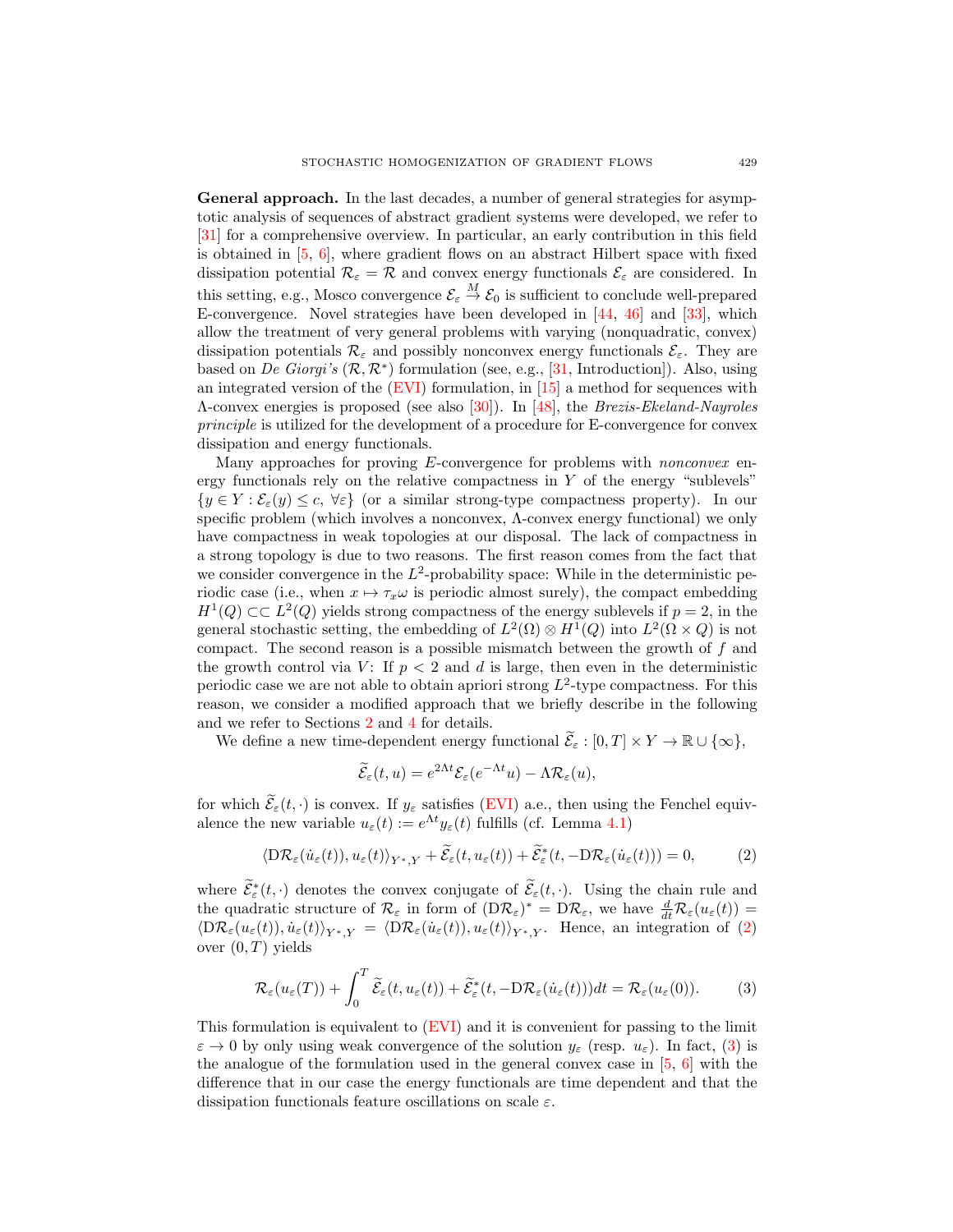**Stochastic unfolding.** In order to conduct the limit passage  $\varepsilon \to 0$  in [\(3\)](#page-2-0), we are required to treat objects with random and rapidly oscillating coefficients. For this task, we introduce the stochastic unfolding method that allows a straightforward analysis and it presents a random counterpart of the well-established periodic unfolding method.

The notion of periodic two-scale convergence [\[39,](#page-25-8) [2\]](#page-24-6) (see also [\[28\]](#page-25-9)) and the periodic unfolding procedure  $[13]$  (see also  $[14, 50, 34]$  $[14, 50, 34]$  $[14, 50, 34]$  $[14, 50, 34]$ ) are prominent and useful tools in multiscale modeling and homogenization suited for problems involving periodic coefficients. We refer to some of the many problems treated using these methods [\[28,](#page-25-9) [12,](#page-24-9) [21,](#page-24-10) [34,](#page-25-11) [35,](#page-25-12) [32,](#page-25-13) [27,](#page-25-14) [22\]](#page-24-11). In the stochastic setting, the notion of two-scale convergence is generalized in  $[9]$  (see also  $[4, 45]$  $[4, 45]$ ) and in  $[54]$  (see also  $[29, 19, 23]$  $[29, 19, 23]$  $[29, 19, 23]$  $[29, 19, 23]$ ). Yet, as far as we know, the concept of unfolding has not been investigated earlier in the stochastic case.

We extend the idea of the periodic unfolding procedure to the stochastic case. Namely, we introduce a linear isometric operator, the stochastic unfolding operator, that enjoys many similarities to the periodic unfolding operator. Also, similarly to the periodic case, stochastic two-scale convergence in the mean from [\[9\]](#page-24-12) might be equivalently characterized as weak convergence of the unfolded sequence. In this respect, we develop a general procedure for stochastic homogenization problems, see also [\[49\]](#page-25-17) for a detailed analysis of this method, and [\[37\]](#page-25-18) for an extension to abstract, linear evolution systems in an operator theoretic framework. Stochastic unfolding has first been introduced by the second and third author in a discrete version in [\[36\]](#page-25-19) where the discrete-to-continuum limit of a rate-independent evolution is analyzed.

Related results. In the periodic setting homogenization results of this type are obtained for quasilinear parabolic equations, e.g., in [\[38,](#page-25-20) [51,](#page-25-21) [20\]](#page-24-16) (via two-scale convergence and unfolding), for reaction-diffusion systems with different diffusion length scales in [\[32\]](#page-25-13) (via unfolding), for Cahn-Hilliard type gradient flows in [\[27\]](#page-25-14) (via unfolding). In the stochastic case, parabolic type equations are treated in [\[53,](#page-26-1) [16,](#page-24-17) [24,](#page-24-18) [17\]](#page-24-19). However, the approach we consider is different, it relies on the more general gradient flow formulation and we do not rely on differentiability of the integrands  $V$  and  $f$  and on continuity assumptions on their derivatives.

Structure of the paper. In Section [2](#page-4-0) we present the main stochastic homogenization result of this paper. Section [3](#page-8-0) is dedicated to the introduction of the stochastic unfolding procedure. In Section [4](#page-15-0) we present the proof of the main Theorem [2.3.](#page-7-0)

Notation.  $(\Omega, \mathcal{F}, P)$  denotes a complete and separable probability space, the corresponding mathematical expectation is denoted by  $\langle \cdot \rangle = \int_{\Omega} dP(\omega)$ . For  $Q \subset \mathbb{R}^d$ open, we denote by  $\mathcal{L}(Q)$  the Lebesgue  $\sigma$ -algebra. For a Banach space X, its dual space is denoted by  $X^*$  and the Borel  $\sigma$ -algebra on X is given by  $\mathcal{B}(X)$ . For  $p \in (1,\infty)$ ,  $L^p(\Omega)$  and  $L^p(Q)$  are the usual Banach spaces of p-integrable functions defined on  $(\Omega, \mathcal{F}, P)$  and Q, respectively. We introduce function spaces for functions defined on  $\Omega \times Q$  as follows: For closed subspaces  $X \subset L^p(\Omega)$  and  $Z \subset L^p(Q)$ , we denote by  $X \otimes Z$  the closure of

$$
X \overset{a}{\otimes} Z := \left\{ \sum_{i=1}^{n} \varphi_i \eta_i : \varphi_i \in X, \eta_i \in Z, n \in \mathbb{N} \right\}
$$

in  $L^p(\Omega \times Q)$ . Note that in the case  $X = L^p(\Omega)$  and  $Z = L^p(Q)$ , we have  $X \otimes Z =$  $L^p(\Omega \times Q)$ . Up to isometric isomorphisms, we may identify  $L^p(\Omega \times Q)$  with the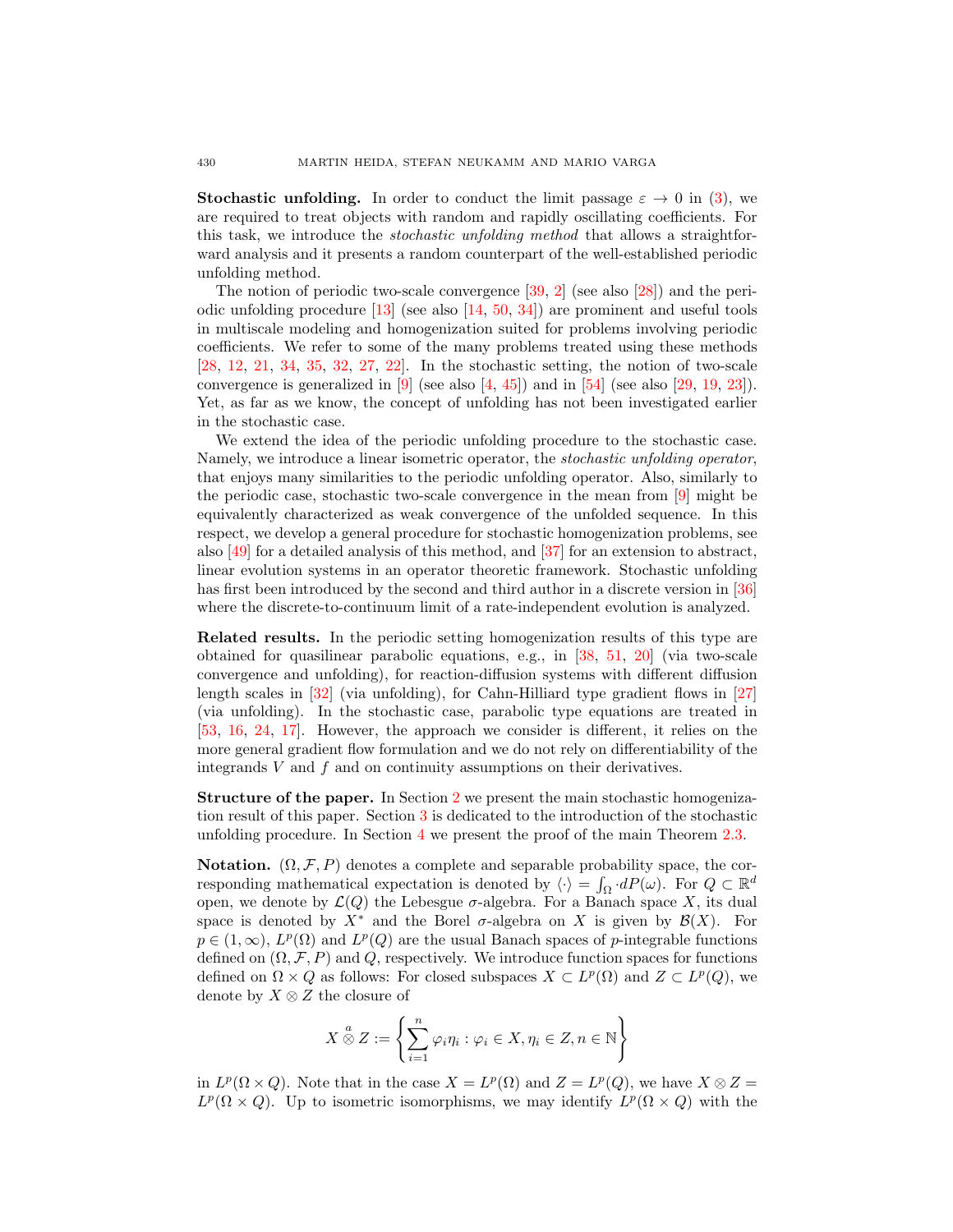Bochner spaces  $L^p(\Omega; L^p(Q))$  and  $L^p(Q; L^p(\Omega))$ . Slightly abusing the notation, for closed subspaces  $X \subset L^p(\Omega)$  and  $Z \subset W^{1,p}(Q)$ , we denote by  $X \otimes Z$  the closure of

$$
X \overset{a}{\otimes} Z := \left\{ \sum_{i=1}^{n} \varphi_i \eta_i : \varphi_i \in X, \eta_i \in Z, n \in \mathbb{N} \right\}
$$

in  $L^p(\Omega; W^{1,p}(Q))$ . In this regard, we may identify  $u \in L^p(\Omega) \otimes W^{1,p}(Q)$  with the pair  $(u, \nabla u) \in L^p(\Omega \times Q)^{1+d}$ . We mostly focus on the space  $L^p(\Omega \times Q)$  and the above notation is convenient for keeping track of its various subspaces.

<span id="page-4-0"></span>2. Homogenization of gradient flows. First, we briefly recall the standard functional analytic setting for stochastic homogenization introduced by Papanicolaou and Varadhan in [\[40\]](#page-25-22) (see also [\[25\]](#page-24-20)). In the second part of this section we present the main homogenization result. We start with a motivation for the below abstract setting. In stochastic homogenization coefficients of equations are assumed to be random and can be viewed as a family of random variables, say  $\{a(x)\}_{x\in\mathbb{R}^d}$ . Minimal assumptions required for stochastic homogenization are stationarity and ergodicity. Stationarity means that the coefficients are statistically homogeneous: for any finite number of points  $x_1, ..., x_n$  the joint distribution of  $(a(x_1 + z), ..., a(x_n + z))$  is independent of the shift  $z \in \mathbb{R}^d$ . On the other hand, ergodicity means that long-range correlations become negligible on large scales. As shown in  $[40]$ , if the random field  ${a(x)}_{x\in\mathbb{R}^d}$  is stochastically continuous, then the above can be rephrased in the following functional analytic setting: There exists a probability space  $(\Omega, \mathcal{F}, P)$ , where  $\Omega$  denotes a set of parameter fields on  $\mathbb{R}^d$ , say  $\Omega := \{ \omega : \mathbb{R}^d \to \mathbb{R}$  measurable, and F and P are constructed according to [\[40\]](#page-25-22). We can equip  $\Omega$  with a natural shift operator  $\tau_x : \Omega \to \Omega$ ,  $\tau_x \omega(y) = \omega(y-x)$ . The notion of stationarity and ergodicity can now be defined with help of  $\tau$ , see below. In this setting stationary and ergodic coefficients, say for an elliptic PDE of the form  $-\nabla \cdot (a_\varepsilon(x)\nabla u) = f$ , are described by a random variable  $a_0$ :  $\Omega \to \mathbb{R}^{d \times d}$  with  $a_0 \in L^{\infty}(\Omega)$  being uniformly positivedefinite, and setting  $a_{\varepsilon}(x) = a_0(\tau_{\frac{x}{\varepsilon}}\omega)$ , where  $\omega$  is distributed according to P. The parameter  $\varepsilon > 0$  describes the length scale of the "typical correlations". A simple example is a random checkerboard, where  $\omega \in \Omega$  is of the form

$$
\omega(x) = \sum_{z \in \mathbb{Z}^d} \mathbf{1}_{z+[0,1)^d} (x-y) \, \omega_z,
$$

with y a  $[0, 1)^d$ -valued random variable and  $\{\omega_z\}_{z \in \mathbb{Z}^d}$  a family of independent and identically distributed random variables. In that case  $a_{\varepsilon}$  is a stationary random coefficient field that is uncorrelated on scales larger than  $\varepsilon$ .

<span id="page-4-1"></span>**Assumption 2.1.** Let  $(\Omega, \mathcal{F}, P)$  be a complete and separable probability space. Let  $\tau = {\{\tau_x\}}_{x \in \mathbb{R}^d}$  denote a group of invertible measurable mappings  $\tau_x : \Omega \to \Omega$ such that:

- (i) (Group property).  $\tau_0 = Id$  and  $\tau_{x+y} = \tau_x \circ \tau_y$  for all  $x, y \in \mathbb{R}^d$ .
- (ii) (Measure preservation).  $P(\tau_x E) = P(E)$  for all  $E \in \mathcal{F}$  and  $x \in \mathbb{R}^d$ .
- (iii) (Measurability).  $(\omega, x) \mapsto \tau_x \omega$  is  $(\mathcal{F} \otimes \mathcal{L}(\mathbb{R}^d), \mathcal{F})$ -measurable.

Throughout the paper we assume that  $(\Omega, \mathcal{F}, P, \tau)$  satisfies Assumption [2.1.](#page-4-1) The separability assumption on the measure space implies that  $L^p(\Omega)$  is separable. We say that  $(\Omega, \mathcal{F}, P, \tau)$  is ergodic  $(\langle \cdot \rangle)$  is ergodic), if

every shift invariant  $E \in \mathcal{F}$  (i.e.,  $\tau_x E = E$  for all  $x \in \mathbb{R}^d$ ) satisfies  $P(E) \in \{0, 1\}$ .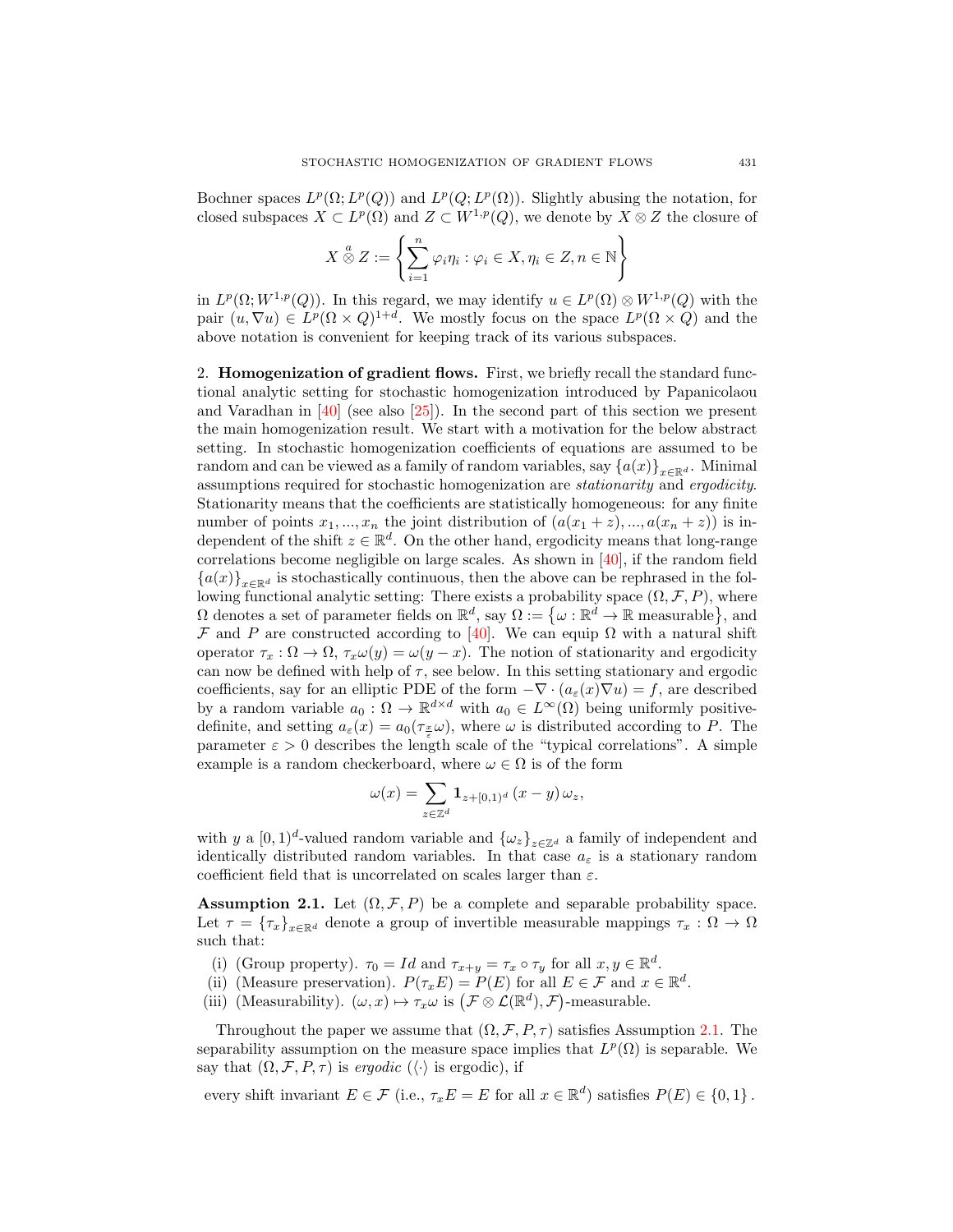We introduce two auxiliary subspaces of  $L^p(\Omega)$  that are important for the homogenization procedure. We consider the group of isometric operators  ${U_x}_{x \in \mathbb{R}^d}$ ,  $U_x: L^p(\Omega) \to L^p(\Omega)$  defined by  $U_x\varphi(\omega) = \varphi(\tau_x\omega)$ , which is strongly continuous (the argument for this fact can be found in [\[25,](#page-24-20) Section 7.1]). For  $i = 1, ..., d$ , we consider the one-parameter group of operators  ${U_{he_i}}_{h \in \mathbb{R}}$  ( ${e_i}$ ) being the usual basis of  $\mathbb{R}^d$  and its infinitesimal generator  $D_i : \mathcal{D}_i \subset L^p(\Omega) \to L^p(\Omega)$ ,

$$
D_i\varphi=\lim_{h\to 0}\frac{U_{he_i}\varphi-\varphi}{h},
$$

which we refer to as the *stochastic* derivative.  $D_i$  is a linear and closed operator and its domain  $\mathcal{D}_i$  is dense in  $L^p(\Omega)$  (see, e.g., [\[18,](#page-24-21) Section 7.4]). We set  $W^{1,p}(\Omega) = \bigcap_{i=1}^d \mathcal{D}_i$  and define for  $\varphi \in W^{1,p}(\Omega)$  the stochastic gradient as  $D\varphi = (D_1\varphi, ..., D_d\varphi)$ . In this manner, we obtain a linear, closed and densely defined operator  $D: W^{1,p}(\Omega) \to L^p(\Omega)^d$ , and we denote by

$$
L^p_{{\mathrm{pot}}}(\Omega):=\overline{{\mathrm{ran}}(D)}\subset L^p(\Omega)^d
$$

the closure of the range of D in  $L^p(\Omega)^d$ . We denote the adjoint of D by  $D^*$ :  $\mathcal{D}^* \subset L^q(\Omega)^d \to L^q(\Omega)$  which is a linear, closed and densely defined operator (see, e.g., [\[11,](#page-24-22) Section 2.6]),  $\mathcal{D}^*$  denotes the domain of  $D^*$  and  $q = \frac{p}{p-1}$ . Note that  $W^{1,q}(\Omega)^d \subset \mathcal{D}^*$  and for all  $\varphi \in W^{1,p}(\Omega)$  and  $\psi \in W^{1,q}(\Omega)$  we have the integration by parts formula,  $i = 1, ..., d$ ,

<span id="page-5-1"></span>
$$
\langle \psi D_i \varphi \rangle = - \langle \varphi D_i \psi \rangle \,, \tag{4}
$$

and thus  $D^*\psi = -\sum_{i=1}^d D_i\psi_i$  for  $\psi \in W^{1,q}(\Omega)^d$ . We define the subspace of *shiftinvariant functions* in  $L^p(\Omega)$  by

$$
L_{\text{inv}}^p(\Omega) = \left\{ \varphi \in L^p(\Omega) : U_x \varphi = \varphi \quad \text{for all } x \in \mathbb{R}^d \right\},\
$$

and denote by  $P_{\text{inv}}: L^p(\Omega) \to L^p_{\text{inv}}(\Omega)$  the conditional expectation with respect to the  $\sigma$ -algebra of shift invariant sets  $\{E \in \mathcal{F} : \tau_x E = E \text{ for all } x \in \mathbb{R}^d\}$ .  $P_{\text{inv}}$  is a contractive projection and for  $p = 2$  it coincides with the orthogonal projection onto  $L^2_{\text{inv}}(\Omega)$ . Also, if  $\langle \cdot \rangle$  is ergodic, then it holds  $L^p_{\text{inv}}(\Omega) \simeq \mathbb{R}$  and  $P_{\text{inv}}\varphi = \langle \varphi \rangle$ .

**Heterogeneous system.** Let  $Q \subset \mathbb{R}^d$  be open and bounded. Let  $p \in (1,\infty)$  and  $\theta \in [2,\infty)$ . The system that we consider is defined on a state space

$$
Y = L^2(\Omega \times Q).
$$

The dissipation functional is given by  $\mathcal{R}_{\varepsilon}: Y \to [0, \infty)$ ,

$$
\mathcal{R}_{\varepsilon}(\dot{y}) = \frac{1}{2} \left\langle \int_Q r(\tau_{\frac{x}{\varepsilon}}\omega, x) |\dot{y}(\omega, x)|^2 dx \right\rangle.
$$

The energy functional  $\mathcal{E}_{\varepsilon}: Y \to \mathbb{R} \cup \{\infty\}$  is defined as

$$
\mathcal{E}_{\varepsilon}(y) = \left\langle \int_{Q} V(\tau_{\frac{x}{\varepsilon}}\omega, x, \nabla y(\omega, x)) + f(\tau_{\frac{x}{\varepsilon}}\omega, x, y(\omega, x))dx \right\rangle,
$$

for  $y \in (L^p(\Omega) \otimes W_0^{1,p}(Q)) \cap L^{\theta}(\Omega \times Q) =: \text{dom}(\mathcal{E}_{\varepsilon})$  and  $\mathcal{E}_{\varepsilon} = \infty$  otherwise. Above,  $r: \Omega \times Q \to \mathbb{R}, V: \Omega \times Q \times \mathbb{R}^d \to \mathbb{R}$  and  $f: \Omega \times Q \times \mathbb{R} \to \mathbb{R}$  and we consider the following assumptions: There exists  $c > 0$  such that:

<span id="page-5-0"></span>(A1) r is  $\mathcal{F} \otimes \mathcal{L}(Q)$ -measurable and for a.e.  $(\omega, x) \in \Omega \times Q$ , we have  $\frac{1}{c} \leq r(\omega, x) \leq c$ .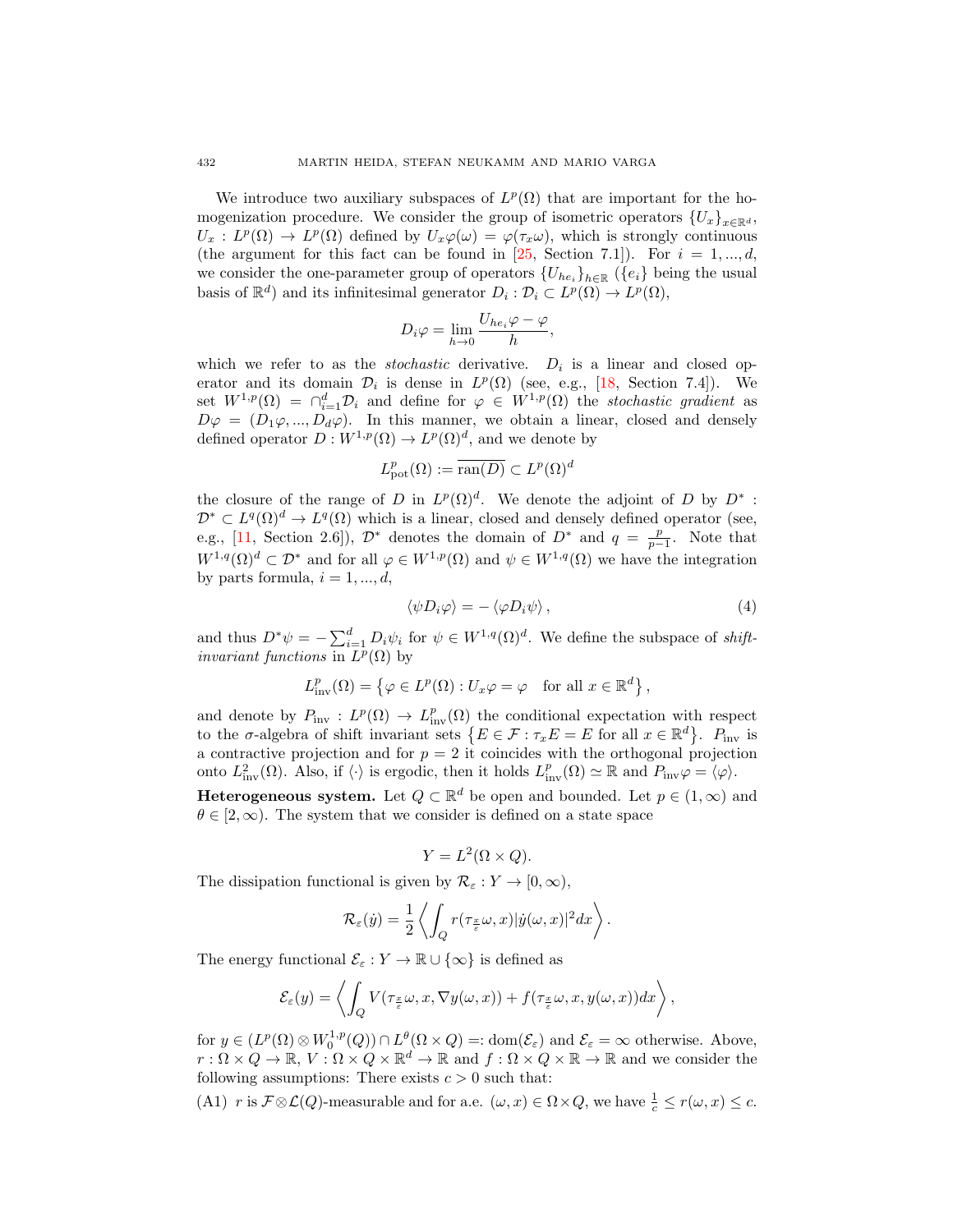(A2)  $V(\cdot, \cdot, F)$  is  $\mathcal{F} \otimes \mathcal{L}(Q)$ -measurable for all  $F \in \mathbb{R}^d$ ,  $V(\omega, x, \cdot)$  is convex for a.e.  $(\omega, x) \in \Omega \times Q$  and

<span id="page-6-4"></span><span id="page-6-3"></span>
$$
\frac{1}{c}|F|^{p} - c \le V(\omega, x, F) \le c(|F|^{p} + 1)
$$
\n(5)

for a.e.  $(\omega, x) \in \Omega \times Q$  and all  $F \in \mathbb{R}^d$ .

<span id="page-6-0"></span>(A3)  $f(\cdot,\cdot,\alpha)$  is  $\mathcal{F} \otimes \mathcal{L}(Q)$ -measurable for all  $\alpha \in \mathbb{R}$ . There exists  $\lambda \in \mathbb{R}$  such that for a.e.  $(\omega, x) \in \Omega \times Q$ 

$$
f(\omega, x, \cdot) \text{ is } \lambda\text{-convex, i.e., } \alpha \mapsto f(\omega, x, \alpha) - \frac{\lambda}{2} |\alpha|^2 \text{ is convex,}
$$
  

$$
\frac{1}{c} |\alpha|^{\theta} - c \le f(\omega, x, \alpha) \le c(|\alpha|^{\theta} + 1) \quad \text{for all } \alpha \in \mathbb{R}.
$$
 (6)

We remark that the above assumptions imply that there exists  $\Lambda \in \mathbb{R}$  such that  $y \mapsto \mathcal{E}_{\varepsilon}(y) - \Lambda \mathcal{R}_{\varepsilon}(y)$  is convex, i.e.  $\mathcal{E}_{\varepsilon}$  is  $\Lambda$ -convex w.r.t.  $\mathcal{R}_{\varepsilon}$ . In particular, if  $\lambda < 0$ , then we set  $\Lambda = \lambda c$ , and in the case  $\lambda \geq 0$ ,  $\Lambda = \frac{\lambda}{c}$ .

Let  $T > 0$  be a finite time horizon. We consider the evolutionary variational inequality (EVI) formulation of the gradient flow  $(Y, \mathcal{E}_{\varepsilon}, \mathcal{R}_{\varepsilon})$ : Find  $y \in H^1(0, T; Y)$ such that for a.e.  $t \in (0, T)$ ,

<span id="page-6-1"></span>
$$
\langle \mathcal{D}\mathcal{R}_{\varepsilon}(\dot{y}(t)), y(t) - \widetilde{y}\rangle_{Y^*,Y} \le \mathcal{E}_{\varepsilon}(\widetilde{y}) - \mathcal{E}_{\varepsilon}(y(t)) - \Lambda \mathcal{R}_{\varepsilon}(y(t) - \widetilde{y}) \quad \text{for all } \widetilde{y} \in Y. \tag{7}
$$

<span id="page-6-5"></span>**Remark 2.2** (Existence and uniqueness). Assumptions [\(A1\)-](#page-5-0)[\(A3\)](#page-6-0) imply that  $\mathcal{E}_{\varepsilon}$  is proper, l.s.c., coercive and  $\Lambda$ -convex w.r.t.  $\mathcal{R}_{\varepsilon}$ . In this respect, the classical theory of maximal monotone operators with Lipschitz perturbations implies that for an initial datum  $y^0 \in \text{dom}(\mathcal{E}_{\varepsilon})$ , there exists a unique  $y \in H^1(0,T;Y)$  which satisfies [\(7\)](#page-6-1) and  $y(0) = y^0$ , see [\[10,](#page-24-1) Proposition 3.12], [\[7,](#page-24-23) Theorem 4.4], where the Yosida regularization technique is used for the proof of this result. In view of the continuous embedding  $H^1(0,T;Y) \subset C([0,T],Y)$ , we identify functions in  $H^1(0,T;Y)$  by their continuous representatives. Moreover, the following standard apriori estimate holds

<span id="page-6-2"></span>
$$
2\int_0^t \mathcal{R}_{\varepsilon}(y(s))ds \le \mathcal{E}_{\varepsilon}(y^0) - \mathcal{E}_{\varepsilon}(y(t)) \quad \text{for all } t \in [0, T],
$$
 (8)

which follows by testing [\(1\)](#page-1-0) with  $\dot{y}(s)$  and by the chain rule for the Λ-convex functional  $\mathcal{E}_{\varepsilon}$ . [\(8\)](#page-6-2) in combination with the growth conditions [\(5\)](#page-6-3) and [\(6\)](#page-6-4) yields

<span id="page-6-6"></span>
$$
||y(t)||^p_{L^p(\Omega)\otimes W_0^{1,p}(Q)} + ||y(t)||^{\theta}_{L^{\theta}(\Omega\times Q)} \leq c \left(\mathcal{E}_\varepsilon(y^0) + 2c\right). \tag{9}
$$

**Effective system.** In the limit  $\varepsilon \to 0$ , we derive an effective gradient flow which is described as follows. The state space is given by

$$
Y_0 = L^2_{\text{inv}}(\Omega) \otimes L^2(Q).
$$

The effective dissipation potential is given by  $\mathcal{R}_{\text{hom}}: Y_0 \to [0, \infty)$ ,

$$
\mathcal{R}_{\text{hom}}(\dot{y}) = \left\langle \int_{Q} r(\omega, x) |\dot{y}(\omega, x)|^{2} dx \right\rangle.
$$

The energy functional is  $\mathcal{E}_{\text{hom}} : Y_0 \to \mathbb{R} \cup \{\infty\},\$ 

$$
\mathcal{E}_{\text{hom}}(y) = \inf_{\chi \in L_{\text{pot}}^{p}(\Omega) \otimes L^{p}(Q)} \left\langle \int_{Q} V(\omega, x, \nabla y(\omega, x) + \chi(\omega, x)) dx \right\rangle + \left\langle \int_{Q} f(\omega, x, y(\omega, x)) dx \right\rangle
$$
\n(10)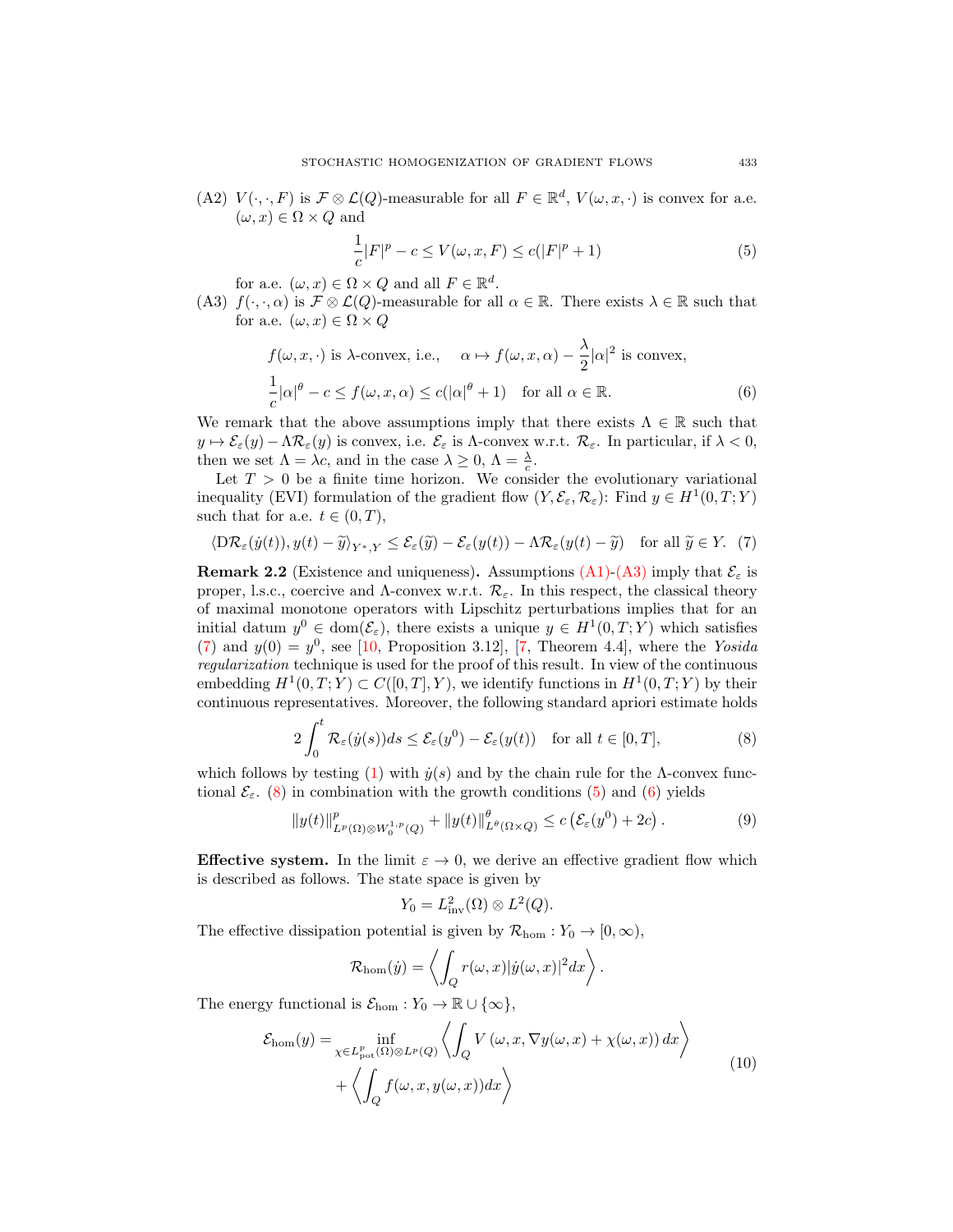for  $y \in (L^p_{\text{inv}}(\Omega) \otimes W_0^{1,p}(Q)) \cap (L^{\theta}_{\text{inv}}(\Omega) \otimes L^{\theta}(Q)) =: \text{dom}(\mathcal{E}_{\text{hom}})$  and  $\mathcal{E}_{\text{hom}} = \infty$ otherwise. We remark that  $\mathcal{E}_{\text{hom}}(\cdot) - \Lambda \mathcal{R}_{\text{hom}}(\cdot)$  is convex with the same  $\Lambda \in \mathbb{R}$  as for  $\mathcal{E}_{\varepsilon}$ .

The gradient flow  $(Y_0, \mathcal{E}_{\text{hom}}, \mathcal{R}_{\text{hom}})$  in the EVI formulation also admits a unique solution, i.e., for an initial datum  $y^0 \in \text{dom}(\mathcal{E}_{\text{hom}})$ , there exists a unique  $y \in$  $H^1(0,T; Y_0)$  such that  $y(0) = y^0$  and for a.e.  $t \in (0,T)$ ,

<span id="page-7-1"></span>
$$
\langle \mathcal{D}\mathcal{R}_{\text{hom}}(\dot{y}(t)), y(t) - \widetilde{y} \rangle_{Y_0^*, Y_0} \le \mathcal{E}_{\text{hom}}(\widetilde{y}) - \mathcal{E}_{\text{hom}}(y(t)) - \Lambda \mathcal{R}_{\text{hom}}(y(t) - \widetilde{y}), \quad (11)
$$

for all  $\widetilde{y} \in Y_0$ .

The main result of this paper is the following homogenization theorem. In particular, the proof relies on the modified abstract strategy discussed in the introduction and on the stochastic unfolding procedure that is explained in Section [3.](#page-8-0)

<span id="page-7-0"></span>**Theorem 2.3** (Homogenization). Let  $p \in (1,\infty)$ ,  $\theta \in [2,\infty)$  and  $Q \subset \mathbb{R}^d$  be open and bounded. Assume  $(A1)-(A3)$  $(A1)-(A3)$ , and consider  $y^0 \in \text{dom}(\mathcal{E}_{\text{hom}})$ ,  $y^0_{\varepsilon} \in \text{dom}(\mathcal{E}_{\varepsilon})$ such that, as  $\varepsilon \to 0$ ,

$$
y_{\varepsilon}^{0} \to y^{0}
$$
 strongly in Y,  $\limsup_{\varepsilon \to 0} \mathcal{E}_{\varepsilon}(y_{\varepsilon}^{0}) < \infty$ .

Let  $y_{\varepsilon} \in H^1(0,T;Y)$  be the unique solution to the EVI [\(7\)](#page-6-1) with  $y_{\varepsilon}(0) = y_{\varepsilon}^0$ . Then, for all  $t \in (0, T]$ , as  $\varepsilon \to 0$ ,

$$
y_{\varepsilon}(t) \to y(t)
$$
 strongly in Y,

where  $y \in H^1(0,T; Y_0)$  is the unique solution to the EVI [\(11\)](#page-7-1) with  $y(0) = y^0$ . Moreover, if we additionally assume that  $\mathcal{E}_{\varepsilon}(y^0_{\varepsilon}) \to \mathcal{E}_{\text{hom}}(y^0)$ , then it holds that  $\dot{y}_{\varepsilon} \to \dot{y}$  strongly in  $L^2(0,T;Y)$  and  $\mathcal{E}_{\varepsilon}(y_{\varepsilon}(t)) \to \mathcal{E}_{\text{hom}}(y(t))$  for all  $t \in [0,T]$ . (For the proof see Section  $\angle$ .)

Remark 2.4 (Convergence of gradients). We remark that in the proof we additionally show that  $y_{\varepsilon}(t) \stackrel{2}{\rightarrow} y(t)$  in  $L^{\theta}(\Omega \times Q)$  and in  $L^p(\Omega \times Q)$ , where " $\stackrel{2}{\rightarrow}$ " is weak stochastic two-scale convergence in the mean defined in Definition [3.2.](#page-8-1) Also, it holds  $P_{\text{inv}} \nabla y_{\varepsilon}(t) \rightharpoonup \nabla y(t)$  weakly in  $L^p(\Omega \times Q)^d$ . If we additionally assume that  $V(\omega, x, \cdot)$  is strictly convex, we may obtain that for all  $t \in (0,T]$  it holds

$$
\nabla y_{\varepsilon}(t) \stackrel{2}{\rightharpoonup} \nabla y(t) + \chi(t) \quad \text{in } L^p(\Omega \times Q)^d,
$$

where  $\chi(t) \in L^p_{\text{pot}}(\Omega) \otimes L^p(Q)$  is the unique minimizer in the corrector problem

$$
\inf_{\chi \in L^p_{\text{pot}}(\Omega) \otimes L^p(Q)} \left\langle \int_Q V(\omega, x, \nabla y(t, \omega, x) + \chi(\omega, x)) dx \right\rangle.
$$

**Remark 2.5** (Ergodic case). If we additionally assume that  $\langle \cdot \rangle$  is ergodic, the limit system is driven by deterministic functionals. In particular, the state space reduces to  $Y_0 = L^2(Q)$ . The dissipation potential is given by

$$
\mathcal{R}_{\text{hom}}(\dot{y}) = \int_{Q} r_{\text{hom}}(x) |\dot{y}(x)|^{2} dx,
$$

where  $r_{\text{hom}}(x) = \langle r(\omega, x) \rangle$ . The energy functional boils down to

$$
\mathcal{E}_{\text{hom}}(y) = \int_{Q} V_{\text{hom}}(x, \nabla y(x)) + f_{\text{hom}}(x, y(x))dx
$$

in  $W_0^{1,p}(Q) \cap L^{\theta}(Q)$  and otherwise  $\infty$ . Above,  $f_{\text{hom}}(x,\alpha) = \langle f(\omega, x, \alpha) \rangle$  for  $x \in Q$ and  $\alpha \in \mathbb{R}$ , and  $V_{\text{hom}}(x, F) = \inf_{\chi \in L^p_{\text{pot}}(\Omega)} \langle V(x, \omega, F + \chi(\omega)) \rangle$  for  $x \in Q, F \in \mathbb{R}^d$ .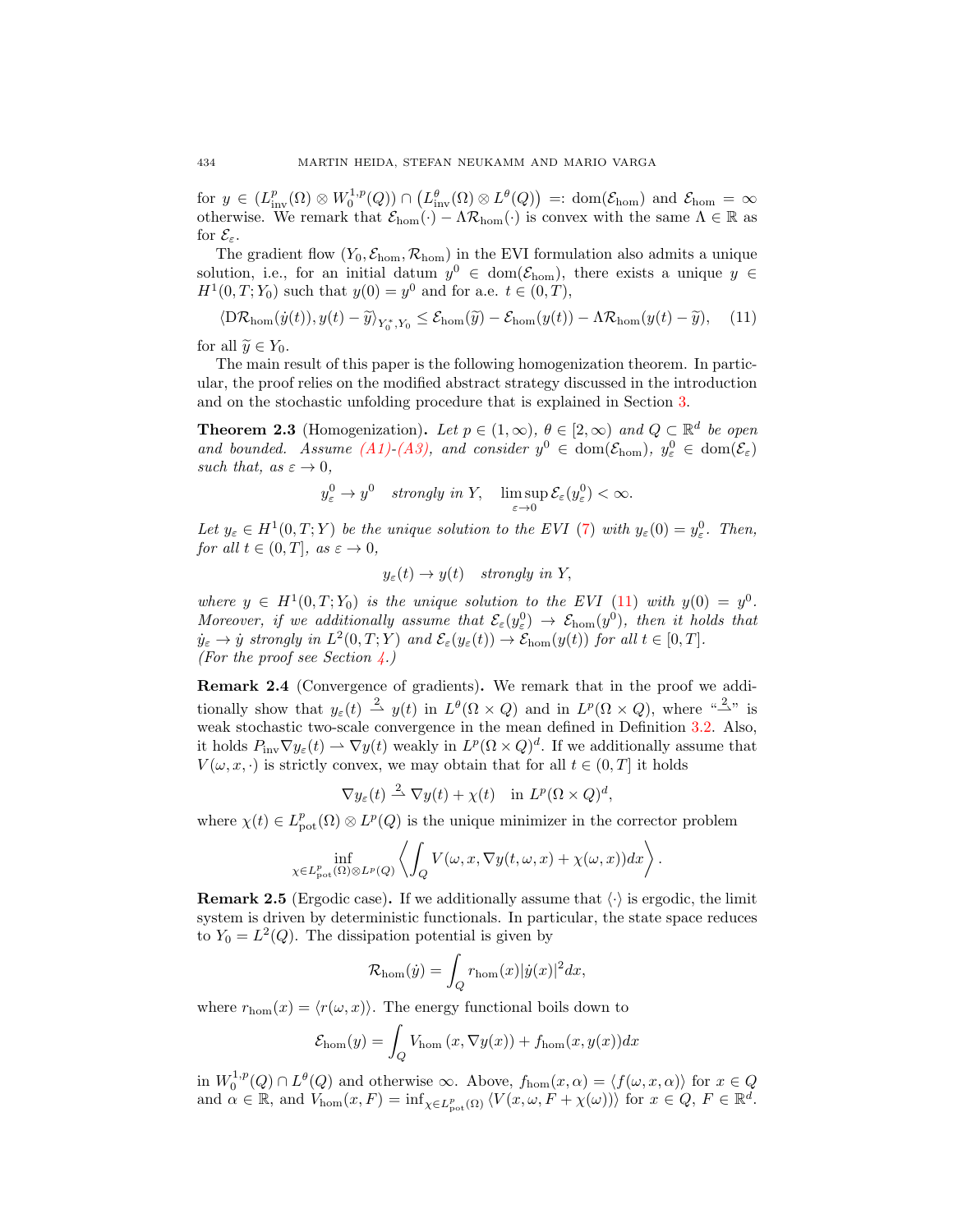Moreover,  $V_{\text{hom}}$  satisfies analogous p-growth conditions as V. The identification of  $\mathcal{E}_{\text{hom}}$  can be obtained by a measurable selection argument from Remark [A.5](#page-23-0) (cf. proof of Lemma [4.4\)](#page-17-0).

<span id="page-8-0"></span>3. Stochastic unfolding method. In this section we introduce the stochastic unfolding method. In particular, in Section [3.1](#page-8-2) we define the unfolding operator and present its main properties. In Section [3.2](#page-10-0) we obtain weak two-scale type compactness statements and we construct suitable recovery sequences. To keep the exposition simple, the proofs are presented in the end, in Section [3.3.](#page-10-1)

<span id="page-8-2"></span>3.1. Stochastic unfolding operator and two-scale convergence in the mean. We recall that we generally assume Assumption [2.1.](#page-4-1)

<span id="page-8-3"></span>**Lemma 3.1.** Let  $\varepsilon > 0$ ,  $p \in (1, \infty)$ ,  $q = \frac{p}{p-1}$ , and  $Q \subset \mathbb{R}^d$  be open. There exists a unique linear isometric isomorphism

$$
\mathcal{T}_{\varepsilon}: L^p(\Omega \times Q) \to L^p(\Omega \times Q)
$$

which satisfies

for all  $u \in L^p(\Omega) \overset{a}{\otimes} L^p(Q)$ ,  $(\mathcal{T}_{\varepsilon} u)(\omega, x) = u(\tau_{-\frac{x}{\varepsilon}} \omega, x)$  a.e. in  $\Omega \times Q$ .

Moreover, its adjoint is the unique linear isometric isomorphism  $\mathcal{T}_{\varepsilon}^{*}:L^{q}(\Omega \times Q) \rightarrow$  $L^q(\Omega\times Q)$  that satisfies for all  $u\in L^q(\Omega)\overset{a}{\otimes}L^q(Q)$ ,  $(\mathcal{T}_{\varepsilon}^*u)(\omega,x)=u(\tau_{\frac{x}{\varepsilon}}\omega,x)$  a.e. in  $\Omega \times Q$ .

(For the proof see Section [3.3.](#page-10-1))

<span id="page-8-1"></span>Definition 3.2 (Unfolding operator and two-scale convergence in the mean). The operator  $\mathcal{T}_{\varepsilon}: L^p(\Omega \times Q) \to L^p(\Omega \times Q)$  from Lemma [3.1](#page-8-3) is called the stochastic unfolding operator. We say that a sequence  $(u_{\varepsilon}) \subset L^p(\Omega \times Q)$  weakly (strongly) two-scale converges in the mean in  $L^p(\Omega \times Q)$  to  $u \in L^p(\Omega \times Q)$  if, as  $\varepsilon \to 0$ ,

 $\mathcal{T}_{\varepsilon} u_{\varepsilon} \to u$  weakly (strongly) in  $L^p(\Omega \times Q)$ .

In this case we write  $u_{\varepsilon} \stackrel{2}{\rightharpoonup} u$  (resp.  $u_{\varepsilon} \stackrel{2}{\rightharpoonup} u$ ) in  $L^p(\Omega \times Q)$ .

Remark 3.3 (A technical remark about measurability). We remark that an element  $u \in L^p(\Omega \times Q)$  is an  $\overline{\mathcal{F} \otimes \mathcal{L}(Q)}$ -measurable function, i.e., measurable w.r.t. the  $P \otimes dx$ -completion of the product  $\sigma$ -algebra  $\mathcal{F} \otimes \mathcal{L}(Q)$ . On the other hand, the transformation  $T_{\varepsilon} : (\omega, x) \mapsto (\tau_{-\frac{x}{\varepsilon}}\omega, x)$  is  $(\mathcal{F} \otimes \mathcal{L}(Q), \mathcal{F} \otimes \mathcal{L}(Q))$ -measurable. In this respect, a priori the composition  $(u \circ T_{\varepsilon})(\omega, x) = u(\tau_{-\frac{x}{\varepsilon}}\omega, x)$  does not necessarily define an  $\mathcal{F} \otimes \mathcal{L}(Q)$ -measurable function. We avoid the (fruitless) discussion of such measurability issues by defining the unfolding operator on a dense subset of  $L^p(\Omega \times Q)$  (where measurability is clear) and by extending it to the entire space.

The below lemma directly follows from the isometry property of  $\mathcal{T}_{\varepsilon}$  and the usual properties of weak and strong convergence in  $L^p(\Omega \times Q)$ , where we also use the fact that  $L^p$ -spaces are uniformly convex for  $p \in (1,\infty)$ . Therefore, we do not present its proof.

<span id="page-8-4"></span>**Lemma 3.4** (Basic properties). Let  $p \in (1,\infty)$ ,  $q = \frac{p}{p-1}$  and  $Q \subset \mathbb{R}^d$  be open. Consider sequences  $(u_{\varepsilon})$  in  $L^p(\Omega \times Q)$  and  $(v_{\varepsilon})$  in  $L^q(\Omega \times Q)$ .

(i) If 
$$
u_{\varepsilon} \stackrel{2}{\longrightarrow} u
$$
 in  $L^p(\Omega \times Q)$ , then  $\limsup_{\varepsilon \to 0} ||u_{\varepsilon}||_{L^p(\Omega \times Q)} < \infty$  and  $||u||_{L^p(\Omega \times Q)} \le \liminf_{\varepsilon \to 0} ||u_{\varepsilon}||_{L^p(\Omega \times Q)}$ .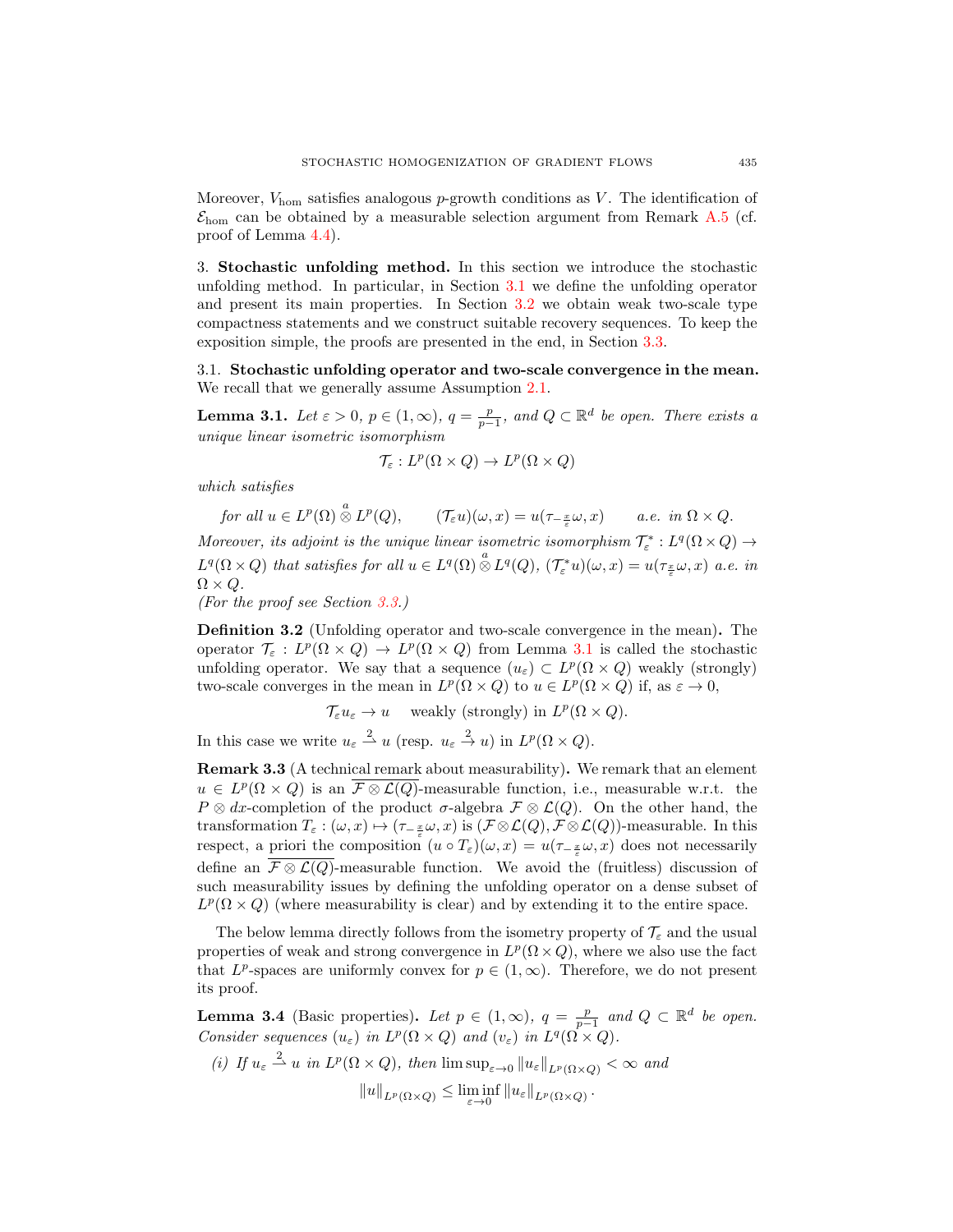- (ii) If  $\limsup_{\varepsilon\to 0}||u_{\varepsilon}||_{L^p(\Omega\times Q)} < \infty$ , then there exist a subsequence  $\varepsilon'$  and  $u \in$  $L^p(\Omega \times Q)$  such that  $u_{\varepsilon'} \stackrel{2}{\rightharpoonup} u$  in  $L^p(\Omega \times Q)$ .
- (iii)  $u_{\varepsilon} \stackrel{2}{\to} u$  in  $L^p(\Omega \times Q)$  if and only if  $u_{\varepsilon} \stackrel{2}{\to} u$  in  $L^p(\Omega \times Q)$  and  $||u_{\varepsilon}||_{L^p(\Omega \times Q)} \to$  $||u||_{L^p(\Omega\times Q)}$ .
- (iv) If  $u_{\varepsilon} \stackrel{2}{\rightharpoonup} u$  in  $L^p(\Omega \times Q)$  and  $v_{\varepsilon} \stackrel{2}{\rightarrow} v$  in  $L^q(\Omega \times Q)$ , then  $\frac{1}{2}$  $\left\langle \begin{array}{l} u_\varepsilon(\omega,x)v_\varepsilon(\omega,x)dx \end{array} \right\rangle \rightarrow \left\langle \begin{array}{l} 0 \end{array} \right\rangle$ Q  $u(\omega, x)v(\omega, x)dx\bigg\rangle$ .

For homogenization of variational problems, in particular problems driven by convex integral functionals, the following transformation and (lower semi-)continuity properties are very useful.

<span id="page-9-1"></span>**Proposition 3.5.** Let  $p \in (1,\infty)$  and  $Q \subset \mathbb{R}^d$  be open and bounded. Let V:  $\Omega \times Q \times \mathbb{R}^m \to \mathbb{R}$  be such that  $V(\cdot, \cdot, F)$  is  $\mathcal{F} \otimes \mathcal{L}(Q)$ -measurable for all  $F \in \mathbb{R}^m$  and  $V(\omega, x, \cdot)$  is continuous for a.e.  $(\omega, x) \in \Omega \times Q$ . Also, we assume that there exists  $c > 0$  such that for a.e.  $(\omega, x) \in \Omega \times Q$ 

$$
|V(\omega, x, F)| \le c(1+|F|^p), \quad \text{for all } F \in \mathbb{R}^m.
$$

Then the following statements hold:

(i) For all  $u \in L^p(\Omega \times Q)^m$ , we have

<span id="page-9-2"></span>
$$
\left\langle \int_{Q} V(\tau_{\frac{x}{\varepsilon}}\omega, x, u(\omega, x)) dx \right\rangle = \left\langle \int_{Q} V(\omega, x, \mathcal{T}_{\varepsilon}u(\omega, x)) dx \right\rangle. \tag{12}
$$

(ii) If  $u_{\varepsilon} \stackrel{2}{\rightarrow} u$  in  $L^p(\Omega \times Q)^m$ , then

$$
\lim_{\varepsilon \to 0} \left\langle \int_Q V(\tau_{\frac{x}{\varepsilon}} \omega, x, u_\varepsilon(\omega, x)) dx \right\rangle = \left\langle \int_Q V(\omega, x, u(\omega, x)) dx \right\rangle.
$$

(iii) We additionally assume that for a.e.  $(\omega, x) \in \Omega \times Q$ ,  $V(\omega, x, \cdot)$  is convex. Then, if  $u_{\varepsilon} \stackrel{2}{\rightharpoonup} u$  in  $L^p(\Omega \times Q)^m$ ,

$$
\liminf_{\varepsilon\to 0}\left\langle\int_Q V(\tau_{\frac{x}{\varepsilon}}\omega,x,u_\varepsilon(\omega,x))dx\right\rangle\geq \left\langle\int_Q V(\omega,x,u(\omega,x))dx\right\rangle.
$$

(For the proof see Section [3.3.](#page-10-1))

**Remark 3.6** (Comparison to the notion of  $[9]$ ). The notion of weak two-scale convergence in the mean of Definition [3.2,](#page-8-1) i.e., weak convergence of unfolded sequences, coincides with the convergence notion introduced in [\[9\]](#page-24-12) (see also [\[4\]](#page-24-13)). More precisely, for a bounded sequence  $(u_{\varepsilon}) \subset L^p(\Omega \times Q)$  we have  $u_{\varepsilon} \stackrel{2}{\rightharpoonup} u$  in  $L^p(\Omega \times Q)$  (in the sense of Definition [3.2\)](#page-8-1) if and only if  $u_{\varepsilon}$  stochastically two-scale converges in the mean to  $u$  in the sense of [\[9\]](#page-24-12), i.e.

<span id="page-9-0"></span>
$$
\lim_{\varepsilon \to 0} \left\langle \int_Q u_\varepsilon(\omega, x) \varphi(\tau_{\frac{x}{\varepsilon}} \omega, x) dx \right\rangle = \left\langle \int_Q u(\omega, x) \varphi(\omega, x) dx \right\rangle, \tag{13}
$$

for any  $\varphi \in L^q(\Omega \times Q)$  that is admissible (in the sense that the mapping  $(\omega, x) \mapsto$  $\varphi(\tau_{\frac{x}{\varepsilon}}\omega, x)$  is well-defined). Indeed, with help of  $\mathcal{T}_{\varepsilon}$  (and its adjoint) we might rephrase the integral on the left-hand side in [\(13\)](#page-9-0) as

$$
\left\langle \int_{Q} u_{\varepsilon}(\mathcal{T}_{\varepsilon}^{*}\varphi) dx \right\rangle = \left\langle \int_{Q} (\mathcal{T}_{\varepsilon}u_{\varepsilon})\varphi dx \right\rangle, \tag{14}
$$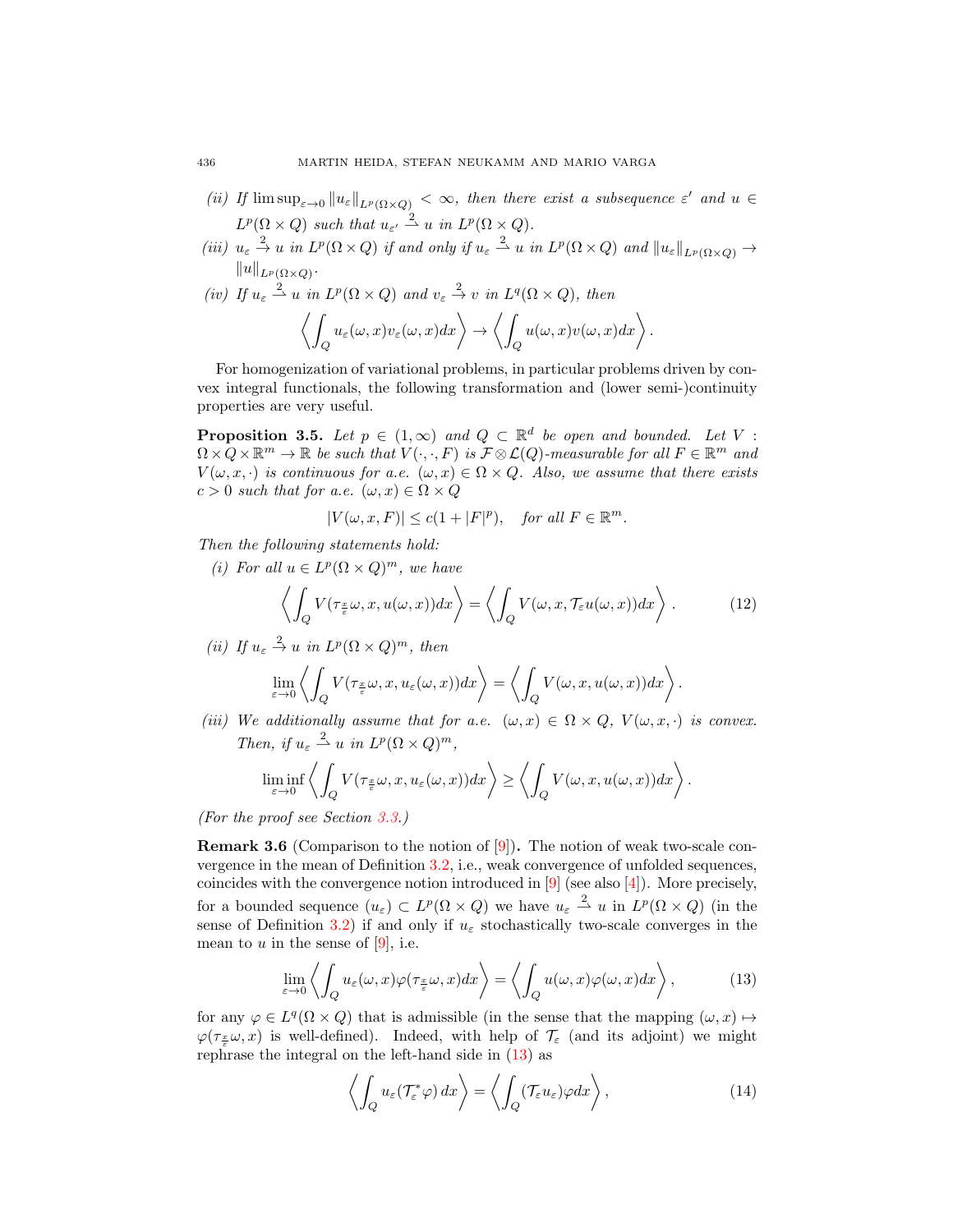which proves the equivalence. For the reason of this equivalence, we use the terms weak and strong stochastic two-scale convergence in the mean instead of talking about weak or strong convergence of unfolded sequences.

The arguments in this paper are inspired by both, the *unfolding approach* we transform intregrals with oscillations into integrals without (or controllable) oscillations—and two-scale convergence in the sense that we make use of oscillating test-functions.

<span id="page-10-0"></span>3.2. Two-scale limits of gradients. The following proposition presents a weak two-scale compactness statement for sequences of gradient fields.

<span id="page-10-2"></span>**Proposition 3.7** (Compactness). Let  $p \in (1,\infty)$  and  $Q \subset \mathbb{R}^d$  be open. Let  $(u_{\varepsilon})$  be a bounded sequence in  $L^p(\Omega) \otimes W^{1,p}(Q)$ . Then, there exist  $u \in L^p_{\text{inv}}(\Omega) \otimes W^{1,p}(Q)$ and  $\chi \in L^p_{\text{pot}}(\Omega) \otimes L^p(Q)$  such that, up to a subsequence,

$$
u_{\varepsilon} \stackrel{2}{\rightharpoonup} u \quad \text{in } L^p(\Omega \times Q), \quad \nabla u_{\varepsilon} \stackrel{2}{\rightharpoonup} \nabla u + \chi \quad \text{in } L^p(\Omega \times Q)^d. \tag{15}
$$

If, additionally,  $\langle \cdot \rangle$  is ergodic, then  $u = P_{\text{inv}}u = \langle u \rangle \in W^{1,p}(Q)$  and  $\langle u_{\varepsilon} \rangle \to u$ weakly in  $W^{1,p}(Q)$ .

(For the proof see Section [3.3.](#page-10-1))

We remark that the above result is already established in [\[9\]](#page-24-12) in the context of two-scale convergence in the mean in the  $L^2$ -space setting. We recapitulate its short proof from the perspective of stochastic unfolding, see Section [3.3.](#page-10-1)

<span id="page-10-5"></span>**Remark 3.8.** Note that the proof of the above proposition reveals that  $P_{\text{inv}}u_{\varepsilon} \to u$ weakly in  $L^p_{\text{inv}}(\Omega) \otimes W^{1,p}(Q)$  (see Lemma [3.13\)](#page-13-0). If we consider a closed subspace  $X \subset W^{1,p}(\mathbb{Q})$  and assume that  $u_{\varepsilon}(\omega) \in X$  P-a.e., then  $P_{\text{inv}}u_{\varepsilon} \in L^p_{\text{inv}}(\Omega) \otimes X$ . Therefore, it follows that  $u \in L^p_{\text{inv}}(\Omega) \otimes X$ . This observation is useful if we consider boundary value problems, e.g., if  $X = W_0^{1,p}(Q)$ . We may argue similarly for closed convex subsets in  $W^{1,p}(Q)$ .

<span id="page-10-4"></span>**Lemma 3.9** (Recovery sequence). Let  $p, \theta \in (1, \infty)$  and  $Q \subset \mathbb{R}^d$  be open. For  $\chi \in L^p_{\text{pot}}(\Omega)\otimes L^p(Q)$  and  $\delta > 0$ , there exists a sequence  $g_{\delta,\varepsilon}(\chi) \in L^p(\Omega)\otimes W_0^{1,p}(Q)$ such that

$$
||g_{\delta,\varepsilon}(\chi)||_{L^{\theta}(\Omega\times Q)} \leq \varepsilon c(\delta), \quad \limsup_{\varepsilon \to 0} ||\mathcal{T}_{\varepsilon} \nabla g_{\delta,\varepsilon}(\chi) - \chi||_{L^p(\Omega\times Q)^d} \leq \delta,
$$

where  $c(\delta) > 0$  does not depend on  $\varepsilon$ . (For the proof see Section [3.3.](#page-10-1))

<span id="page-10-1"></span>3.3. Proofs of the statements in section [3.](#page-8-0) Before presenting the proofs, we recall some basic facts from functional analysis which will be helpful in the following.

**Remark 3.10.** Let  $p \in (1, \infty)$  and  $q = \frac{p}{p-1}$ .

- (i)  $\langle \cdot \rangle$  is ergodic  $\Leftrightarrow L_{\text{inv}}^p(\Omega) \simeq \mathbb{R} \Leftrightarrow P_{\text{inv}}f = \langle f \rangle.$
- (ii) The following orthogonality relations hold (for a proof see [\[11,](#page-24-22) Section 2.6]): We identify the dual space  $L^p(\Omega)$ <sup>\*</sup> with  $L^q(\Omega)$ , and define for a set  $A \subset L^q(\Omega)$ its orthogonal complement  $A^{\perp} \subset L^p(\Omega)$  as

$$
A^{\perp} = \{ \varphi \in L^{p}(\Omega) : \langle \varphi \psi \rangle = 0 \text{ for all } \psi \in A \}.
$$

It holds

<span id="page-10-3"></span>
$$
\ker(D) = \operatorname{ran}(D^*)^{\perp}, \quad L^p_{\text{pot}}(\Omega) = \overline{\operatorname{ran}(D)} = \ker(D^*)^{\perp}.
$$
 (16)

Above,  $\ker(\cdot)$  denotes the kernel and ran $(\cdot)$  the range of an operator.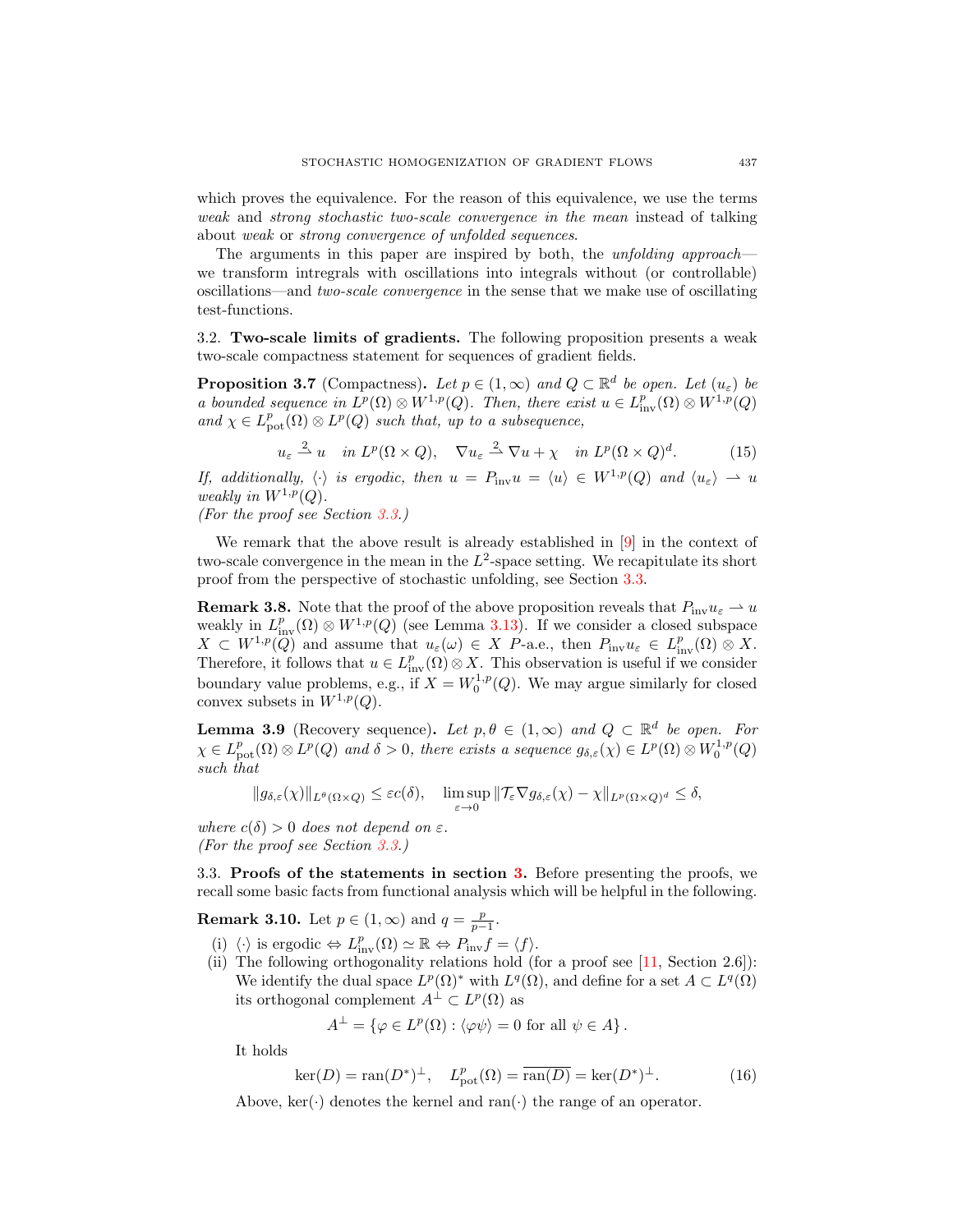Proof of Lemma [3.1.](#page-8-3) We first define an operator  $\mathcal{T}_{\varepsilon}: L^p(\Omega)\overset{a}{\otimes}L^p(Q)\to L^p(\Omega\times Q)$ : For  $u = \sum_i \varphi_i \eta_i \in L^p(\Omega) \overset{a}{\otimes} L^p(Q)$  with  $\varphi_i \in L^p(\Omega)$  and  $\eta_i \in L^p(Q)$ , let

$$
(\mathcal{T}_{\varepsilon} u)(\omega, x) = \sum_{i} \varphi_{i} (\tau_{-\frac{x}{\varepsilon}} \omega) \eta_{i}(x) = u(\tau_{-\frac{x}{\varepsilon}} \omega, x).
$$

 $\mathcal{T}_{\varepsilon}$  is a linear operator which is isometric by the following observation: For  $u \in$  $L^p(\Omega)\overset{a}{\otimes}L^p(Q),$ 

$$
\|\mathcal{T}_{\varepsilon}u\|_{L^{p}(\Omega\times Q)}^{p}=\int_{Q}\left\langle |u(\tau_{-\frac{x}{\varepsilon}}\omega,x)|^{p}\right\rangle dx=\int_{Q}\left\langle |u(\omega,x)|^{p}\right\rangle dx=\|u\|_{L^{p}(\Omega\times Q)}^{p},
$$

where the first and last equality is Fubini's theorem and in the middle, for fixed a.a.  $x \in Q$ , we use a change of variables  $\tau_{-\frac{x}{\varepsilon}} \omega \leadsto \omega$  and the P-preserving property of this transformation (Assumption [2.1](#page-4-1) (ii)).

Since  $L^p(\Omega) \overset{a}{\otimes} L^p(Q)$  is dense in  $L^p(\Omega \times Q)$ ,  $\mathcal{T}_{\varepsilon}$  extends to a linear isometry from  $L^p(\Omega\times Q)$  to  $L^p(\Omega\times Q)$ . We define a linear isometry  $\mathcal{T}_{-\varepsilon}: L^q(\Omega\times Q)\to L^q(\Omega\times Q)$ analogously as  $\mathcal{T}_{\varepsilon}$ , with  $\varepsilon$  replaced by  $-\varepsilon$ . Then for any  $\varphi \in L^p(\Omega) \overset{a}{\otimes} L^p(Q)$  and  $\psi \in L^q(\Omega) \overset{a}{\otimes} L^q(Q)$  we have (thanks to the measure preserving property of  $\tau$ ):

$$
\left\langle \int_Q (\mathcal{T}_{\varepsilon} \varphi) \psi \, dx \right\rangle = \int_Q \left\langle \varphi(\tau_{-\frac{x}{\varepsilon}} \omega, x) \psi(\omega, x) \right\rangle dx
$$
  
= 
$$
\int_Q \left\langle \varphi(\omega, x) \psi(\tau_{\frac{x}{\varepsilon}} \omega, x) \right\rangle dx = \left\langle \int_Q \varphi(\mathcal{T}_{-\varepsilon} \psi) dx \right\rangle.
$$

Since  $L^p(\Omega) \stackrel{a}{\otimes} L^p(Q)$  and  $L^q(\Omega) \stackrel{a}{\otimes} L^q(Q)$  are dense in  $L^p(\Omega \times Q)$  and  $L^q(\Omega \times Q)$ , respectively, we conclude that  $\mathcal{T}_{\varepsilon}^* = \mathcal{T}_{-\varepsilon}$ . Since  $\mathcal{T}_{\varepsilon}^*$  is an isometry, it follows that  $\mathcal{T}_{\varepsilon}$  is surjective (see [\[11,](#page-24-22) Theorem 2.20]). Analogously,  $\mathcal{T}_{\varepsilon}^{*}$  is also surjective.  $\Box$ 

*Proof of Proposition [3.5.](#page-9-1)* We first note that  $V$  is a Carathéodory integrand in the sense of Remark [A.2](#page-23-1) (if necessary we tacitly redefine it by  $V(\omega, x, \cdot) = 0$  for  $(\omega, x)$  in a set of measure  $(0)$  and therefore it follows that V is a normal integrand (see Appen-dix [A\)](#page-22-0). For fixed  $\varepsilon > 0$ , the mapping  $(\omega, x) \mapsto (\tau_{\frac{\varepsilon}{2}} \omega, x)$  is  $(\mathcal{F} \otimes \mathcal{L}(Q), \mathcal{F} \otimes \mathcal{L}(Q))$ measurable and therefore  $(\omega, x, F) \mapsto V(\tau_{\frac{x}{\epsilon}} \omega, x, F)$  defines as well a Carathéodory and thus normal integrand. Hence, with the help of the growth condition, all the integrals in the statement of the proposition are well-defined.

*Proof of (i):* We first consider the case  $u \in L^p(\Omega) \overset{a}{\otimes} L^p(Q)^m$ . By Fubini's theorem, the measure preserving property of  $\tau$ , and by the transformation  $\omega \mapsto \tau_{-\frac{x}{\varepsilon}}\omega$ , we have

$$
\left\langle \int_{Q} V(\tau_{\frac{x}{\varepsilon}} \omega, x, u(\omega, x)) dx \right\rangle = \int_{Q} \left\langle V(\tau_{\frac{x}{\varepsilon}} \omega, x, u(\omega, x)) \right\rangle dx
$$
  
= 
$$
\int_{Q} \left\langle V(\omega, x, u(\tau_{-\frac{x}{\varepsilon}} \omega, x)) \right\rangle dx.
$$

Since  $u \in L^p(\Omega) \overset{a}{\otimes} L^p(Q)$ , we have  $u(\tau_{-\frac{x}{\varepsilon}}\omega, x) = \mathcal{T}_{\varepsilon}u(\omega, x)$ , and thus [\(12\)](#page-9-2) follows. The general case follows by an approximation argument. Indeed, for any  $u \in$  $L^p(\Omega\times Q)^m$  we can find a sequence  $u_k\in L^p(\Omega)\overset{a}{\otimes}L^p(Q)^m$  such that  $u_k\to u$  strongly in  $L^p(\Omega \times Q)^m$ , and by passing to a subsequence (not relabeled) we may additionally assume that  $u_k \to u$  pointwise a.e. in  $\Omega \times Q$ . By continuity of V in its last variable, we thus have  $V(\tau_{\frac{x}{\varepsilon}}\omega, x, u_k(\omega, x)) \to V(\tau_{\frac{x}{\varepsilon}}\omega, x, u(\omega, x))$  for a.e.  $(\omega, x) \in \Omega \times Q$ . Since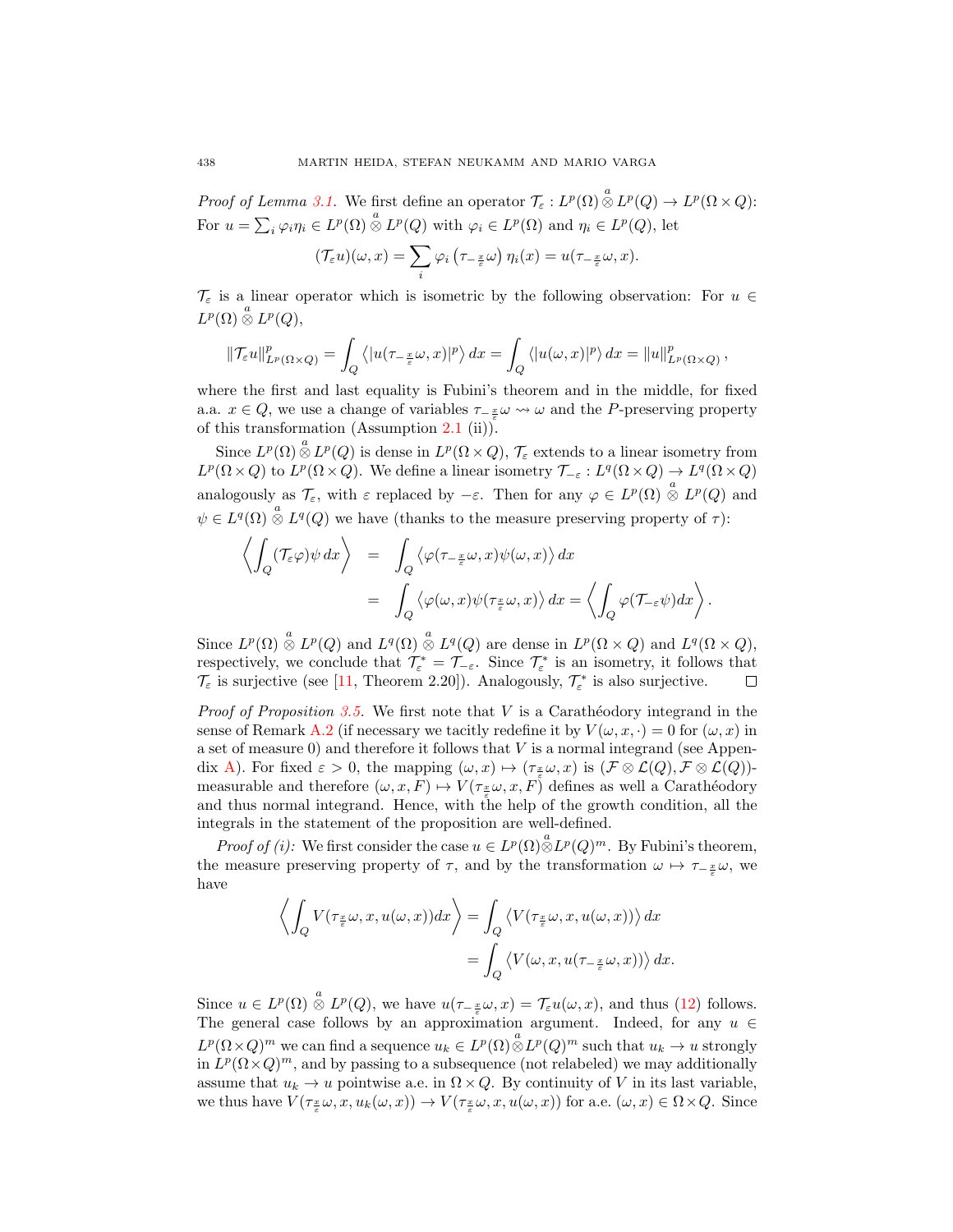$|V(\tau_{\frac{x}{\varepsilon}}\omega, x, u_k(\omega, x))| \leq c(1+|u_k(\omega, x)|^p)$  a.e. in  $\Omega \times Q$ , the dominated convergence theorem $([8, Theorem 2.8.8])$  $([8, Theorem 2.8.8])$  $([8, Theorem 2.8.8])$  implies that

$$
\lim_{k \to \infty} \left\langle \int_Q V(\tau_{\frac{x}{\varepsilon}} \omega, x, u_k(\omega, x)) dx \right\rangle = \left\langle \int_Q V(\tau_{\frac{x}{\varepsilon}} \omega, x, u(\omega, x)) dx \right\rangle.
$$

In the same way we conclude that

$$
\lim_{k\to\infty}\left\langle\int_Q V(\omega,x,\mathcal{T}_{\varepsilon} u_k(\omega,x))dx\right\rangle=\left\langle\int_Q V(\omega,x,\mathcal{T}_{\varepsilon} u(\omega,x))dx\right\rangle.
$$

Since the integrals on the left-hand sides are the same, [\(12\)](#page-9-2) follows.

Proof of (ii): We get  $\left\langle \int_Q V(\tau_{\frac{x}{\varepsilon}}\omega, x, u_\varepsilon(\omega, x))dx\right\rangle = \left\langle \int_Q V(\omega, x, \mathcal{T}_\varepsilon u_\varepsilon(\omega, x))dx\right\rangle$ by part (i). Since by assumption  $\mathcal{T}_{\varepsilon} u_{\varepsilon} \to u$  strongly in  $L^p(\Omega \times Q)^m$ , using the growth conditions of V and the dominated convergence theorem, it follows, similarly to part (i), that  $\lim_{\varepsilon \to 0} \left\langle \int_Q V(\omega, x, \mathcal{T}_{\varepsilon} u_{\varepsilon}(\omega, x)) dx \right\rangle = \left\langle \int_Q V(\omega, x, u(\omega, x)) dx \right\rangle$ .

Proof of (iii): The functional  $L^p(\Omega \times Q)^m \ni u \mapsto \left\langle \int_Q V(\omega, x, u(\omega, x)) dx \right\rangle$  is convex and lower semi-continuous, therefore it is weakly lower semi-continuous (see [\[11,](#page-24-22) Corollary 3.9]). Combining this fact with the transformation formula from (i) and the weak convergence  $\mathcal{T}_{\varepsilon} u_{\varepsilon} \to u$  (by assumption), the claim follows.  $\Box$ 

Before stating the proof of Proposition [3.7,](#page-10-2) we present some auxiliary lemmas.

<span id="page-12-0"></span>**Lemma 3.11.** Let  $p \in (1, \infty)$  and  $q = \frac{p}{p-1}$ .

(i) If 
$$
\varphi \in \{D^*\psi : \psi \in W^{1,q}(\Omega)^d\}^{\perp}
$$
, then  $\varphi \in L^p_{\text{inv}}(\Omega)$ .  
\n(ii) If  $\varphi \in \{\psi \in W^{1,q}(\Omega)^d : D^*\psi = 0\}^{\perp}$ , then  $\varphi \in L^p_{\text{pot}}(\Omega)$ .

Proof. Proof of (i). First, we note that

 $\varphi \in L^p_{\text{inv}}(\Omega) \quad \Leftrightarrow \quad U_{he_i}\varphi = \varphi \quad \text{for all } h \in \mathbb{R}, i = 1, ..., d.$ 

We consider  $\varphi \in \left\{ D^*\psi : \psi \in W^{1,q}(\Omega)^d \right\}^{\perp}$  and we show that  $\varphi \in L^p_{\text{inv}}(\Omega)$  using the above equivalence. Let  $\psi \in W^{1,q}(\Omega)$  and  $i \in \{1, ..., d\}$ . Classical semigroup theory arguments (cf. [\[18,](#page-24-21) Section 7.4.1]) imply that  $\frac{d}{dh}U_{he_i}\psi = D_iU_{he_i}\psi = U_{he_i}D_i\psi =$  $-U_{he_i}D_i^*\psi$ , where the last inequality follows by [\(4\)](#page-5-1). Therefore, an integration over  $(0, -h)$  yields  $U_{-he_i}\psi - \psi = \int_0^h U_{-te_i}D_i^*\psi dt$  and thus

$$
\langle (U_{he_i}\varphi - \varphi)\psi \rangle = \langle \varphi(U_{-he_i}\psi - \psi) \rangle = \langle \varphi \int_0^h U_{-te_i}D_i^*\psi dt \rangle = \int_0^h \langle \varphi D_i^*(U_{-te_i}\psi) \rangle dt.
$$

Since  $U_{-te_i}\psi \in W^{1,q}(\Omega)$  for any  $t \in [0,h]$  and  $D^*(U_{-te_i}\psi e_i) = D_i^*(U_{-te_i}\psi)$ , we obtain  $\langle \varphi D_i^*(U_{-te_i}\psi) \rangle = 0$  and thus  $U_{he_i}\varphi = \varphi$ .

*Proof of (ii)*. In view of  $L_{pot}^p(\Omega) = \ker(D^*)^{\perp}$  (see [\(16\)](#page-10-3)), it is sufficient to prove that the set  $\{\varphi \in W^{1,q}(\Omega)^d : D^*\varphi = 0\}$  is dense in ker $(D^*)$ . This follows by an approximation argument as in [\[25,](#page-24-20) Section 7.2]. Let  $\varphi \in \text{ker}(D^*)$  and we define for  $t > 0$ 

$$
\varphi^t(\omega) = \int_{\mathbb{R}^d} p_t(y)\varphi(\tau_y \omega)dy, \quad \text{where } p_t(y) = \frac{1}{(4\pi t)^{\frac{d}{2}}}e^{-\frac{|y|^2}{4t}}.
$$

Then the claimed density follows, since  $\varphi^t \in W^{1,q}(\Omega)^d$ ,  $D^*\varphi^t = 0$  for any  $t > 0$ and  $\varphi^t \to \varphi$  strongly in  $L^q(\Omega)^d$  as  $t \to 0$ . The last statement can be seen as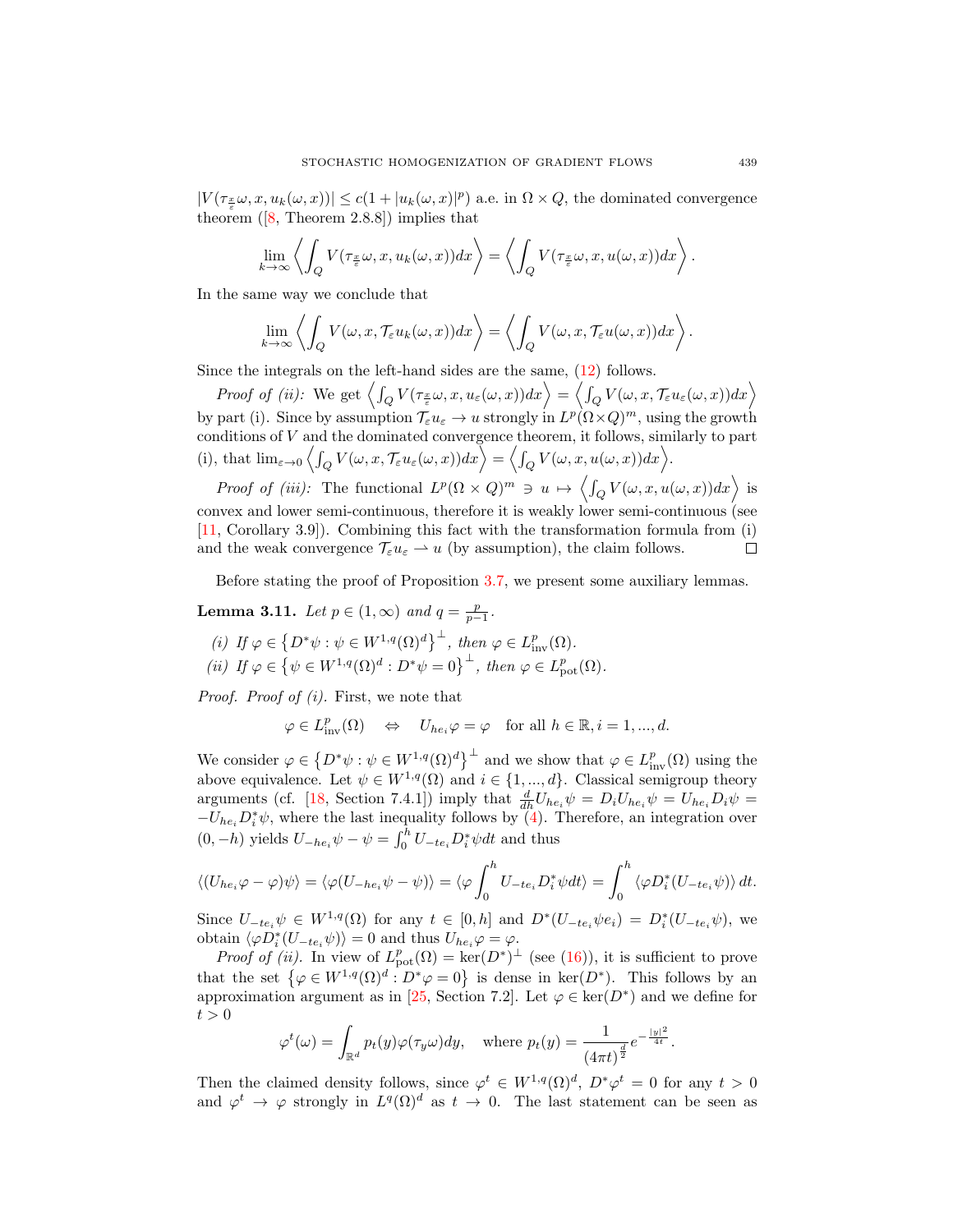follows. By the continuity property of  $U_y$ , for any  $\varepsilon > 0$  there exists  $\delta > 0$  such that  $\langle |\varphi(\tau_y \omega) - \varphi(\omega)|^q \rangle \leq \varepsilon$  for any  $y \in B_\delta(0)$ . It follows that

$$
\langle |\varphi^t - \varphi|^q \rangle = \left\langle \left| \int_{\mathbb{R}^d} p_t(y) \left( \varphi(\tau_y \omega) - \varphi(\omega) \right) dy \right|^q \right\rangle
$$
  
\n
$$
\leq \int_{\mathbb{R}^d} p_t(y) \left\langle |\varphi(\tau_y \omega) - \varphi(\omega)|^q \right\rangle dy
$$
  
\n
$$
= \int_{B_\delta} p_t(y) \left\langle |\varphi(\tau_y \omega) - \varphi(\omega)|^q \right\rangle dy + \int_{\mathbb{R}^d \setminus B_\delta} p_t(y) \left\langle |\varphi(\tau_y \omega) - \varphi(\omega)|^q \right\rangle dy.
$$

The first term on the right-hand side of the above inequality is bounded by  $\varepsilon$  as well as the second term for sufficiently small  $t > 0$ .  $\Box$ 

<span id="page-13-2"></span>**Lemma 3.12.** Let  $p \in (1,\infty)$  and  $Q \subset \mathbb{R}^d$  be open. Let  $u_{\varepsilon} \in L^p(\Omega) \otimes W^{1,p}(Q)$ be such that  $u_{\varepsilon} \stackrel{2}{\rightharpoonup} u$  in  $L^p(\Omega \times Q)$  and  $\varepsilon \nabla u_{\varepsilon} \stackrel{2}{\rightharpoonup} 0$  in  $L^p(\Omega \times Q)^d$ . Then  $u \in$  $L^p_{\text{inv}}(\Omega)\otimes L^p(Q)$ .

*Proof.* Consider a sequence  $v_{\varepsilon} = \varepsilon \mathcal{T}_{\varepsilon}^*(\varphi \eta)$  such that  $\varphi \in W^{1,q}(\Omega)$  and  $\eta \in C_c^{\infty}(Q)$ . Note that  $\mathcal{T}_{\varepsilon}v_{\varepsilon} = \varepsilon\varphi\eta$  and we have, for  $i = 1, ..., d$  and as  $\varepsilon \to 0$ ,

$$
\left\langle \int_Q \partial_i u_\varepsilon v_\varepsilon dx \right\rangle = \left\langle \int_Q (\mathcal{T}_\varepsilon \partial_i u_\varepsilon)(\mathcal{T}_\varepsilon v_\varepsilon) dx \right\rangle = \left\langle \int_Q (\mathcal{T}_\varepsilon \partial_i u_\varepsilon) \varepsilon \varphi \eta dx \right\rangle \to 0.
$$

Moreover, it holds that  $\partial_i v_\varepsilon = \mathcal{T}^*_\varepsilon(D_i \varphi \eta + \varepsilon \varphi \partial_i \eta)$  and therefore

$$
\left\langle \int_{Q} \partial_{i} u_{\varepsilon} v_{\varepsilon} dx \right\rangle = -\left\langle \int_{Q} u_{\varepsilon} \partial_{i} v_{\varepsilon} dx \right\rangle = -\left\langle \int_{Q} u_{\varepsilon} \mathcal{T}_{\varepsilon}^{*} (D_{i} \varphi \eta + \varepsilon \varphi \partial_{i} \eta) dx \right\rangle
$$

$$
= -\left\langle \int_{Q} (\mathcal{T}_{\varepsilon} u_{\varepsilon}) D_{i} \varphi \eta + \varepsilon (\mathcal{T}_{\varepsilon} u_{\varepsilon}) \varphi \partial_{i} \eta dx \right\rangle.
$$

The last expression converges to  $-\langle \int_Q u D_i \varphi \eta dx \rangle$  as  $\varepsilon \to 0$ . As a result of this,  $\langle u(x)D_i\varphi\rangle = 0$  for almost every  $x \in \hat{Q}$  and therefore  $u \in L^p_{\text{inv}}(\Omega) \otimes L^p(Q)$  by Lemma [3.11](#page-12-0) (i).  $\Box$ 

<span id="page-13-0"></span>**Lemma 3.13.** Let  $p \in (1,\infty)$  and  $Q \subset \mathbb{R}^d$  be open. Let  $u_{\varepsilon}$  be a bounded sequence in  $L^p(\Omega) \otimes W^{1,p}(Q)$ . Then there exists  $u \in L^p_{\text{inv}}(\Omega) \otimes W^{1,p}(Q)$  such that (up to a subsequence)

 $u_{\varepsilon} \stackrel{2}{\rightharpoonup} u$  in  $L^p(\Omega \times Q)$ ,  $P_{\text{inv}} u_{\varepsilon} \stackrel{2}{\rightharpoonup} u$  in  $L^p(\Omega \times Q)$ ,  $P_{\text{inv}} \nabla u_{\varepsilon} \stackrel{2}{\rightharpoonup} \nabla u$  in  $L^p(\Omega \times Q)^d$ . In particular, it holds that  $P_{\text{inv}}u_{\varepsilon} \rightharpoonup u$  weakly in  $L^p_{\text{inv}}(\Omega) \otimes W^{1,p}(Q)$ .

*Proof.* Step 1. Proof of the identity  $P_{\text{inv}} \circ T_{\varepsilon} = T_{\varepsilon} \circ P_{\text{inv}} = P_{\text{inv}}$ . The second identity holds by definition of  $P_{\text{inv}}$ . To show that  $P_{\text{inv}} \circ T_{\varepsilon} = P_{\text{inv}}$ , we consider  $v \in L^p(\Omega \times Q)$ ,  $\varphi \in L^q(\Omega)$  and  $\eta \in L^q(Q)$ . We have

<span id="page-13-1"></span>
$$
\left\langle \int_{Q} (P_{\text{inv}} \mathcal{T}_{\varepsilon} v)(\varphi \eta) dx \right\rangle = \left\langle \int_{Q} (\mathcal{T}_{\varepsilon} v) P_{\text{inv}}^{*}(\varphi \eta) dx \right\rangle = \left\langle \int_{Q} v P_{\text{inv}}^{*}(\varphi \eta) dx \right\rangle
$$

$$
= \left\langle \int_{Q} (P_{\text{inv}} v)(\varphi \eta) dx \right\rangle, \quad (17)
$$

where we use the fact that  $\mathcal{T}_{\varepsilon}^* P_{\text{inv}}^* = P_{\text{inv}}^*$  since  $P_{\text{inv}}^* = P_{\text{inv}} : L^q(\Omega) \to L^q_{\text{inv}}(\Omega)$ . The last equality follows by a density argument and the fact that for  $\varphi \in L^2(\Omega)$ it holds  $P_{\text{inv}}\varphi = P_{\text{inv}}^*\varphi$ , which is obtained by  $\langle P_{\text{inv}}^*\varphi, \psi \rangle = \langle \varphi, P_{\text{inv}}\psi \rangle = \langle \varphi, \psi \rangle$  for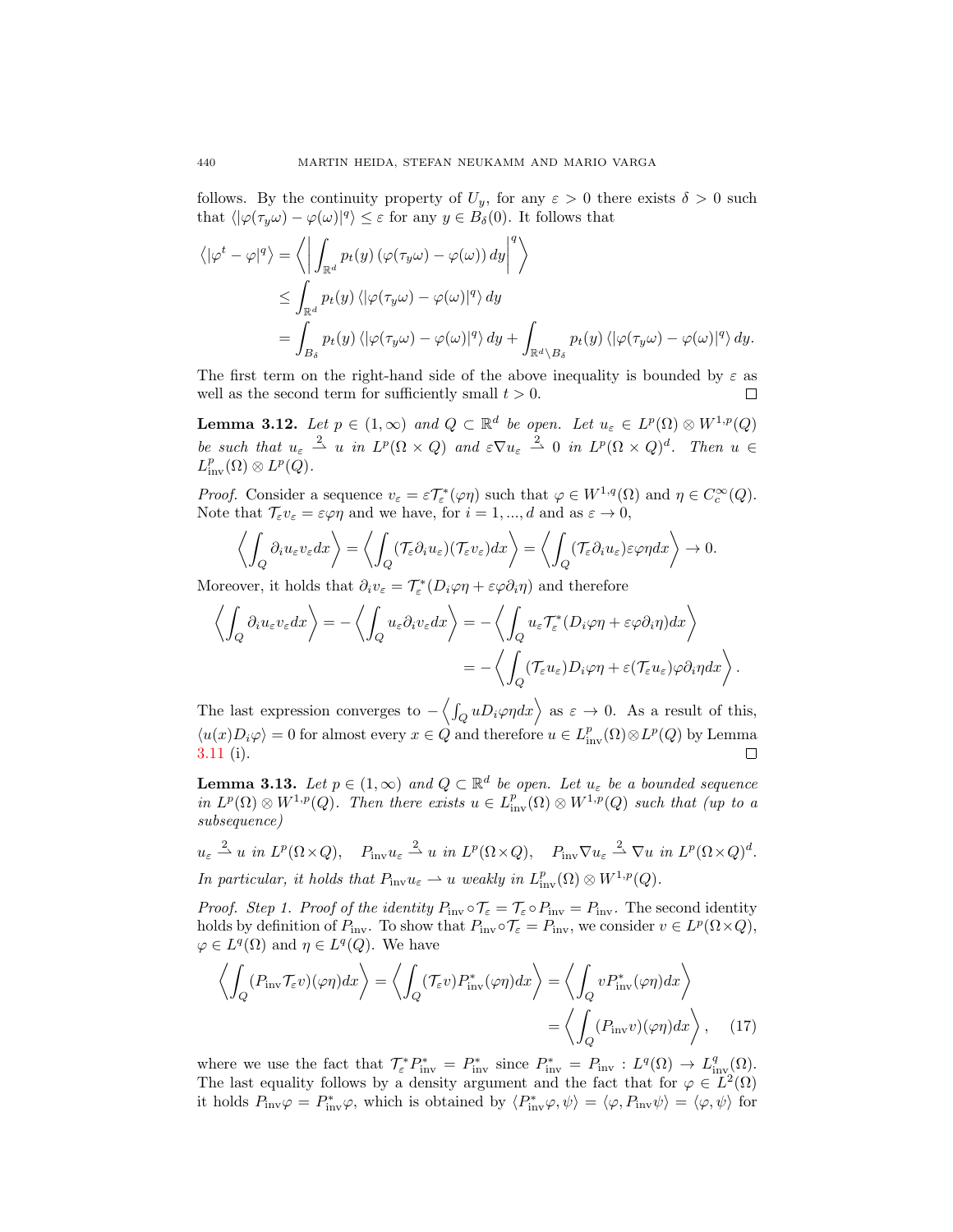all  $\psi \in L^2_{\text{inv}}(\Omega)$ . Finally,  $P_{\text{inv}} \circ \mathcal{T}_{\varepsilon} = P_{\text{inv}}$  follows by [\(17\)](#page-13-1) and an approximation argument since  $L^q(\Omega) \overset{a}{\otimes} L^q(Q)$  is dense in  $L^q(\Omega \times Q)$ .

Step 2. Convergence of  $P_{\text{inv}}u_{\varepsilon}$ . Since  $u_{\varepsilon}$  is bounded in  $L^p(\Omega) \otimes W^{1,p}(Q)$ , we may extract a (not relabeled) subsequence such that  $u_{\varepsilon} \to v$  weakly in  $L^p(\Omega) \otimes W^{1,p}(Q)$ .  $P_{\text{inv}}$  is a linear and bounded operator and thus we conclude that

 $P_{\text{inv}}u_{\varepsilon} \rightharpoonup P_{\text{inv}}v$  weakly in  $L^p(\Omega \times Q)$ ,  $P_{\text{inv}}\nabla u_{\varepsilon} \rightharpoonup P_{\text{inv}}\nabla v$  weakly in  $L^p(\Omega \times Q)^d$ . Moreover, since  $P_{\text{inv}}$  commutes with  $\nabla$ , it follows that  $P_{\text{inv}}u_{\varepsilon} \rightharpoonup P_{\text{inv}}v$  weakly in  $L^p(\Omega) \otimes W^{1,p}(Q)$ . Furthermore, by  $\mathcal{T}_{\varepsilon} \circ P_{\text{inv}} = P_{\text{inv}}$ , we have

 $P_{\text{inv}}u_{\varepsilon} \stackrel{2}{\rightharpoonup} P_{\text{inv}}v$  in  $L^p(\Omega \times Q)$ ,  $P_{\text{inv}}\nabla u_{\varepsilon} \stackrel{2}{\rightharpoonup} P_{\text{inv}}\nabla v = \nabla P_{\text{inv}}v$  in  $L^p(\Omega \times Q)^d$ .

Step 3. Convergence of  $u_{\varepsilon}$ . Since  $u_{\varepsilon}$  is bounded, using Lemma [3.4](#page-8-4) (ii) and Lemma [3.12](#page-13-2) there exists  $u \in L^p_{\text{inv}}(\Omega) \otimes L^p(Q)$  such that  $u_\varepsilon \stackrel{2}{\rightharpoonup} u$  in  $L^p(\Omega \times Q)$ . Also,  $P_{\text{inv}}$  is a linear and bounded operator which, together with  $P_{\text{inv}} \circ T_{\varepsilon} = P_{\text{inv}}$  from Step 1, implies that  $P_{\text{inv}}u_{\varepsilon} \rightharpoonup P_{\text{inv}}u = u$ . Using this, we conclude that  $u = P_{\text{inv}}v$ .  $\Box$ 

*Proof of Proposition [3.7.](#page-10-2)* Lemma [3.13](#page-13-0) implies that  $u_{\varepsilon} \stackrel{2}{\rightharpoonup} u$  in  $L^p(\Omega \times Q)$  (up to a subsequence), where  $u \in L^p_{\text{inv}}(\Omega) \otimes W^{1,p}(Q)$ . Moreover, it follows that there exists  $v \in L^p(\Omega \times Q)^d$  such that  $\nabla u_{\varepsilon} \stackrel{2}{\rightharpoonup} v$  in  $L^p(\Omega \times Q)^d$  (up to another subsequence). We show that  $\chi := v - \nabla u \in L^p_{\text{pot}}(\Omega) \otimes L^p(Q)$ .

Let  $\varphi \in W^{1,q}(\Omega)^d$  with  $D^*\varphi = 0$  and  $\eta \in C_c^{\infty}(Q)$ . We have, as  $\varepsilon \to 0$ ,

<span id="page-14-1"></span>
$$
\left\langle \int_{Q} \nabla u_{\varepsilon} \cdot \mathcal{T}_{\varepsilon}^{*}(\varphi \eta) dx \right\rangle = \left\langle \int_{Q} \mathcal{T}_{\varepsilon} \nabla u_{\varepsilon} \cdot \varphi \eta dx \right\rangle \to \left\langle \int_{Q} v \cdot \varphi \eta dx \right\rangle. \tag{18}
$$

On the other hand,

$$
\left\langle \int_{Q} \nabla u_{\varepsilon} \cdot \mathcal{T}_{\varepsilon}^{*}(\varphi \eta) dx \right\rangle = -\left\langle \int_{Q} u_{\varepsilon} \sum_{i=1}^{d} \mathcal{T}_{\varepsilon}^{*}(\frac{1}{\varepsilon} \eta D_{i} \varphi_{i} + \varphi_{i} \partial_{i} \eta) dx \right\rangle
$$
  

$$
= \frac{1}{\varepsilon} \left\langle \int_{Q} (\mathcal{T}_{\varepsilon} u_{\varepsilon}) (\eta D^{*} \varphi) dx \right\rangle - \left\langle \int_{Q} (\mathcal{T}_{\varepsilon} u_{\varepsilon}) \sum_{i=1}^{d} \varphi_{i} \partial_{i} \eta dx \right\rangle.
$$
 (19)

Above, the first term on the right-hand side vanishes by assumption and the second converges to  $\langle \int_Q \nabla u \cdot \varphi \eta \rangle$  as  $\varepsilon \to 0$ . Using [\(19\)](#page-14-0), [\(18\)](#page-14-1) and Lemma [3.11](#page-12-0) (ii) we complete the proof.  $\Box$ 

*Proof of Lemma [3.9.](#page-10-4)* For  $\chi \in L^p_{\text{pot}}(\Omega) \otimes L^p(Q)$  and  $\delta > 0$ , by definition of the space  $L_{\text{pot}}^p(\Omega)\otimes L^p(Q)$  and by density of ran(D) in  $L_{\text{pot}}^p(\Omega)$ , we find  $g_\delta = \sum_{i=1}^{n(\delta)} \varphi_i^{\delta} \eta_i^{\delta}$  with  $\varphi_i^{\delta} \in W^{1,p}(\Omega)$  and  $\eta_i^{\delta} \in C_c^{\infty}(Q)$  such that

<span id="page-14-0"></span>
$$
\|\chi - Dg_{\delta}\|_{L^p(\Omega \times Q)^d} \le \delta.
$$

Note that we can choose  $\varphi_i^{\delta}$  above so that  $\varphi_i^{\delta} \in L^{\theta}(\Omega)$ . This can be seen by a standard truncation and mollification argument (see  $[9, \text{Lemma } 2.2]$  for the  $L^2$ -case) that we present here for the convenience of the reader. For a given  $\varphi \in W^{1,p}(\Omega)$ , by density of  $L^{\infty}(\Omega)$  in  $L^p(\Omega)$ , we find a sequence  $\varphi_k \in L^{\infty}(\Omega)$  such that  $\varphi_k \to \varphi$ in  $L^p(\Omega)$ . For a sequence of standard mollifiers  $\rho_n \in C_c^{\infty}(\mathbb{R}^d)$ ,  $\rho_n \geq 0$ , we define

$$
\varphi_k^n = \int_{\mathbb{R}^d} \rho_n(y) U_y \varphi_k dy, \quad \varphi^n = \int_{\mathbb{R}^d} \rho_n(y) U_y \varphi dy.
$$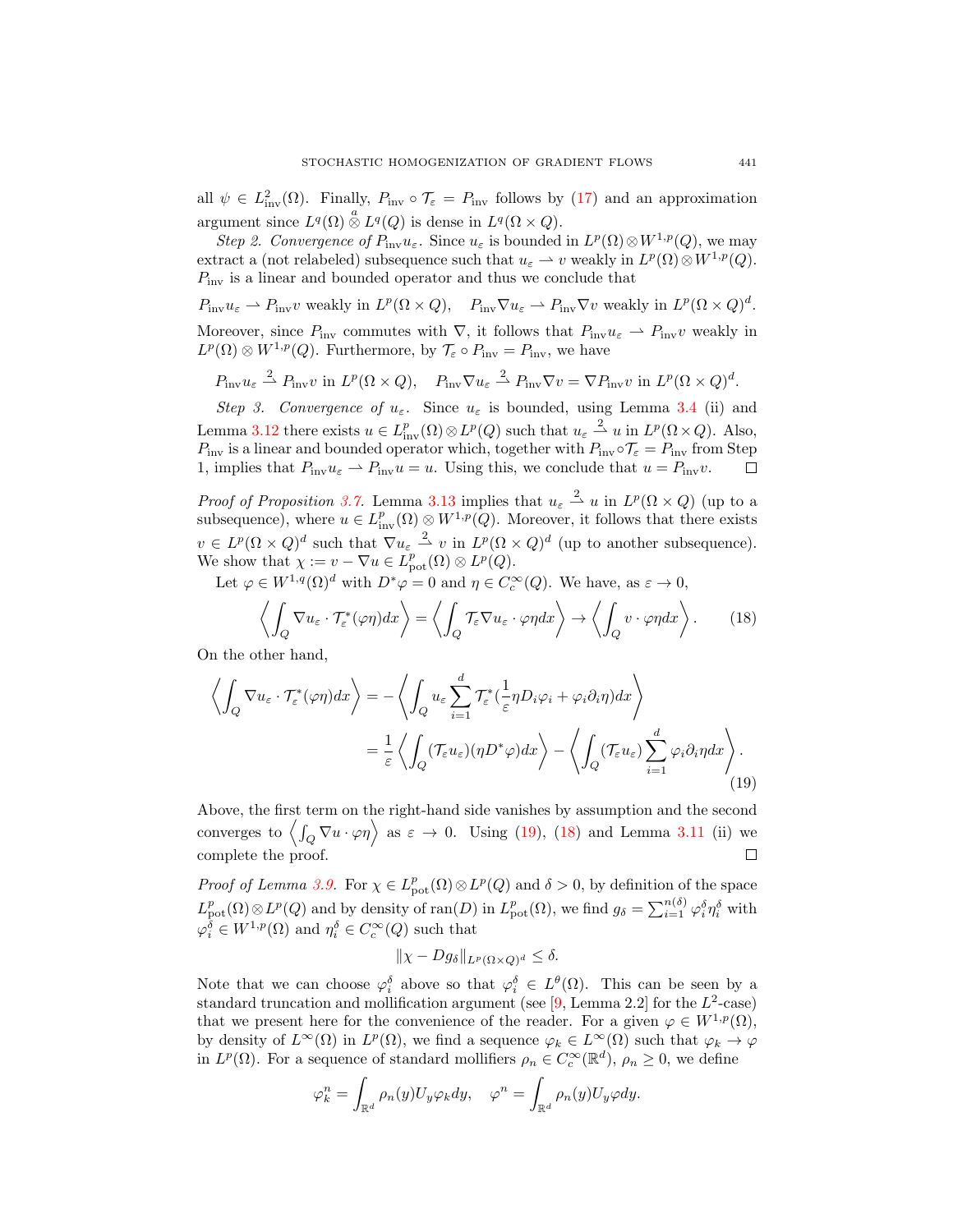It holds that  $\varphi_k^n \in L^{\infty}(\Omega) \cap W^{1,p}(\Omega)$ ,  $D_i \varphi_k^n = \int_{\mathbb{R}^d} -\partial_i \rho_n(y) U_y \varphi_k dy$  and  $D_i \varphi^n =$  $\int_{\mathbb{R}^d} -\partial_i \rho_n(y) U_y \varphi dy = \int_{\mathbb{R}^d} \rho_n(y) U_y D_i \varphi dy$ . Similarly to the proof of Lemma [3.11](#page-12-0) (ii), it follows that  $D\varphi^n \to D\varphi$  in  $L^p(\Omega)^d$  as  $n \to \infty$ . In the following we show that for fixed  $n \in \mathbb{N}$ ,  $D_i \varphi_k^n \to D_i \varphi^n$  in  $L^p(\Omega)$  as  $k \to \infty$ , which yields the claim (up to extraction of a subsequence  $k(n)$ ). We have, as  $k \to \infty$ ,

$$
\langle |D_i \varphi_k^n - D_i \varphi^n|^p \rangle = \langle | \int_{\mathbb{R}^d} -\partial_i \rho_n(y) (U_y \varphi_k - U_y \varphi) dy |^p \rangle \le c(n) \langle | \varphi_k - \varphi |^p \rangle \to 0,
$$

where in the last inequality we use that  $\partial_i \rho_n$  is compactly supported and  $L^{\infty}$ , and Jensen's inequality. This means that in the definition of  $g_{\delta}$  above, we can choose  $\varphi_i^{\delta} \in L^{\theta}(\Omega) \cap W^{1,p}(\Omega).$ 

We define  $g_{\delta,\varepsilon} = \varepsilon \mathcal{T}_{\varepsilon}^{-1} g_{\delta}$  and note that  $g_{\delta,\varepsilon} \in L^p(\Omega) \otimes W_0^{1,p}(Q) \cap L^{\theta}(\Omega \times Q)$ and  $\nabla g_{\delta,\varepsilon} = \mathcal{T}_{\varepsilon}^{-1} D g_{\delta} + \mathcal{T}_{\varepsilon}^{-1} \varepsilon \nabla g_{\delta}$ . As a result of this and with help of the isometry property of  $\mathcal{T}_{\varepsilon}^{-1}$  (which is a consequence of the measure preserving property of  $\tau$ Assumption [2.1](#page-4-1) (ii)), the claim of the lemma follows.  $\Box$ 

<span id="page-15-0"></span>4. Proof of Theorem [2.3.](#page-7-0) Before presenting the main proof, we provide three auxiliary lemmas. Lemma [4.1](#page-15-1) provides the reduction of the Λ-convex gradient flows to convex gradient flows. Lemmas [4.3](#page-16-0) and [4.4](#page-17-0) provide a suitable recovery sequence that is helpful in the treatment of the term  $\int_0^T \widetilde{\mathcal{E}}_{\varepsilon}^*(t, -D\mathcal{R}_{\varepsilon}(\dot{u}_{\varepsilon}(t)))dt$  in [\(3\)](#page-2-0) (cf.  $(20)$ .

<span id="page-15-1"></span>**Lemma 4.1** (Convex reduction). Let  $T > 0$  be fixed. Let the assumptions of Theorem [2.3](#page-7-0) be satisfied. Let  $\widetilde{\mathcal{E}}_{\varepsilon} : [0,T] \times Y \to \mathbb{R} \cup {\infty}$  and  $\widetilde{\mathcal{E}}_{\text{hom}} : [0,T] \times Y_0 \to$  $\mathbb{R} \cup \{\infty\}$  be given by

$$
\widetilde{\mathcal{E}}_{\varepsilon}(t,u) = e^{2\Lambda t} \mathcal{E}_{\varepsilon}(e^{-\Lambda t}u) - \Lambda \mathcal{R}_{\varepsilon}(u), \quad \widetilde{\mathcal{E}}_{\text{hom}}(t,u) = e^{2\Lambda t} \mathcal{E}_{\text{hom}}(e^{-\Lambda t}u) - \Lambda \mathcal{R}_{\text{hom}}(u).
$$

Then:

(i)  $\widetilde{\mathcal{E}}_{\varepsilon}$  and  $\widetilde{\mathcal{E}}_{\text{hom}}$  are convex normal integrands (see Definition [A.1\)](#page-22-1).

(ii)  $y \in H^1(0,T;Y)$  satisfies [\(7\)](#page-6-1) if and only if  $u(t) := e^{\Lambda t}y(t)$  satisfies

<span id="page-15-2"></span>
$$
\mathcal{R}_{\varepsilon}(u(T)) + \int_0^T \widetilde{\mathcal{E}}_{\varepsilon}(t, u(t)) + \widetilde{\mathcal{E}}_{\varepsilon}^*(t, -D\mathcal{R}_{\varepsilon}(\dot{u}(t)))dt = \mathcal{R}_{\varepsilon}(u(0)),\tag{20}
$$

where  $\widetilde{\mathcal{E}}_{\varepsilon}^*(t,\cdot)$  denotes the convex conjugate of  $\widetilde{\mathcal{E}}_{\varepsilon}(t,\cdot)$ . (iii)  $y \in H^1(0,T; Y_0)$  satisfies [\(11\)](#page-7-1) if and only if  $u(t) := e^{\Lambda t} y(t)$  satisfies

$$
\mathcal{R}_{\text{hom}}(u(T)) + \int_0^T \widetilde{\mathcal{E}}_{\text{hom}}(t,u(t)) + \widetilde{\mathcal{E}}_{\text{hom}}^*(t,-\mathrm{D} \mathcal{R}_{\text{hom}}(\dot{u}(t))) dt = \mathcal{R}_{\text{hom}}(u(0)),
$$

where  $\tilde{\mathcal{E}}_{\text{hom}}^*(t, \cdot)$  denotes the convex conjugate of  $\tilde{\mathcal{E}}_{\text{hom}}(t, \cdot)$ .

*Proof. Proof of (i).* For fixed t, convexity of  $\widetilde{\mathcal{E}}_{\varepsilon}(t, \cdot)$  follows from Λ-convexity of  $\mathcal{E}_{\varepsilon}$ .  $\widetilde{\mathcal{E}}_{\varepsilon}(t,\cdot)$  is proper and l.s.c. Indeed, this follows by continuity of  $\mathcal{R}_{\varepsilon}$  and by the fact that  $\mathcal{E}_{\varepsilon}$  is proper and l.s.c. (cf. Remark [2.2\)](#page-6-5). In the following we show that  $\mathcal{E}_{\varepsilon}$  is  $\mathcal{L}(0,T) \otimes \mathcal{B}(Y)$ -measurable that implies the claim for  $\mathcal{E}_{\varepsilon}$ . First, we note that  $-\Lambda\mathcal{R}_{\varepsilon}$  is  $\mathcal{B}(Y)$ -measurable since it is continuous, therefore it is sufficient to show that the mapping  $(t, u) \mapsto e^{2\Lambda t} \mathcal{E}_{\varepsilon}(e^{-\Lambda t} u)$  is  $\mathcal{L}(0, T) \otimes \mathcal{B}(Y)$ -measurable. We note that  $\mathcal{E}_{\varepsilon}(e^{-\Lambda t}u)$  is the composition of the continuous mapping  $(t, u) \mapsto e^{-\Lambda t}u$ (thus  $(\mathcal{B}(0,T) \otimes \mathcal{B}(Y), \mathcal{B}(Y))$ -measurable) and the l.s.c. functional  $\mathcal{E}_{\varepsilon}$  that is, thus,  $\mathcal{B}(Y)$ -measurable. As a result of this, it is  $\mathcal{B}(0,T) \otimes \mathcal{B}(Y)$ -measurable. Finally,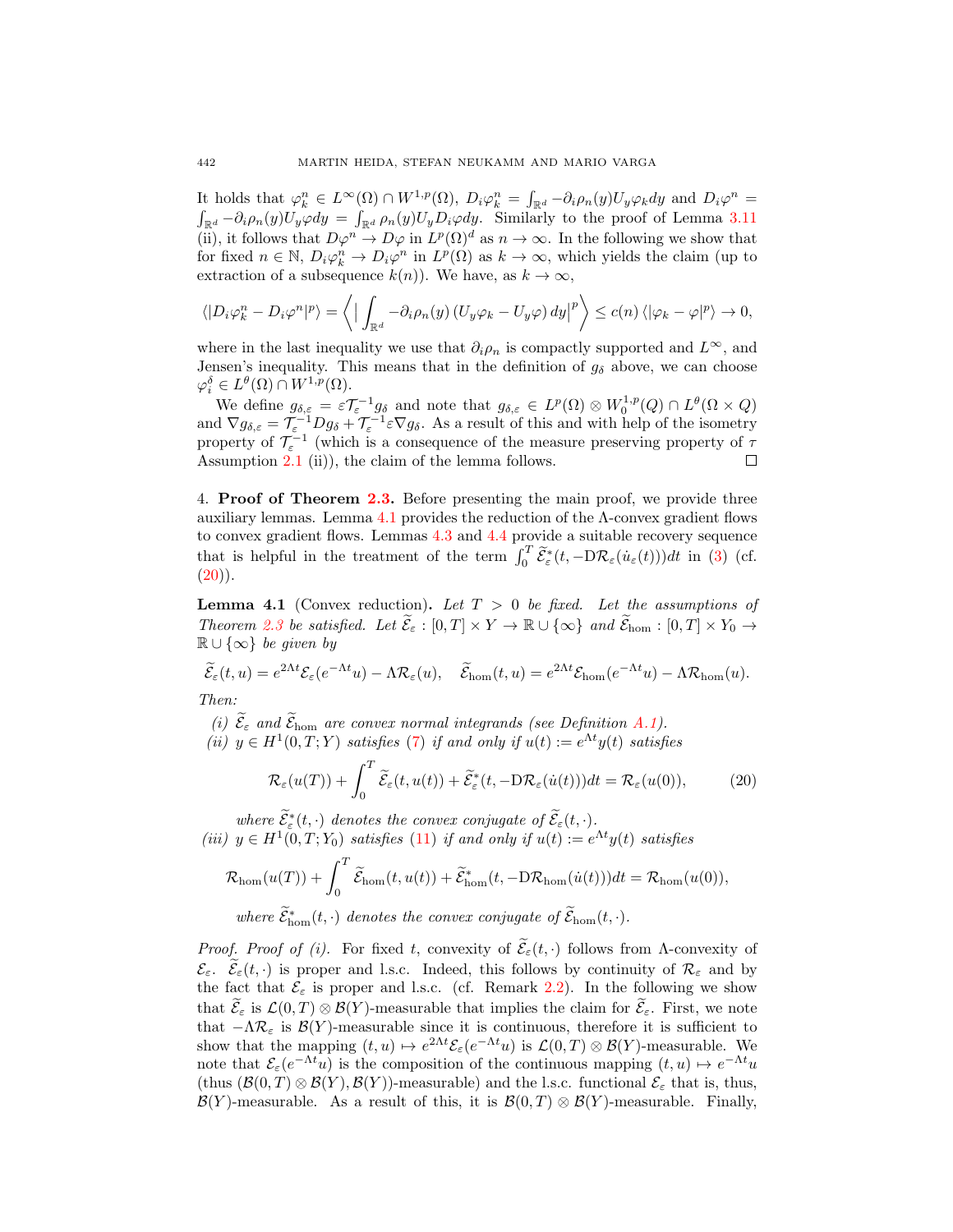the expression  $e^{2\Lambda t} \mathcal{E}_{\varepsilon} (e^{-\Lambda t} u)$  is a product of a continuous and a measurable functional and therefore it is  $\mathcal{L}(0,T) \otimes \mathcal{B}(Y)$ -measurable. For  $\mathcal{E}_{\text{hom}}$ , the claim follows analogously.

*Proof of (ii).* Since  $\mathcal{R}_{\varepsilon}$  is quadratic we have  $\mathcal{R}_{\varepsilon}(\widetilde{y}) = \frac{1}{2} \langle D\mathcal{R}_{\varepsilon}(\widetilde{y}), \widetilde{y} \rangle_{Y^*,Y}$ . Com-bined with [\(7\)](#page-6-1), a simple rearrangement yields for all  $\widetilde{y} \in Y$ ,

$$
\langle \mathcal{D}\mathcal{R}_{\varepsilon}\left(\dot{y}(t)+\Lambda y(t)\right), y(t)-\widetilde{y}\rangle_{Y^*,Y}+\mathcal{E}_{\varepsilon}(y(t))-\Lambda \mathcal{R}_{\varepsilon}(y(t))\leq \mathcal{E}_{\varepsilon}(\widetilde{y})-\Lambda \mathcal{R}_{\varepsilon}(\widetilde{y}).
$$

We multiply the above inequality with  $e^{2\Lambda t}$  and use linearity of  $D\mathcal{R}_{\varepsilon}$  (resp. quadratic structure of  $\mathcal{R}_{\varepsilon}$ ) to obtain,

$$
\langle \mathcal{D}\mathcal{R}_{\varepsilon} \left( e^{\Lambda t} \dot{y}(t) + \Lambda e^{\Lambda t} y(t) \right), e^{\Lambda t} (y(t) - \widetilde{y}) \rangle_{Y^*,Y}
$$
  
+ 
$$
e^{2\Lambda t} \mathcal{E}_{\varepsilon} (e^{-\Lambda t} e^{\Lambda t} y(t)) - \Lambda \mathcal{R}_{\varepsilon} (e^{\Lambda t} y(t))
$$
  

$$
\leq e^{2\Lambda t} \mathcal{E}_{\varepsilon} (e^{-\Lambda t} e^{\Lambda t} \widetilde{y}) - \Lambda \mathcal{R}_{\varepsilon} (e^{\Lambda t} \widetilde{y}) \quad \text{for all } \widetilde{y} \in Y.
$$

With  $u(t) = e^{\Lambda t} y(t)$ , the definition of  $\tilde{\mathcal{E}}_{\varepsilon}$ , and with the test-function  $\tilde{y} = e^{-\Lambda t} \hat{y}$ , the above inequality reads

$$
\langle \mathcal{D}\mathcal{R}_{\varepsilon}(\dot{u}(t)), u(t) - \hat{y} \rangle_{Y^*,Y} + \widetilde{\mathcal{E}}_{\varepsilon}(t, u(t)) \le \widetilde{\mathcal{E}}_{\varepsilon}(t, \hat{y}) \quad \text{for all } \hat{y} \in Y,
$$

where we used that  $\dot{u}(t) = e^{\Lambda t} \dot{y}(t) + \Lambda e^{\Lambda t} y(t)$ . Since  $\tilde{\mathcal{E}}_{\varepsilon}(t, \cdot)$  is convex for each t, the Fenchel equivalence implies that u satisfies for a.e.  $t \in (0, T)$ ,

<span id="page-16-1"></span>
$$
\langle \mathcal{D}\mathcal{R}_{\varepsilon}(\dot{u}(t)), u(t) \rangle_{Y^*,Y} + \widetilde{\mathcal{E}}_{\varepsilon}(t, u(t)) + \widetilde{\mathcal{E}}_{\varepsilon}^*(t, -\mathcal{D}\mathcal{R}_{\varepsilon}(\dot{u}(t))) = 0. \tag{21}
$$

Since  $\frac{d}{dt}R_{\varepsilon}(u(t)) = \langle DR_{\varepsilon}(u(t)), \dot{u}(t)\rangle_{Y^*,Y} = \langle DR_{\varepsilon}(\dot{u}(t)), u(t)\rangle_{Y^*,Y}$ , integration of the above identity over  $(0, T)$  yields  $(20)$ . On the other hand, if  $(20)$  holds, then we have

$$
\int_0^T \langle \mathrm{D} \mathcal{R}_{\varepsilon}(\dot{u}(t)), u(t) \rangle_{Y^*,Y} + \widetilde{\mathcal{E}}_{\varepsilon}(t, u(t)) + \widetilde{\mathcal{E}}_{\varepsilon}^*(t, -\mathrm{D} \mathcal{R}_{\varepsilon}(\dot{u}(t))) dt = 0.
$$

The integrand on the left-hand side is nonnegative by the definition of the convex conjugate and therefore it follows that  $u$  satisfies  $(21)$ . This completes the proof.  $\Box$ 

Proof of (iii). The argument is the same as in part (ii).

**Remark 4.2** (Extended unfolding). For  $p \in (1,\infty)$ , the stochastic unfolding operator  $\mathcal{T}_{\varepsilon}: L^p(\Omega \times Q) \to L^p(\Omega \times Q)$  can be extended to a (not relabeled) linear isometry  $\mathcal{T}_{\varepsilon}: L^p(0,T; L^p(\Omega \times Q)) \to L^p(0,T; L^p(\Omega \times Q)).$  In particular, for functions of the form  $u = \eta \varphi \in L^p(0,T; L^p(\Omega \times Q))$  with  $\eta \in L^p(0,T)$  and  $\varphi \in L^p(\Omega \times Q)$ , we define the unfolding by

$$
\mathcal{T}_{\varepsilon}u(t,\cdot)=\eta(t)\mathcal{T}_{\varepsilon}\varphi(\cdot).
$$

By the density of  $\{\sum_i \eta_i \varphi_i : \eta_i \in L^p(0,T), \varphi_i \in L^p(\Omega \times Q)\}\$ in  $L^p(0,T; L^p(\Omega \times$ Q)) we may extend the unfolding operator to a uniquely determined isometry on  $L^p(0,T; L^p(\Omega \times Q))$ . In the following, we use this extension.

<span id="page-16-0"></span>**Lemma 4.3** (Recovery sequence). Let  $p \in (1,\infty)$ ,  $\theta \in [2,\infty)$  and  $Q \subset \mathbb{R}^d$  be open and bounded. Let  $w \in L^p(0,T; L^p_{inv}(\Omega) \otimes W_0^{1,p}(Q)) \cap L^{\theta}(0,T; L^{\theta}_{inv}(\Omega) \otimes L^{\theta}(Q))$  and  $\chi \in L^p(0,T; L^p_{\text{pot}}(\Omega)\otimes L^p(Q))$ . Then, there exists  $w_{\varepsilon} \in L^p(0,T; L^p(\Omega)\otimes W_0^{1,p}(Q))\cap$  $L^{\theta}(0,T; L^{\theta}(\Omega \times Q))$  such that, as  $\varepsilon \to 0$ ,

$$
\mathcal{T}_{\varepsilon} w_{\varepsilon} \to w \quad strongly \ in \ L^{\theta}(0,T; L^{\theta}(\Omega \times Q)),
$$
  

$$
\mathcal{T}_{\varepsilon} \nabla w_{\varepsilon} \to \nabla w + \chi \quad strongly \ in \ L^{p}(0,T; L^{p}(\Omega \times Q)^{d}).
$$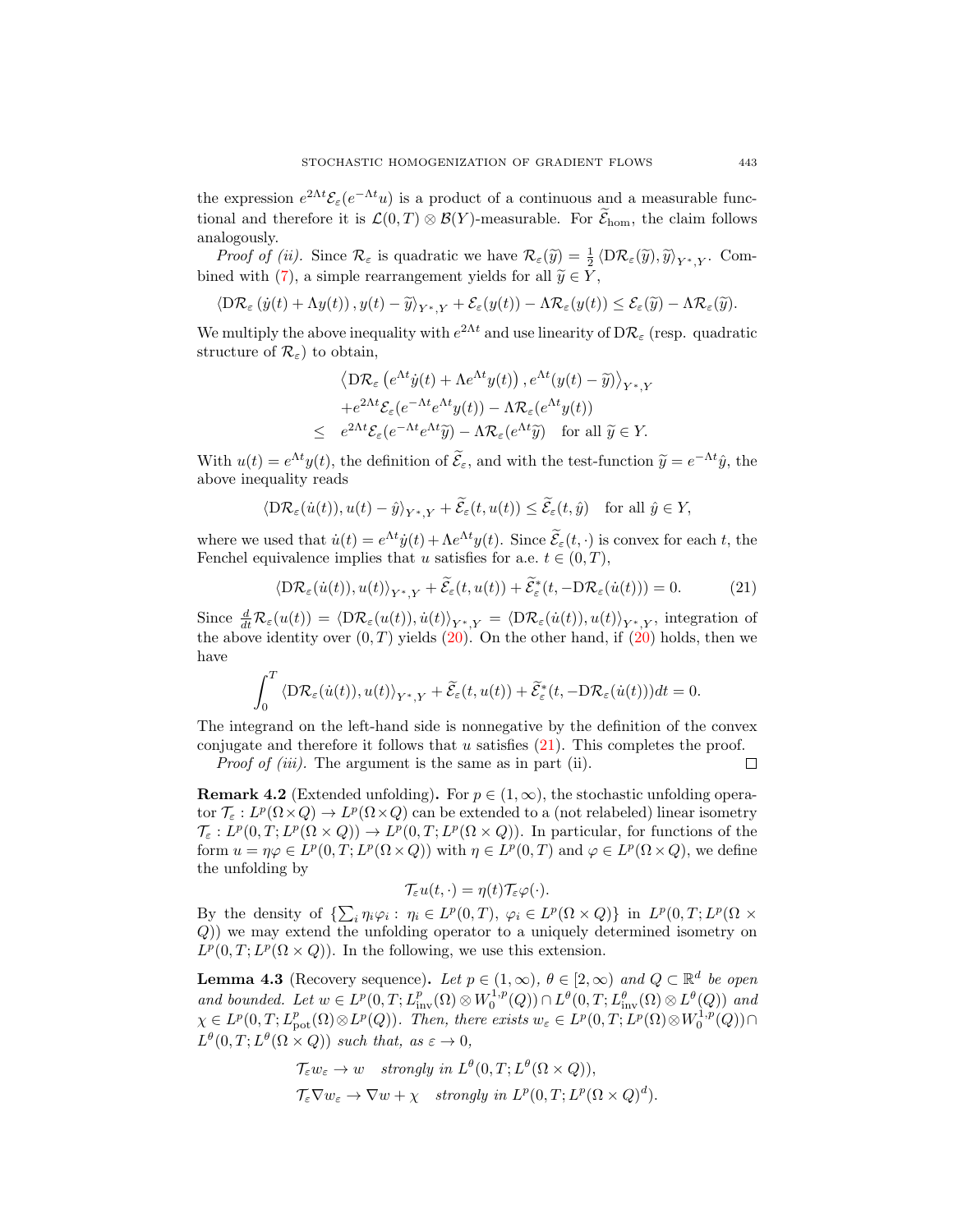*Proof.* Since  $\chi \in L^p(0,T; L^p_{pot}(\Omega) \otimes L^p(Q))$ , we find a sequence  $\psi^k = \sum_{i=1}^k \eta^{k,i} \chi^{k,i}$ with  $\eta^{k,i} \in C_c^{\infty}(0,T)$  and  $\chi^{k,i} \in L_{\text{pot}}^p(\Omega) \otimes L^p(Q)$ , such that

$$
\|\psi^k - \chi\|_{L^p(0,T;L^p(\Omega \times Q)^d)} \to 0 \quad \text{as } k \to \infty.
$$

In view of Lemma [3.9,](#page-10-4) for each  $\chi^{k,i}$  we find  $g_{\delta,\varepsilon}^{k,i} \in (L^p(\Omega)\otimes W_0^{1,p}(Q))\cap L^{\theta}(\Omega\times Q)$ such that

$$
||g_{\delta,\varepsilon}^{k,i}||_{L^{\theta}(\Omega\times Q)} \leq \varepsilon c_{k,i}(\delta), \quad \limsup_{\varepsilon\to 0} ||\mathcal{T}_{\varepsilon}\nabla g_{\delta,\varepsilon}^{k,i} - \chi^{k,i}||_{L^{p}(\Omega\times Q)^{d}} \leq \delta.
$$

We define  $w_{\delta,\varepsilon}^k = w + \sum_{i=1}^k \eta^{k,i} g_{\delta,\varepsilon}^{k,i}$  and we estimate

$$
\|\mathcal{T}_{\varepsilon}w_{\delta,\varepsilon}^{k}-w\|_{L^{\theta}(0,T;L^{\theta}(\Omega\times Q))}+\|\mathcal{T}_{\varepsilon}\nabla w_{\delta,\varepsilon}^{k}-(\nabla w+\chi)\|_{L^{p}(0,T;L^{p}(\Omega\times Q)^{d})}
$$
\n
$$
\leq \|\sum_{i=1}^{k}\eta^{k,i}g_{\delta,\varepsilon}^{k,i}\|_{L^{\theta}(0,T;L^{\theta}(\Omega\times Q))}+\|\sum_{i=1}^{k}\eta^{k,i}\left(\mathcal{T}_{\varepsilon}\nabla g_{\delta,\varepsilon}^{k,i}-\chi^{k,i}\right)\|_{L^{p}(0,T;L^{p}(\Omega\times Q)^{d})}
$$
\n
$$
+\|\psi^{k}-\chi\|_{L^{p}(0,T;L^{p}(\Omega\times Q)^{d})}
$$
\n
$$
\leq \varepsilon\sum_{i=1}^{k}c_{k,i}(\delta)+\sum_{i=1}^{k}c_{k,i}\left\|\mathcal{T}_{\varepsilon}\nabla g_{\delta,\varepsilon}^{k,i}-\chi^{k,i}\right\|_{L^{p}(\Omega\times Q)^{d}}+\|\psi^{k}-\chi\|_{L^{p}(0,T;L^{p}(\Omega\times Q)^{d})}
$$

.

Letting first  $\varepsilon \to 0$ , secondly  $\delta \to 0$ , and finally  $k \to \infty$ , the right-hand side above vanishes. As a result of this, we can extract diagonal sequences  $k(\varepsilon)$  and  $\delta(\varepsilon)$  such that  $w_{\varepsilon} := w_{\delta(\varepsilon)}^{k(\varepsilon)}$  $\Box$  $\frac{\kappa(\varepsilon)}{\delta(\varepsilon),\varepsilon}$  satisfies the claim of the lemma.

<span id="page-17-0"></span>**Lemma 4.4** (Measurable selection). Let the assumptions of Lemma  $4.1$  be satisfied. Let  $\xi \in L^2(0,T;Y_0^*)$ . There exists  $w \in L^p(0,T;L^p_{inv}(\Omega) \otimes W_0^{1,p}(Q))$  $L^{\theta}(0,T; L^{\theta}_{\text{inv}}(\Omega) \otimes L^{\theta}(Q))$  such that

$$
\int_0^T \widetilde{\mathcal{E}}^*_{\text{hom}}(t,\xi(t))dt = \int_0^T \left\langle \xi(t),w(t) \right\rangle_{Y_0^*,Y_0} dt - \int_0^T \widetilde{\mathcal{E}}_{\text{hom}}(t,w(t))dt.
$$

Moreover, there exists  $\chi \in L^p(0,T; L^p_{pot}(\Omega) \otimes L^p(Q))$  such that

<span id="page-17-3"></span>
$$
\int_{0}^{T} \inf_{\chi \in L_{\text{pot}}^{p}(\Omega) \otimes L^{p}(Q)} \left\langle \int_{Q} e^{2\Lambda t} V(\omega, x, e^{-\Lambda t} \nabla w(t) + \chi) dx \right\rangle dt
$$
\n
$$
= \int_{0}^{T} \left\langle \int_{Q} e^{2\Lambda t} V(\omega, x, e^{-\Lambda t} \nabla w(t) + \chi(t)) dx \right\rangle dt. \tag{22}
$$

*Proof.* First we note that  $\widetilde{\mathcal{E}}_{\text{hom}}$  is a convex normal integrand by Lemma [4.1](#page-15-1) (i) and  $\int_0^T \widetilde{\mathcal{E}}_{\text{hom}}(t,0)dt < \infty$ . Therefore, Proposition [A.4](#page-23-2) in [A](#page-22-0)ppendix A implies that

<span id="page-17-1"></span>
$$
\int_0^T \widetilde{\mathcal{E}}_{\text{hom}}^*(t,\xi(t))dt
$$
\n
$$
= \sup_{w \in L^2(0,T;Y_0)} \left( \int_0^T \langle \xi(t), w(t) \rangle_{Y_0^*,Y_0} dt - \int_0^T \widetilde{\mathcal{E}}_{\text{hom}}(t, w(t))dt \right). \tag{23}
$$

The supremum on the right-hand side is attained by some  $w \in L^2(0,T;Y_0)$ . Indeed, the right-hand side of [\(23\)](#page-17-1) equals

<span id="page-17-2"></span>
$$
-\inf_{w\in L^2(0,T;Y_0)} \left(\int_0^T \widetilde{\mathcal{E}}_{\text{hom}}(t,w(t))dt - \int_0^T \langle \xi(t), w(t) \rangle_{Y_0^*,Y_0} dt\right).
$$
 (24)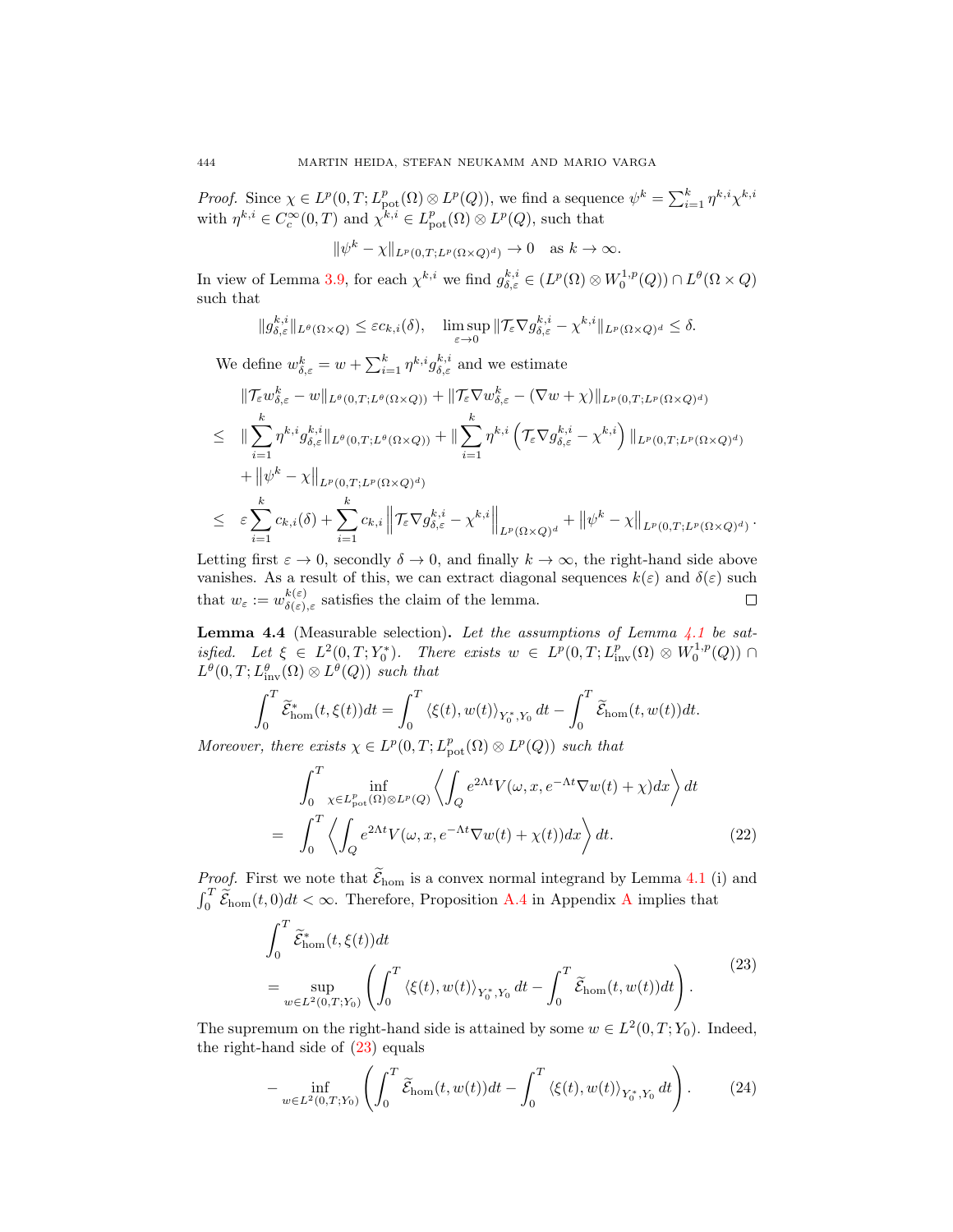For a minimizing sequence  $w_k \in L^2(0,T;Y_0)$  of this problem the growth conditions of V, f and  $\mathcal{R}_{\text{hom}}$  imply that

$$
||w_k||_{L^p(0,T;L^p_{\text{inv}}(\Omega)\otimes W^{1,p}(Q))} + ||w_k||_{L^{\theta}(0,T;L^{\theta}_{\text{inv}}(\Omega)\otimes L^{\theta}(Q))} \leq c(T).
$$

In this respect, we may extract a weakly convergent subsequence in the corresponding spaces in order to apply the direct method of the calculus of variations and conclude that the minimum in [\(24\)](#page-17-2) is attained. We remark that we use that the functional in [\(24\)](#page-17-2) is convex and therefore l.s.c. As a result of the above, we also have  $\int_0^T \widetilde{\mathcal{E}}_{\text{hom}}(t, w(t))dt < \infty$ , which implies that  $w \in L^p(0,T; L^p_{\text{inv}}(\Omega) \otimes W_0^{1,p}(Q)) \cap$  $L^{\theta}(0,T;L^{\theta}_{\text{inv}}(\Omega)\otimes L^{\theta}(Q)).$ 

To show [\(22\)](#page-17-3), we define an integrand  $\mathcal{I}: [0,T] \times (L^p_{\text{pot}}(\Omega) \otimes L^p(Q)) \to \mathbb{R} \cup \{\infty\}$ by  $\mathcal{I}(t,\chi) = e^{2\Lambda t} \left\langle \int_Q V(\omega, x, e^{-\Lambda t} \nabla w(t)(\omega, x) + \chi(\omega, x) dx \right\rangle$ . We remark that  $\mathcal{I}$  is finite everywhere (up to considering a suitable representative of  $\nabla w$ ) and for all  $t \in [0, T], \mathcal{I}(t, \cdot)$  is convex and l.s.c. (using the growth conditions of V), in fact,  $\mathcal{I}(t, \cdot)$  is continuous. Moreover, for each fixed  $\chi \in L^p_{\text{pot}}(\Omega) \otimes L^p(Q), \mathcal{I}(\cdot, \chi)$  is  $\mathcal{L}(0, T)$ measurable. Indeed, this follows by the observation that  $\mathcal{I}(\cdot,\chi)$  is a composition of the mappings  $g_1 : [0,T] \to [0,T] \times L^p(\Omega \times Q)^d$ ,  $g_1(t) = (t, e^{-\Lambda t} \nabla w(t) + \chi)$ , and  $g_2: [0,T] \times L^p(\Omega \times Q)^d \to \mathbb{R}$ ,  $g_2(t,\varphi) = e^{2\Lambda t} \left\langle \int_Q V(\omega, x, \varphi(\omega, x)) dx \right\rangle$ .  $g_1$  is  $(\mathcal{L}(0,T), \mathcal{L}(0,T) \otimes \mathcal{B}(L^p(\Omega \times Q)^d))$ -measurable and  $g_2$  is a Carathéodory integrand and therefore  $(\mathcal{L}(0,T) \otimes \mathcal{B}(L^p(\Omega \times Q)^d))$ -measurable. The above statements imply that  $\mathcal I$  is a convex Carathéodory integrand, thus a normal convex integrand (see Appendix [A\)](#page-22-0). As a result of this, Proposition [A.4](#page-23-2) (and in particular Remark  $A.5$ ) in Appendix [A](#page-22-0) implies that

$$
\int_0^T \inf_{\chi \in L^p_{\text{pot}}(\Omega) \otimes L^p(Q)} \mathcal{I}(t,\chi) dt = \inf_{\chi \in L^p(0,T;L^p_{\text{pot}}(\Omega) \otimes L^p(Q))} \int_0^T \mathcal{I}(t,\chi(t)) dt.
$$

The infimum on the right-hand side is attained at some  $\chi \in L^p(0,T; L^p_{pot}(\Omega) \otimes$  $L^p(Q)$ , which is obtained similarly to the problem  $(24)$  using the direct method of the calculus of variations. This concludes the proof. □

Proof of Theorem [2.3.](#page-7-0) Step 1. Compactness. The apriori estimate [\(9\)](#page-6-6) and the boundedness of  $\mathcal{E}_{\varepsilon}(y_{\varepsilon}^0)$  yield, for all  $t \in [0, T]$ ,

<span id="page-18-0"></span>
$$
||y_{\varepsilon}(t)||_{L^{p}(\Omega)\otimes W^{1,p}(Q)}^{p} + ||y_{\varepsilon}(t)||_{L^{\theta}(\Omega\times Q)}^{\theta} \leq c.
$$
\n(25)

Also, by the isometry property of  $\mathcal{T}_{\varepsilon}$  and since  $\theta \geq 2$ , the above implies that  $\|\mathcal{T}_{\varepsilon}y_{\varepsilon}(t)\|_{Y}^{\theta} \leq c.$  We remark that  $\mathcal{T}_{\varepsilon}y_{\varepsilon} \in H^1(0,T;Y)$  since  $(\cdot)$  and  $\mathcal{T}_{\varepsilon}$  commute, i.e.,  $\frac{d}{dt}(\mathcal{T}_{\varepsilon}y_{\varepsilon})=\mathcal{T}_{\varepsilon}\dot{y}_{\varepsilon}$ , where on the left-hand side  $\mathcal{T}_{\varepsilon}y_{\varepsilon}$  is pointwise defined as  $\mathcal{T}_{\varepsilon}y_{\varepsilon}(t)$ and on the right-hand side  $\mathcal{T}_{\varepsilon}$  is the extension defined on  $L^2(0,T;Y)$ . As a result of this and using the isometry property of  $\mathcal{T}_{\varepsilon}$ , the apriori estimate [\(8\)](#page-6-2) implies that

$$
\|\mathcal{T}_{\varepsilon}y_{\varepsilon}\|_{H^1(0,T;Y)}^2 \leq c, \quad \|\mathcal{T}_{\varepsilon}y_{\varepsilon}(t) - \mathcal{T}_{\varepsilon}y_{\varepsilon}(s)\|_{Y}^2 \leq c|t-s| \quad \text{for all } s,t \in [0,T].
$$

We extract a (not relabeled) subsequence and  $y \in H^1(0,T;Y)$  such that  $\mathcal{T}_{\varepsilon} y_{\varepsilon} \to y$ weakly in  $H^1(0,T;Y)$ , and this implies that  $\mathcal{T}_{\varepsilon}\dot{y}_{\varepsilon} \rightharpoonup \dot{y}$  weakly in  $L^2(0,T;Y)$ . We apply the Arzelà-Ascoli theorem to the sequence  $\mathcal{T}_{\varepsilon}y_{\varepsilon}$  to obtain that (up to another subsequence) for all  $t \in [0, T]$ ,

<span id="page-18-1"></span>
$$
\mathcal{T}_{\varepsilon} y_{\varepsilon}(t) \rightharpoonup y(t) \quad \text{weakly in } Y. \tag{26}
$$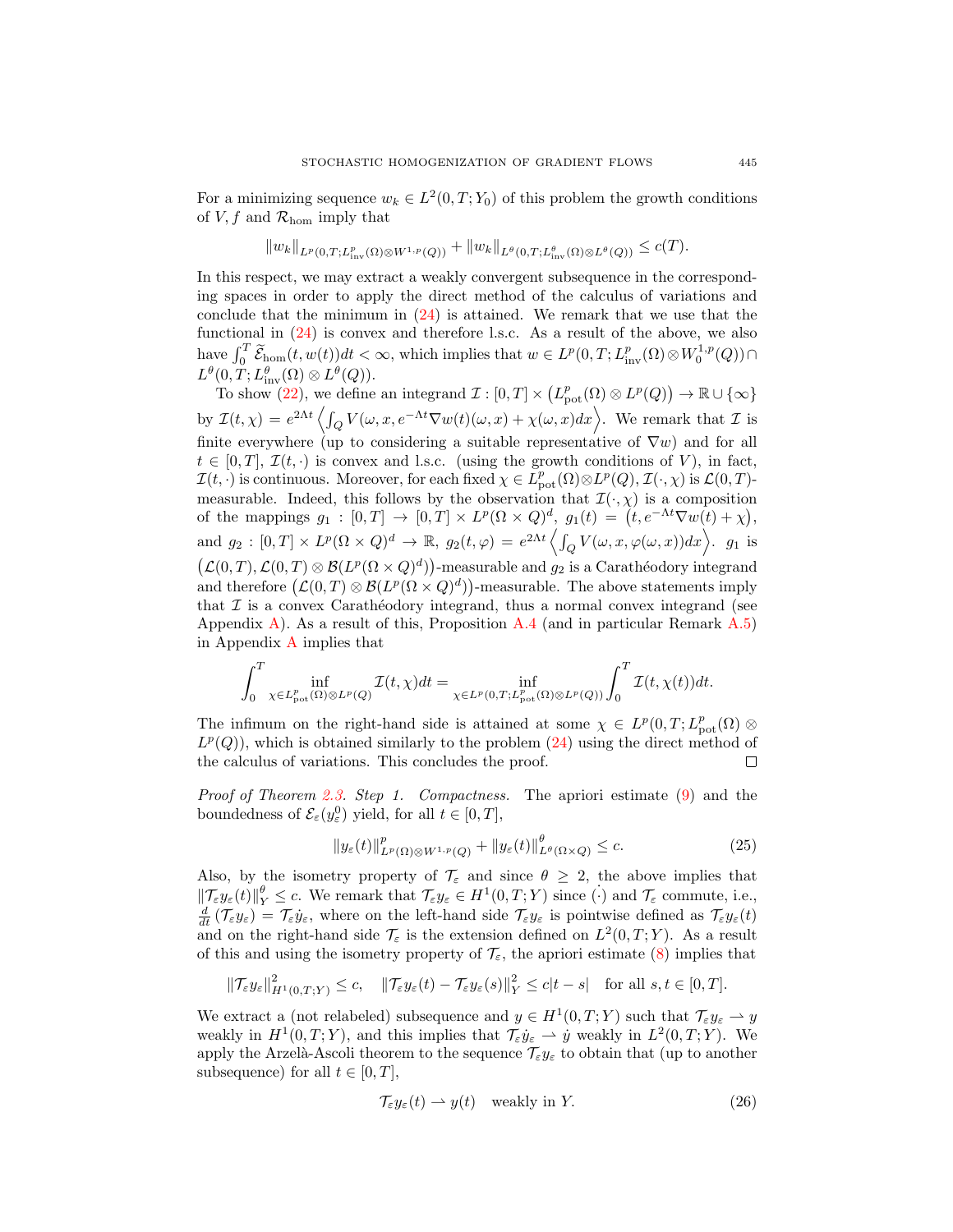Using [\(25\)](#page-18-0) and Proposition [3.7,](#page-10-2) we conclude that  $y(t) \in (L^p_{\text{inv}}(\Omega) \otimes W_0^{1,p}(Q))$  $\left(L_{\text{inv}}^{\theta}(\Omega) \otimes L^{\theta}(Q)\right)$  and

<span id="page-19-4"></span>
$$
\mathcal{T}_{\varepsilon} y_{\varepsilon}(t) \rightharpoonup y(t) \quad \text{weakly in } L^{\theta}(\Omega \times Q) \text{ and in } L^{p}(\Omega \times Q). \tag{27}
$$

In particular, here we also used Remark [3.8](#page-10-5) to conclude that  $y(t)$  has 0 boundary values. These facts also imply that  $y \in H^1(0,T; Y_0)$ . Moreover, for each  $t \in [0,T]$ we find  $\chi(t) \in L^p_{\text{pot}}(\Omega) \otimes L^p(Q)$  and a subsequence  $\varepsilon(t)$  such that  $\mathcal{T}_{\varepsilon(t)} \nabla y_{\varepsilon(t)}(t) \to$  $\nabla y(t) + \chi(t)$  weakly in  $L^p(\Omega \times Q)^d$ . This implies that  $P_{\text{inv}} \nabla y_\varepsilon(t) \rightharpoonup \nabla y(t)$  weakly in  $L^p(\Omega \times Q)^d$  for the whole (sub)sequence  $\varepsilon$ . Note that the assumption on the initial data implies that  $\mathcal{T}_{\varepsilon}y_{\varepsilon}(0) \to y^0$  strongly in Y and hence we have  $y(0) = y^0$ .

In the following step, using Lemma  $4.1$ , we restate  $(7)$  as a convex problem. For this reason, we define the new variables  $u_{\varepsilon}(t) = e^{\Lambda t} y_{\varepsilon}(t)$  and  $u(t) = e^{\Lambda t} y(t)$ . We remark that since  $y(t)$  is in the space of shift invariant functions,  $u(t)$  also inherits this property, i.e.  $u(t) \in (L^p_{inv}(\Omega) \otimes W_0^{1,p}(Q)) \cap (L^{\theta}_{inv}(\Omega) \otimes L^{\theta}(Q)).$  Note that  $\dot{u}_{\varepsilon}(t) = \Lambda e^{\Lambda t} y_{\varepsilon}(t) + e^{\Lambda t} \dot{y}_{\varepsilon}(t)$  and analogously for  $\dot{u}$ . The above convergence statements result in

$$
\mathcal{T}_{\varepsilon} u_{\varepsilon} \rightharpoonup u \quad \text{weakly in } H^{1}(0, T; Y),
$$
  

$$
\mathcal{T}_{\varepsilon} u_{\varepsilon}(t) \rightharpoonup u(t) \quad \text{weakly in } L^{\theta}(\Omega \times Q) \text{ and } L^{p}(\Omega \times Q), \quad \text{for all } t \in [0, T].
$$
 (28)

Step 2. Reduction to a convex problem. In view of Lemma [4.1](#page-15-1) (ii), we have

<span id="page-19-0"></span>
$$
\mathcal{R}_{\varepsilon}(u_{\varepsilon}(T)) + \int_{0}^{T} \widetilde{\mathcal{E}}_{\varepsilon}(t, u_{\varepsilon}(t)) + \widetilde{\mathcal{E}}_{\varepsilon}^{*}(t, -D\mathcal{R}_{\varepsilon}(\dot{u}_{\varepsilon}(t)))dt = \mathcal{R}_{\varepsilon}(u_{\varepsilon}(0)).
$$
 (29)

Step 3. Passage to the limit  $\varepsilon \to 0$  in [\(29\)](#page-19-0). Note that  $u_{\varepsilon}(0) = y_{\varepsilon}^0$  $\stackrel{2}{\rightarrow} y^0 = u(0)$  in Y and therefore using Proposition [3.5](#page-9-1) (ii), for the right-hand side of  $(29)$ , we have

<span id="page-19-2"></span><span id="page-19-1"></span>
$$
\lim_{\varepsilon \to 0} \mathcal{R}_{\varepsilon}(u_{\varepsilon}(0)) = \mathcal{R}_{\text{hom}}(u(0)). \tag{30}
$$

The first term on the left-hand side is treated similarly, using Proposition [3.5](#page-9-1) (iii) and  $(28)$ , we have

<span id="page-19-3"></span>
$$
\liminf_{\varepsilon \to 0} \mathcal{R}_{\varepsilon}(u_{\varepsilon}(T)) \ge \mathcal{R}_{\text{hom}}(u(T)). \tag{31}
$$

We treat the second term on the left-hand side of [\(29\)](#page-19-0) as follows. By Fatou's lemma we have

$$
\liminf_{\varepsilon \to 0} \int_0^T \widetilde{\mathcal{E}}_{\varepsilon}(t, u_{\varepsilon}(t)) dt
$$
\n
$$
\geq \int_0^T \liminf_{\varepsilon \to 0} \left\langle \int_Q e^{2\Lambda t} V(\tau_{\frac{x}{\varepsilon}} \omega, x, e^{-\Lambda t} \nabla u_{\varepsilon}(t)) dx \right\rangle dt
$$
\n
$$
+ \int_0^T \liminf_{\varepsilon \to 0} \left\langle \int_Q e^{2\Lambda t} f(\tau_{\frac{x}{\varepsilon}} \omega, x, e^{-\Lambda t} u_{\varepsilon}(t)) - \frac{\Lambda}{2} r(\tau_{\frac{x}{\varepsilon}} \omega, x) |u_{\varepsilon}(t)|^2 dx \right\rangle dt.
$$

For fixed t, the limin in the first term is a limit for a subsequence  $\varepsilon(t)$  and as in Step 1 we find  $\chi(t) \in L^p_{\text{pot}}(\Omega) \otimes L^p(Q)$  such that, up to another (not relabeled) subsequence, it holds  $\nabla u_{\varepsilon(t)}(t) \stackrel{2}{\rightharpoonup} \nabla u(t) + e^{\Lambda t} \chi(t)$  in  $L^p(\Omega \times Q)^d$ . Also, we notice that  $e^{2\Lambda t}V(\omega, x, e^{-\Lambda t})$  is convex and has p-growth properties and therefore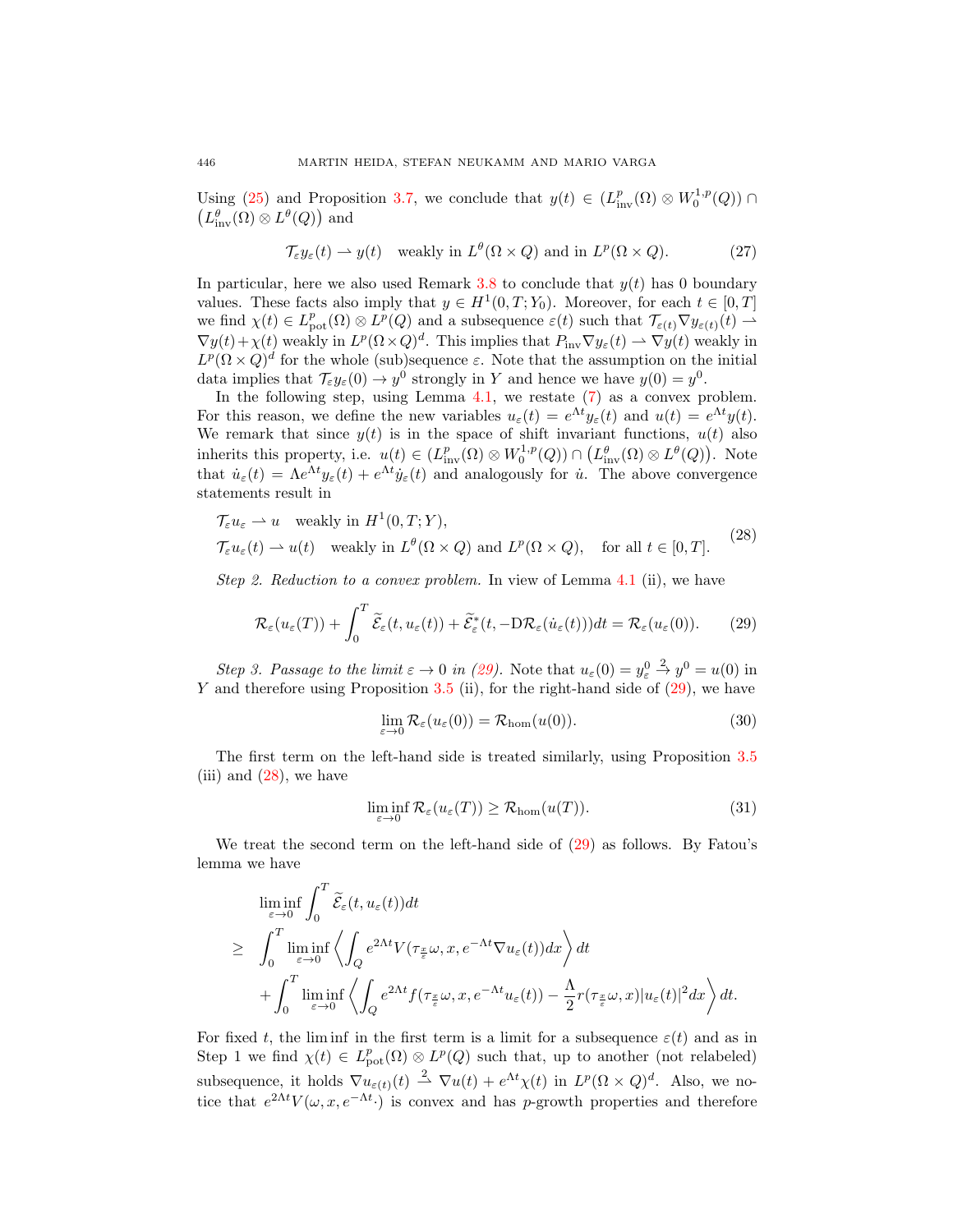Proposition [3.5](#page-9-1) (iii) implies that

$$
\liminf_{\varepsilon \to 0} \left\langle \int_Q e^{2\Lambda t} V(\tau_{\frac{x}{\varepsilon}} \omega, x, e^{-\Lambda t} \nabla u_{\varepsilon}(t)) dx \right\rangle
$$
\n
$$
\geq \left\langle \int_Q e^{2\Lambda t} V(\omega, x, e^{-\Lambda t} \nabla u(t) + \chi(t)) dx \right\rangle
$$
\n
$$
\geq \inf_{\chi \in L^p_{pot}(\Omega) \otimes L^p(Q)} \left\langle \int_Q e^{2\Lambda t} V(\omega, x, e^{-\Lambda t} \nabla u(t) + \chi) dx \right\rangle
$$

On the other hand, we remark that the integrand  $e^{2\Lambda t} f(\omega, x, e^{-\Lambda t}) - \frac{\Lambda}{2} r(\omega, x)$ . |<sup>2</sup> is convex and satisfies  $\theta$ -growth conditions. As a result of this and by [\(28\)](#page-19-1), Proposition [3.5](#page-9-1) (iii) yields

$$
\liminf_{\varepsilon \to 0} \left\langle \int_Q e^{2\Lambda t} f(\tau_{\frac{x}{\varepsilon}} \omega, x, e^{-\Lambda t} u_{\varepsilon}(t)) - \frac{\Lambda}{2} r(\tau_{\frac{x}{\varepsilon}} \omega, x) |u_{\varepsilon}(t)|^2 dx \right\rangle
$$
  
\n
$$
\geq \left\langle \int_Q e^{2\Lambda t} f(\omega, x, e^{-\Lambda t} u(t)) - \frac{\Lambda}{2} r(\omega, x) |u(t)|^2 dx \right\rangle.
$$

Using the above two statements we conclude that

<span id="page-20-3"></span>
$$
\liminf_{\varepsilon \to 0} \int_0^T \widetilde{\mathcal{E}}_{\varepsilon}(t, u_{\varepsilon}(t)) dt \ge \int_0^T \widetilde{\mathcal{E}}_{\text{hom}}(t, u(t)) dt.
$$
 (32)

In order to complete the limit passage, it is left to treat the third term on the left-hand side of [\(29\)](#page-19-0). Using Lemma [4.4,](#page-17-0) we find  $w \in L^p(0,T; L^p_{\text{inv}}(\Omega) \otimes W_0^{1,p}(Q)) \cap$  $L^{\theta}(0,T; L^{\theta}_{\text{inv}}(\Omega) \otimes L^{\theta}(Q))$  such that

<span id="page-20-2"></span>
$$
\int_0^T \widetilde{\mathcal{E}}_{\text{hom}}^*(t, -D\mathcal{R}_{\text{hom}}(\dot{u}(t)))dt = \int_0^T \langle -D\mathcal{R}_{\text{hom}}(\dot{u}(t)), w(t) \rangle_{Y_0^*, Y_0} - \widetilde{\mathcal{E}}_{\text{hom}}(t, w(t))dt.
$$
\n(33)

Moreover, by the second claim of Lemma [4.4,](#page-17-0) we find  $\chi \in L^p(0,T; L^p_{pot}(\Omega) \otimes L^p(Q))$ such that

$$
\int_0^T \widetilde{\mathcal{E}}_{\text{hom}}(t, w(t))dt = \int_0^T e^{2\Lambda t} \left\langle \int_Q V(\omega, x, e^{-\Lambda t} \nabla w(t) + \chi(t)) + f(\omega, x, e^{-\Lambda t} w(t)) \right\rangle - \Lambda \mathcal{R}_{\text{hom}}(w(t))dt.
$$
\n(34)

For the pair  $(w, e^{\Lambda} \chi(\cdot))$   $(e^{\Lambda} \cdot$  denotes the function  $t \mapsto e^{\Lambda t}$ ) Lemma [4.3](#page-16-0) implies the existence of  $w_{\varepsilon} \in L^p(0,T; L^p(\Omega) \otimes W_0^{1,p}(Q)) \cap L^{\theta}(0,T; L^{\theta}(\Omega \times Q))$  such that

<span id="page-20-1"></span><span id="page-20-0"></span>
$$
\mathcal{T}_{\varepsilon} w_{\varepsilon} \to w \quad \text{strongly in } L^{\theta}(0, T; L^{\theta}(\Omega \times Q)), \n\mathcal{T}_{\varepsilon} \nabla w_{\varepsilon} \to \nabla w + e^{\Lambda} \chi \quad \text{strongly in } L^{p}(0, T; L^{p}(\Omega \times Q)^{d}).
$$
\n(35)

Using the definition of the convex conjugate  $\widetilde{\mathcal{E}}_{\varepsilon}^*$ , we have

$$
\int_0^T \widetilde{\mathcal{E}}^*_{\varepsilon}(t, -D\mathcal{R}_{\varepsilon}(\dot{u}_{\varepsilon}(t)))dt \geq \int_0^T \langle -D\mathcal{R}_{\varepsilon}(\dot{u}_{\varepsilon}(t)), w_{\varepsilon}(t) \rangle_{Y^*,Y} - \widetilde{\mathcal{E}}_{\varepsilon}(t, w_{\varepsilon}(t))dt.
$$

.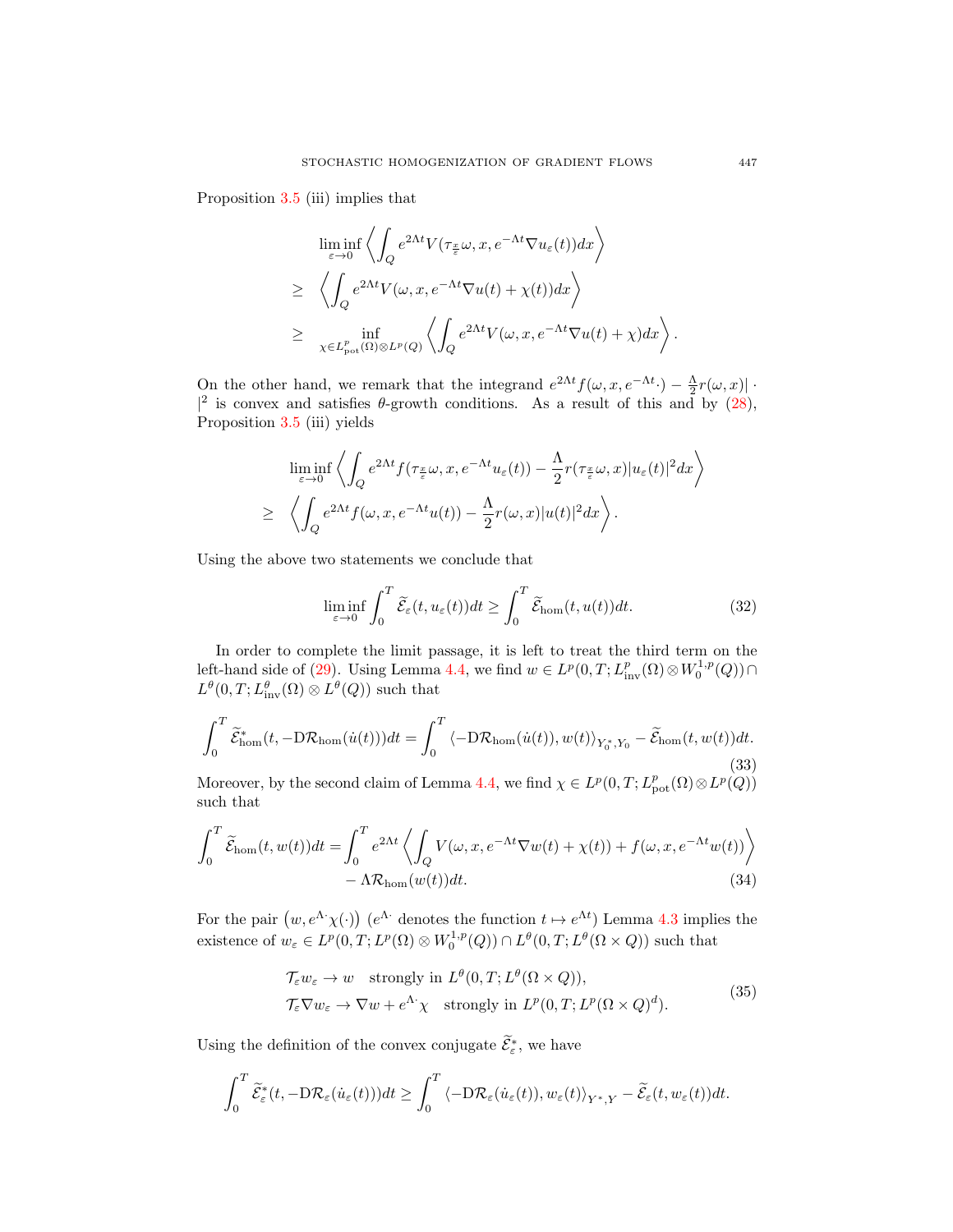For the first term on the right-hand side we have, using the fact that the extended unfolding operator is unitary, as  $\varepsilon \to 0$ ,

$$
\int_0^T \langle -D\mathcal{R}_{\varepsilon}(\dot{u}_{\varepsilon}(t)), w_{\varepsilon}(t) \rangle_{Y^*,Y} dt = -\int_0^T \left\langle \int_Q r(\omega, x) \mathcal{T}_{\varepsilon} \dot{u}_{\varepsilon}(t) \mathcal{T}_{\varepsilon} w_{\varepsilon}(t) dx \right\rangle dt \quad (36)
$$

$$
\to -\int_0^T \left\langle \int_Q r(\omega, x) \dot{u}(t) w(t) dx \right\rangle dt = \int_0^T \left\langle -D\mathcal{R}_{\text{hom}}(\dot{u}(t)), w(t) \right\rangle_{Y_0^*,Y_0} dt.
$$

The above convergence follows since [\(36\)](#page-21-0) is a scalar product of a strongly and a weakly convergent sequence. Moreover, by Proposition [3.5](#page-9-1) (i),

<span id="page-21-0"></span>
$$
\int_0^T \widetilde{\mathcal{E}}_{\varepsilon}(t, w_{\varepsilon}(t)) dt
$$
\n
$$
= \int_0^T e^{2\Lambda t} \left\langle \int_Q V(\omega, x, e^{-\Lambda t} \mathcal{T}_{\varepsilon} \nabla w_{\varepsilon}(t)) + f(\omega, x, e^{-\Lambda t} \mathcal{T}_{\varepsilon} w_{\varepsilon}(t)) dx \right\rangle dt
$$
\n
$$
- \int_0^T \left\langle \int_Q \frac{\Lambda r}{2} |\mathcal{T}_{\varepsilon} w_{\varepsilon}(t)|^2 dx \right\rangle dt.
$$

As  $\varepsilon \to 0$ , this expression converges to

$$
\int_0^T e^{2\Lambda t} \left\langle \int_Q V(\omega, x, e^{-\Lambda t} \nabla w(t) + \chi(t)) + f(\omega, x, e^{-\Lambda t} w(t)) - \frac{\Lambda r}{2e^{2\Lambda t}} |w(t)|^2 dx \right\rangle dt.
$$

This follows completely analogously to the proof of Proposition [3.5](#page-9-1) (ii) using the strong convergences [\(35\)](#page-20-0) and the growth conditions of the integrands (standard argument using the dominated convergence theorem). By [\(34\)](#page-20-1), the last expression equals  $\int_0^T \widetilde{\mathcal{E}}_{\text{hom}}(t, w(t))dt$  and therefore collecting the above statements we conclude that

<span id="page-21-1"></span>
$$
\liminf_{\varepsilon \to 0} \int_0^T \widetilde{\mathcal{E}}_{\varepsilon}^*(t, -D\mathcal{R}_{\varepsilon}(\dot{u}_{\varepsilon}(t)))dt \ge \int_0^T \widetilde{\mathcal{E}}_{\text{hom}}^*(t, -D\mathcal{R}_{\text{hom}}(\dot{u}(t)))dt, \qquad (37)
$$

where we also use  $(33)$ .

Collecting  $(30)$ ,  $(31)$ ,  $(32)$  and  $(37)$ , we obtain that

$$
\int_0^T \widetilde{\mathcal{E}}_{\text{hom}}(t, u(t)) + \widetilde{\mathcal{E}}_{\text{hom}}^*(t, -D\mathcal{R}_{\text{hom}}(\dot{u}(t)))dt
$$
\n
$$
\leq -\mathcal{R}_{\text{hom}}(u(T)) + \mathcal{R}_{\text{hom}}(u(0)) = \int_0^T \langle -D\mathcal{R}_{\text{hom}}(\dot{u}(t)), u(t) \rangle_{Y_0^*, Y_0} dt.
$$

This inequality is, in fact, an equality by the Fenchel-Young inequality. Since  $u(t) =$  $e^{\Lambda t}y(t)$ , Lemma [4.1](#page-15-1) (iii) implies that y is the unique solution to [\(11\)](#page-7-1) with  $y(0) = y^0$ . Furthermore, using  $(30)$  and  $(31)$  we obtain

$$
\limsup_{\varepsilon \to 0} \left( -\mathcal{R}_{\varepsilon}(u_{\varepsilon}(T)) + \mathcal{R}_{\varepsilon}(u_{\varepsilon}(0)) \right) \leq -\mathcal{R}_{\text{hom}}(u(T)) + \mathcal{R}_{\text{hom}}(u(0)).
$$

Also, exploiting the equality [\(29\)](#page-19-0) and the liminf inequalities [\(32\)](#page-20-3), [\(37\)](#page-21-1), we obtain

$$
\liminf_{\varepsilon \to 0} \left( -\mathcal{R}_{\varepsilon}(u_{\varepsilon}(T)) + \mathcal{R}_{\varepsilon}(u_{\varepsilon}(0)) \right) \ge \int_{0}^{T} \widetilde{\mathcal{E}}_{\text{hom}}(t, u(t)) + \widetilde{\mathcal{E}}_{\text{hom}}^{*}(t, -D\mathcal{R}_{\text{hom}}(\dot{u}(t)))dt
$$
\n
$$
= -\mathcal{R}_{\text{hom}}(u(T)) + \mathcal{R}_{\text{hom}}(u(0)).
$$

This results in

$$
\lim_{\varepsilon \to 0} \frac{e^{2\Lambda T}}{2} \left\langle \int_Q r(\omega, x) |\mathcal{T}_{\varepsilon} y_{\varepsilon}(T)|^2 dx \right\rangle = \lim_{\varepsilon \to 0} \mathcal{R}_{\varepsilon}(u_{\varepsilon}(T)) = \mathcal{R}_{\text{hom}}(u(T)),
$$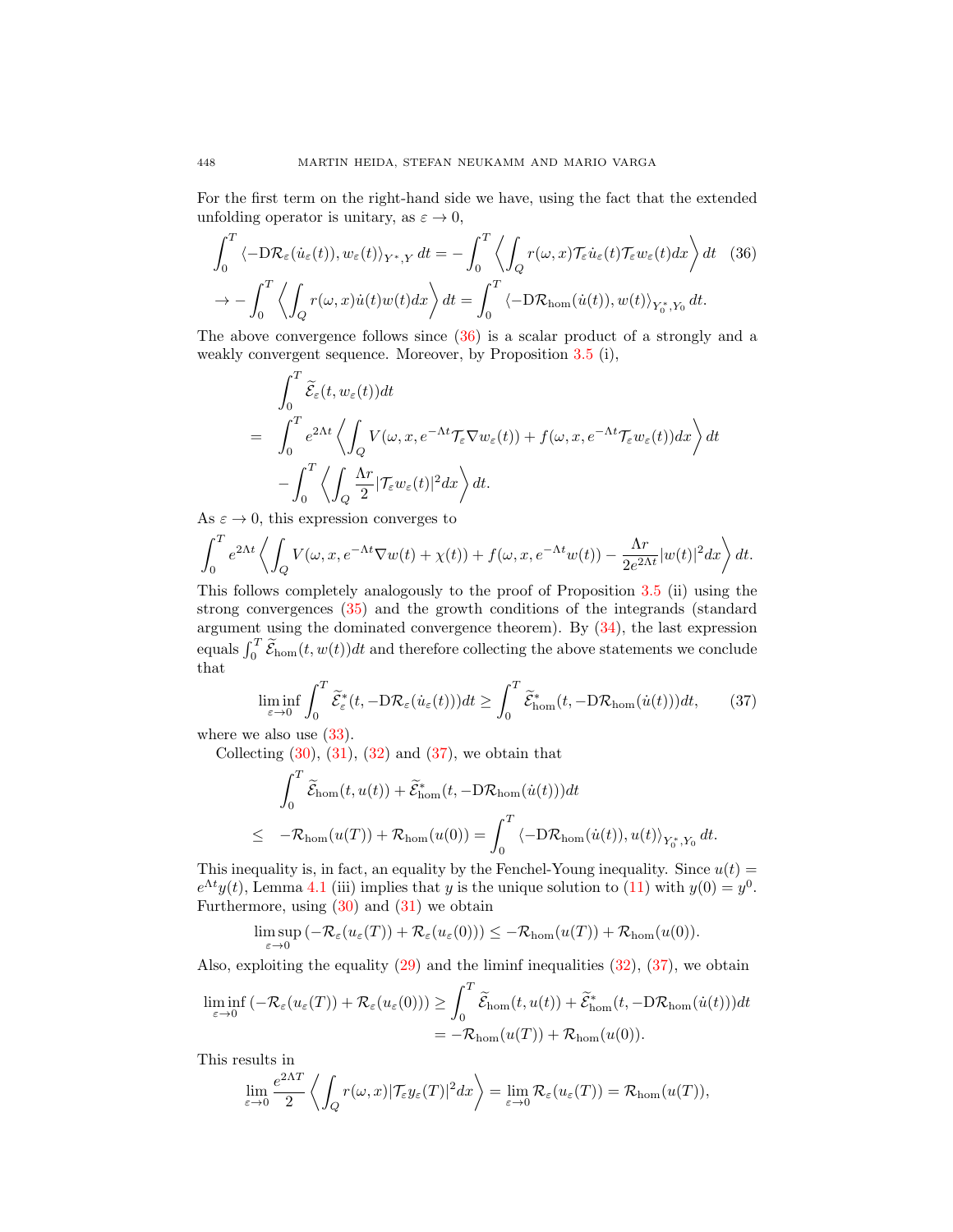where we use that  $\mathcal{R}_{\varepsilon}(u_{\varepsilon}(0))$  converges to  $\mathcal{R}_{\text{hom}}(u(0))$ . Noting that  $\mathcal{R}_{\text{hom}}(u(T))$  =  $e^{2\Lambda T}$  $\frac{d\Delta T}{d^2}\left\langle \int_Q r(\omega,x) |y(T)|^2 dx \right\rangle$ , the above and  $(26)$  imply that  $\mathcal{T}_\varepsilon y_\varepsilon(T) \to y(T)$  strongly in Y. Since  $\mathcal{T}_{\varepsilon}y(T) = y(T)$  by shift-invariance of  $y(T)$ , we obtain that  $y_{\varepsilon}(T) \to y(T)$ strongly in Y. We may replace T by any  $t \in (0, T]$  in the above procedure to obtain  $y_{\varepsilon}(t) \to y(t)$  strongly in Y. Convergence for the entire sequence is obtained by a standard contradiction argument using the uniqueness of the solution for the limit problem.

Step 4. Convergence of  $\dot{y}_{\varepsilon}$  and  $\mathcal{E}_{\varepsilon}(y_{\varepsilon}(t))$ . The EVI [\(7\)](#page-6-1) is equivalent to the differential inclusion (cf. [\(1\)](#page-1-0) in the Introduction)

$$
0 \in D\mathcal{R}_{\varepsilon}(\dot{y}_{\varepsilon}(t)) + \partial_F \mathcal{E}_{\varepsilon}(y_{\varepsilon}(t)) \quad \text{for a.e. } t \in (0, T).
$$

This and the chain rule for the Λ-convex functional  $\mathcal{E}_{\varepsilon}$  (see, e.g., [\[42\]](#page-25-23)) imply that  $\frac{d}{dt}\mathcal{E}_{\varepsilon}(y_{\varepsilon}(t)) = -\langle \mathrm{D}\mathcal{R}_{\varepsilon}(\dot{y}_{\varepsilon}(t)), \dot{y}_{\varepsilon} \rangle_{Y^*,Y}$ . An integration over  $(0, t)$ , for an arbitrary  $t \in (0, T]$ , yields

$$
\int_0^t \left\langle \mathrm{D} \mathcal{R}_{\varepsilon}(\dot{y}_{\varepsilon}(s)), \dot{y}_{\varepsilon}(s) \right\rangle_{Y^*,Y} ds = \mathcal{E}_{\varepsilon}(y_{\varepsilon}(0)) - \mathcal{E}_{\varepsilon}(y_{\varepsilon}(t)).
$$

Since  $y_{\varepsilon}(t) \to y(t)$  strongly in Y and  $y(t)$  is shift-invariant, it follows that  $\mathcal{T}_{\varepsilon} y_{\varepsilon}(t) \to$  $y(t)$  strongly in Y. As a result of this and using the weak convergence in  $(27)$ , similarly to the proof of [\(32\)](#page-20-3), we obtain that  $\liminf_{\varepsilon\to 0} \mathcal{E}_{\varepsilon}(y_{\varepsilon}(t)) \geq \mathcal{E}_{\text{hom}}(y(t))$  (by employing Proposition [3.5\)](#page-9-1). As a consequence, using the additional assumption  $\mathcal{E}_{\varepsilon}(y_{\varepsilon}(0)) \to \mathcal{E}_{\text{hom}}(y(0)),$  we obtain

$$
\limsup_{\varepsilon \to 0} \int_0^t \left\langle \mathrm{D} \mathcal{R}_{\varepsilon}(\dot{y}_{\varepsilon}(s)), \dot{y}_{\varepsilon}(s) \right\rangle_{Y^*,Y} ds \leq \mathcal{E}_{\mathrm{hom}}(y(0)) - \mathcal{E}_{\mathrm{hom}}(y(t))
$$
\n
$$
= \int_0^t \left\langle \mathrm{D} \mathcal{R}_{\mathrm{hom}}(\dot{y}(s)), \dot{y}(s) \right\rangle_{Y_0^*,Y_0} ds,
$$

where in the last equality we use that  $y$  is the solution to the limit problem. Note that it holds  $\int_0^t \langle D\mathcal{R}_{\varepsilon}(\dot{y}_{\varepsilon}(s)), \dot{y}_{\varepsilon}(s) \rangle_{Y^*,Y} ds = \int_0^t \left\langle \int_Q r |\mathcal{T}_{\varepsilon} \dot{y}_{\varepsilon}(s)|^2 dx \right\rangle ds$  and since  $\mathcal{T}_{\varepsilon}\dot{y}_{\varepsilon} \rightharpoonup \dot{y}$  weakly in  $L^2(0,T;Y)$ , it follows that

$$
\liminf_{\varepsilon\to 0}\int_0^t\left\langle \mathrm{D} \mathcal{R}_\varepsilon(y_\varepsilon(s)), \dot{y}_\varepsilon(s)\right\rangle_{Y^*,Y}ds\geq \int_0^t\left\langle \mathrm{D} \mathcal{R}_{\rm hom}(\dot{y}(s)), \dot{y}(s)\right\rangle_{Y_0^*,Y_0}ds.
$$

Combining the last two inequalities and the weak convergence  $\mathcal{T}_{\varepsilon}\dot{y}_{\varepsilon} \rightharpoonup \dot{y}$ , we conclude that for all  $t \in (0, T]$ ,

$$
\dot{y}_{\varepsilon} \to \dot{y}
$$
 strongly in  $L^2(0, t; Y)$ ,  $\mathcal{E}_{\varepsilon}(y_{\varepsilon}(t)) \to \mathcal{E}_{\text{hom}}(y(t))$ .

<span id="page-22-0"></span>Appendix A. Normal integrands and integral functionals. In the following we recall some key facts about measurable integrands and conjugates of integral functionals. A detailed and more general theory can be found in [\[41\]](#page-25-24).

Let  $(S, \Sigma, \mu)$  be a complete measure space with a  $\sigma$ -finite measure  $\mu$  and let X be a separable reflexive Banach space with dual space  $X^*$ . The product- $\sigma$ -algebra of  $\Sigma$  and  $\mathcal{B}(X)$  (Borel  $\sigma$ -algebra on X) is denoted by  $\Sigma \otimes \mathcal{B}(X)$ . In the following we refer to a function  $f : S \times X \to \mathbb{R} \cup \{\infty\}$  as an *integrand*. For  $s \in S$ , we denote the function  $x \mapsto f(s, x)$  by  $f_s$ .

<span id="page-22-1"></span>**Definition A.1** (Normal integrand). We say that an integrand f is normal if the following two conditions hold: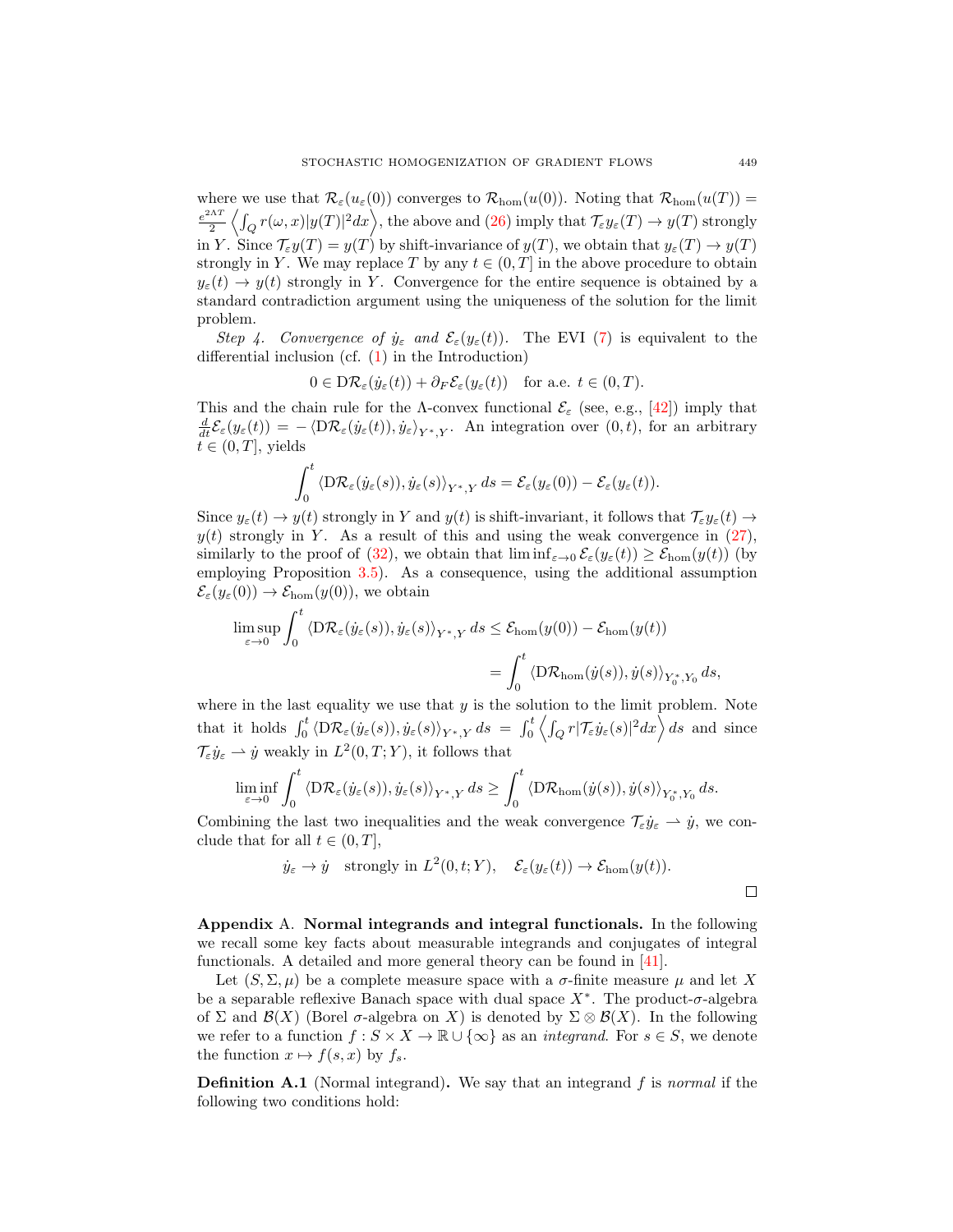- (i) f is  $\Sigma \otimes \mathcal{B}(X)$ -measurable.
- (ii) For each  $s \in S$ , the function  $f_s$  is proper and l.s.c.

If additionally, for each  $s \in S$ ,  $f_s$  is convex, we say that f is a convex normal integrand.

Note that if f is a normal integrand and  $x : S \to X$  is a  $(\Sigma, \mathcal{B}(X))$ -measurable function, then  $s \mapsto f(s, x(s))$  defines a  $\Sigma$ -measurable mapping.

<span id="page-23-1"></span>**Remark A.2** (Carathéodory integrand). We call an integrand f Carathéodory if f is finite everywhere,  $f(\cdot, x)$  is  $\Sigma$ -measurable for all  $x \in X$ , and  $f(s, \cdot)$  is continuous for all  $s \in S$ . If an integrand is Carathéodory, then it is normal (for the proof see, e.g., [\[1,](#page-24-25) Lemma 4.51]).

Let f be a normal integrand. We define  $f^* : S \times X^* \to \mathbb{R} \cup {\infty}$  to be the convex conjugate of f in its second variable, i.e.,  $f^*(s, \xi) = f_s^*(\xi)$  is defined by

$$
f_s^*(\xi) = \sup_{x \in X} \left( \langle \xi, x \rangle_{X^*, X} - f_s(x) \right).
$$

**Proposition A.3** ([\[41,](#page-25-24) Proposition 2]). Let f be a normal integrand. If for each  $s \in S$ ,  $f_s^*$  is proper (this is true if, e.g.,  $f \ge -c$  for some  $c > 0$ ), then  $f^*$  is a convex normal integrand. If f is a convex normal integrand, then  $(f^*)^* = f$ .

Let  $p \in (1,\infty)$  and  $q = \frac{p}{p-1}$  be its dual exponent of integrability. Since  $\mu$  is σ-finite, we may identify  $L^p(S;X)^*$  with  $L^q(S;X^*)$  (see [\[47,](#page-25-25) Theorem 1.5]). For a given normal integrand f, we define an integral functional  $I_f: L^p(S;X) \to \mathbb{R} \cup {\infty}$ by

$$
I_f(x) = \int_S f(s, x(s)) d\mu(s),
$$

if  $s \mapsto f(s, x(s))$  defines an element in  $L^1(S)$  and otherwise we set  $I_f$  to be  $+\infty$ . Analogously, we define  $I_{f^*}: L^q(S;X^*) \to \mathbb{R} \cup {\infty}.$ 

<span id="page-23-2"></span>**Proposition A.4** ([\[41,](#page-25-24) Theorem 2]). Let  $p \in (1,\infty)$ ,  $q = \frac{p}{p-1}$ . Let f be a normal integrand. If there is an element  $x \in L^p(S;X)$  such that  $\tilde{I}_f(x) < \infty$ , then for all  $\xi \in L^q(S;X^*)$ , it holds

$$
I_{f^*}(\xi) = \sup_{x \in L^p(S;X)} \left( \int_S \left\langle \xi(s), x(s) \right\rangle_{X^*,X} d\mu(s) - I_f(x) \right). \tag{38}
$$

<span id="page-23-0"></span>Remark A.5 (Measurable selection). The above theorem implies a measurable selection principle for parametrized minimization problems. Namely, setting  $\xi = 0$ above, we have

$$
\int_{S} \inf_{x \in X} f(s, x) d\mu(s) = \inf_{x \in L^{p}(S;X)} \int_{S} f(s, x(s)) d\mu(s).
$$

In particular, if the minimum on the right-hand side is attained, the latter equality implies that there exists a  $(\Sigma, \mathcal{B}(X))$ -measurable function  $x : S \to X$  such that  $\inf_{x \in X} f(s, x) = f(s, x(s))$  µ-a.e.

Acknowledgments. The authors thank Alexander Mielke and Goro Akagi for useful discussions and valuable comments. MH has been funded by Deutsche Forschungsgemeinschaft (DFG) through grant CRC 1114 "Scaling Cascades in Complex Systems", Project C05 "Effective models for materials and interfaces with many scales". SN and MV acknowledge funding by the Deutsche Forschungsgemeinschaft (DFG, German Research Foundation) – project number 405009441, and in the context of TU Dresden's Institutional Strategy "The Synergetic University".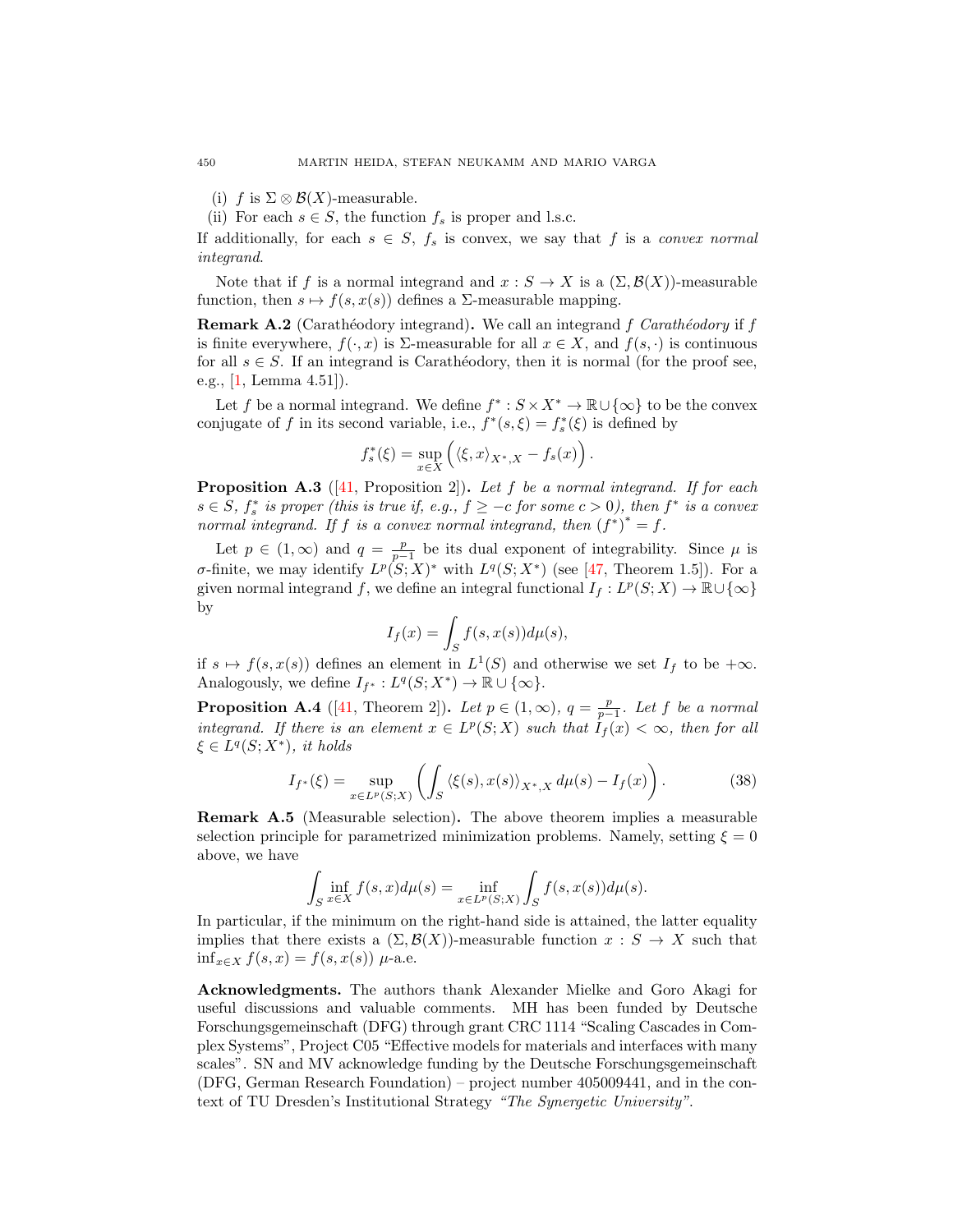## **REFERENCES**

- <span id="page-24-25"></span>[\[1\]](http://www.ams.org/mathscinet-getitem?mr=MR1321140&return=pdf) C. D. Aliprantis and K. C. Border, [Infinite Dimensional Analysis: A Hitchhiker's Guide](http://dx.doi.org/10.1007/978-3-662-03004-2), Studies in Economic Theory, 4. Springer-Verlag, Berlin, 1994.
- <span id="page-24-6"></span>[\[2\]](http://www.ams.org/mathscinet-getitem?mr=MR1185639&return=pdf) G. Allaire, [Homogenization and two-scale convergence,](http://dx.doi.org/10.1137/0523084) SIAM J. Math. Anal., 23 (1992), 1482–1518.
- <span id="page-24-2"></span>[\[3\]](http://www.ams.org/mathscinet-getitem?mr=MR2401600&return=pdf) L. Ambrosio, N. Gigli and G. Savaré, Gradient Flows in Metric Spaces and in the Space of Probability Measures, Second edition, Lectures in Mathematics ETH Zürich. Birkhäuser Verlag, Basel, 2008.
- <span id="page-24-13"></span>[\[4\]](http://www.ams.org/mathscinet-getitem?mr=MR1633112&return=pdf) K. T. Andrews and S. Wright, Stochastic homogenization of elliptic boundary-value problems with  $L^p$ -data,  $Asymptot.$  Anal., 17 (1998), 165-184.
- <span id="page-24-3"></span>[\[5\]](http://www.ams.org/mathscinet-getitem?mr=MR519420&return=pdf) H. Attouch, Convergence de fonctionnelles convexes, Journées d'Analyse Non Linéaire, Lecture Notes in Math., Springer, Berlin, 665 (1978), 1–40.
- <span id="page-24-4"></span>[\[6\]](http://www.ams.org/mathscinet-getitem?mr=MR773850&return=pdf) H. Attouch, Variational Convergence for Functions and Operators, Applicable Mathematics Series, Pitman (Advanced Publishing Program), Boston, MA, 1984.
- <span id="page-24-23"></span>[\[7\]](http://www.ams.org/mathscinet-getitem?mr=MR2582280&return=pdf) V. Barbu, [Nonlinear Differential Equations of Monotone Types in Banach Spaces](http://dx.doi.org/10.1007/978-1-4419-5542-5), Springer Monographs in Mathematics, Springer, New York, 2010.
- <span id="page-24-24"></span>[\[8\]](http://www.ams.org/mathscinet-getitem?mr=MR2267655&return=pdf) V. I. Bogachev, *[Measure Theory. Vol. I](http://dx.doi.org/10.1007/978-3-540-34514-5)*, Springer-Verlag, Berlin, 2007.
- <span id="page-24-12"></span>[\[9\]](http://www.ams.org/mathscinet-getitem?mr=MR1301450&return=pdf) A. Bourgeat, A. Mikelić and S. Wright, Stochastic two-scale convergence in the mean and applications, J. Reine Angew. Math., 456 (1994), 19–51.
- <span id="page-24-1"></span>[10] H. Brézis, Operateurs Maximaux Monotones et Semi-groupes de Contractions dans les Espaces de Hilbert, Vol. 5, Elsevier, 1973.
- <span id="page-24-22"></span>[\[11\]](http://www.ams.org/mathscinet-getitem?mr=MR2759829&return=pdf) H. Brézis, Functional Analysis, Sobolev Spaces and Partial Differential Equations, Universitext, Springer, New York, 2011.
- <span id="page-24-9"></span>[\[12\]](http://www.ams.org/mathscinet-getitem?mr=MR2075237&return=pdf) D. Cioranescu, A. Damlamian and R. De Arcangelis, [Homogenization of nonlinear integrals](http://dx.doi.org/10.1016/j.crma.2004.03.028) [via the periodic unfolding method,](http://dx.doi.org/10.1016/j.crma.2004.03.028) C. R. Math. Acad. Sci. Paris, 339 (2004), 77–82.
- <span id="page-24-7"></span>[\[13\]](http://www.ams.org/mathscinet-getitem?mr=MR1921004&return=pdf) D. Cioranescu, A. Damlamian and G. Griso, [Periodic unfolding and homogenization,](http://dx.doi.org/10.1016/S1631-073X(02)02429-9) C. R. Math. Acad. Sci. Paris, 335 (2002), 99–104.
- <span id="page-24-8"></span>[\[14\]](http://www.ams.org/mathscinet-getitem?mr=MR2466168&return=pdf) D. Cioranescu, A. Damlamian and G. Griso, [The periodic unfolding method in homogeniza](http://dx.doi.org/10.1137/080713148)[tion,](http://dx.doi.org/10.1137/080713148) SIAM J. Math. Anal., 40 (2008), 1585–1620.
- <span id="page-24-5"></span>[\[15\]](http://www.ams.org/mathscinet-getitem?mr=MR3328994&return=pdf) S. Daneri and G. Savaré, Lecture notes on gradient flows and optimal transport, Optimal transportation, London Math. Soc. Lecture Note Ser., Cambridge Univ. Press, Cambridge, 413 (2014), 100–144. [arXiv:1009.3737](http://arxiv.org/pdf/1009.3737).
- <span id="page-24-17"></span>[\[16\]](http://www.ams.org/mathscinet-getitem?mr=MR2499193&return=pdf) F. Delarue and R. Rhodes, [Stochastic homogenization of quasilinear PDEs with a spatial](http://dx.doi.org/10.3233/ASY-2008-0925) [degeneracy,](http://dx.doi.org/10.3233/ASY-2008-0925) Asymptotic Analysis, 61 (2009), 61–90.
- <span id="page-24-19"></span>[\[17\]](http://www.ams.org/mathscinet-getitem?mr=MR2175335&return=pdf) Y. Efendiev and A. Pankov, Homogenization of nonlinear random parabolic operators, Advances in Differential Equations, 10 (2005), 1235–1260.
- <span id="page-24-21"></span>[\[18\]](http://www.ams.org/mathscinet-getitem?mr=MR2597943&return=pdf) L. C. Evans, [Partial Differential Equations](http://dx.doi.org/10.1090/gsm/019), Graduate Studies in Mathematics, 19. American Mathematical Society, Providence, RI., 2010.
- <span id="page-24-14"></span>[\[19\]](http://www.ams.org/mathscinet-getitem?mr=MR2469609&return=pdf) A. Faggionato, [Random walks and exclusion processes among random conductances on ran](http://dx.doi.org/10.1214/EJP.v13-591)[dom infinite clusters: Homogenization and hydrodynamic limit,](http://dx.doi.org/10.1214/EJP.v13-591) Electron. J. Probab., 13 (2008), 2217–2247.
- <span id="page-24-16"></span>[\[20\]](http://www.ams.org/mathscinet-getitem?mr=MR2926708&return=pdf) T. Fatima, A. Muntean and M. Ptashnyk, [Unfolding-based corrector estimates for a reaction](http://dx.doi.org/10.1080/00036811.2011.625016)[diffusion system predicting concrete corrosion,](http://dx.doi.org/10.1080/00036811.2011.625016) Appl. Anal., 91 (2012), 1129–1154.
- <span id="page-24-10"></span>[\[21\]](http://www.ams.org/mathscinet-getitem?mr=MR2107633&return=pdf) G. Griso, Error estimate and unfolding for periodic homogenization, Asymptot. Anal., 40 (2004), 269–286.
- <span id="page-24-11"></span>[\[22\]](http://www.ams.org/mathscinet-getitem?mr=MR3607094&return=pdf) H. Hanke and D. Knees, [A phase-field damage model based on evolving microstructure,](http://dx.doi.org/10.3233/ASY-161396) Asymptot. Anal., 101 (2017), 149–180.
- <span id="page-24-15"></span>[\[23\]](http://www.ams.org/mathscinet-getitem?mr=MR2919870&return=pdf) M. Heida, [An extension of the stochastic two-scale convergence method and application,](http://dx.doi.org/10.3233/ASY-2010-1022) Asymptot. Anal., **72** (2011), 1-30.
- <span id="page-24-18"></span>[\[24\]](http://www.ams.org/mathscinet-getitem?mr=MR2946064&return=pdf) M. Heida, [Stochastic homogenization of heat transfer in polycrystals with nonlinear contact](http://dx.doi.org/10.1080/00036811.2011.567191) [conductivities,](http://dx.doi.org/10.1080/00036811.2011.567191) Applicable Analysis, 91 (2012), 1243–1264.
- <span id="page-24-20"></span>[\[25\]](http://www.ams.org/mathscinet-getitem?mr=MR1329546&return=pdf) V. V. Jikov, S. M. Kozlov and O. A. Oleinik, *[Homogenization of Differential Operators and](http://dx.doi.org/10.1007/978-3-642-84659-5)* [Integral Functionals](http://dx.doi.org/10.1007/978-3-642-84659-5), Springer-Verlag, Berlin, 1994.
- <span id="page-24-0"></span>[\[26\]](http://www.ams.org/mathscinet-getitem?mr=MR1995438&return=pdf) A. Y. Kruger, On Fréchet subdifferentials, *J. Math. Sci.*  $(N.Y.)$ , **116** (2003), 3325–3358.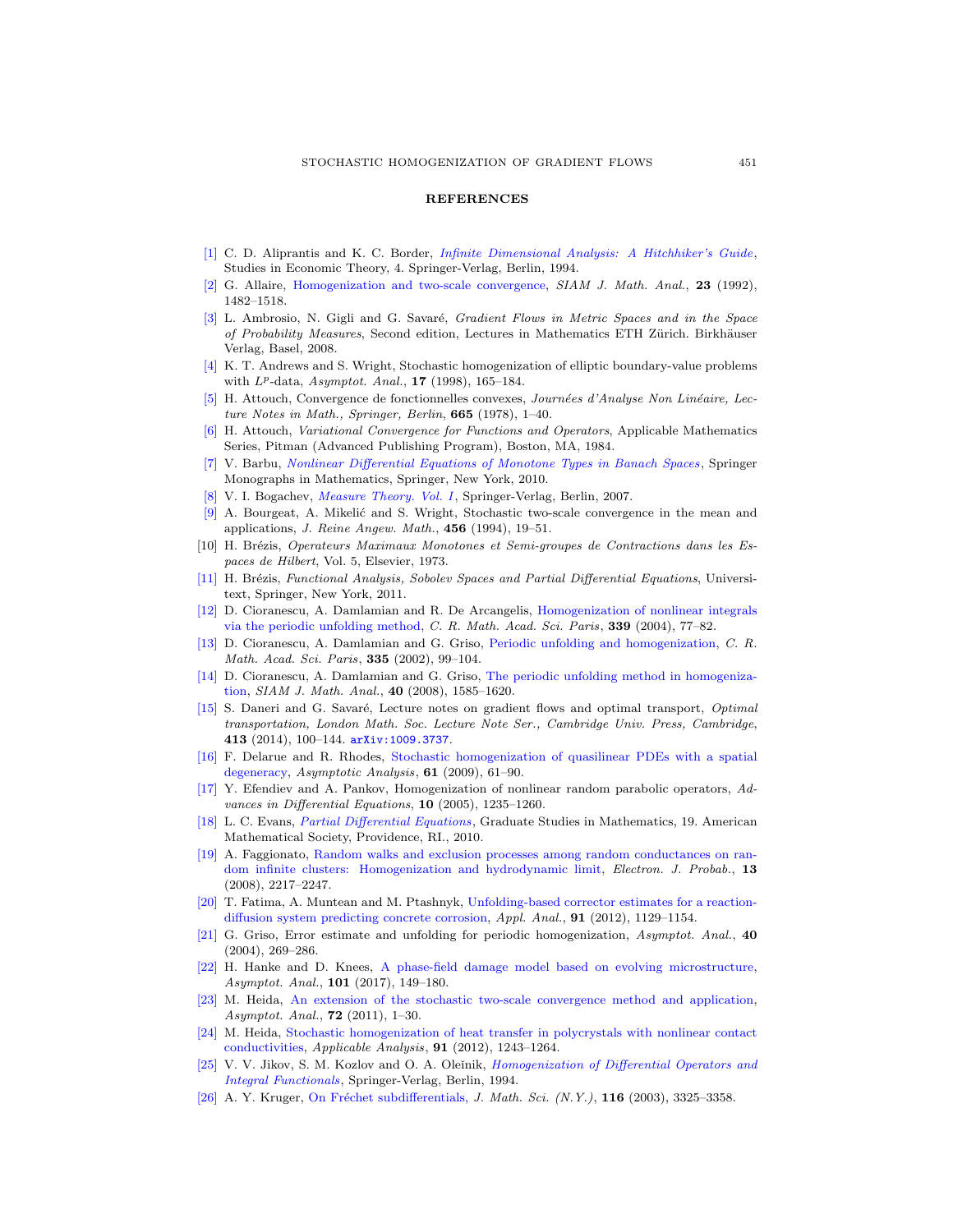- <span id="page-25-14"></span>[\[27\]](http://www.ams.org/mathscinet-getitem?mr=MR3755697&return=pdf) M. Liero and S. Reichelt, [Homogenization of Cahn-Hilliard-type equations via evolutionary](http://dx.doi.org/10.1007/s00030-018-0495-9) [Γ-convergence,](http://dx.doi.org/10.1007/s00030-018-0495-9) Nonlinear Differ. Equat. Appl., 25 (2018), Art. 6, 31 pp.
- <span id="page-25-9"></span>[\[28\]](http://www.ams.org/mathscinet-getitem?mr=MR1912819&return=pdf) D. Lukkassen, G. Nguetseng and P. Wall, Two-scale convergence, Int. J. Pure Appl. Math., 2 (2002), 35–86.
- <span id="page-25-16"></span>[\[29\]](http://www.ams.org/mathscinet-getitem?mr=MR2345229&return=pdf) P. Mathieu and A. Piatnitski, [Quenched invariance principles for random walks on percolation](http://dx.doi.org/10.1098/rspa.2007.1876) [clusters,](http://dx.doi.org/10.1098/rspa.2007.1876) Proc. R. Soc. Lond. Ser. A Math. Phys. Eng. Sci., 463 (2007), 2287–2307.
- <span id="page-25-6"></span>[\[30\]](http://www.ams.org/mathscinet-getitem?mr=MR3299017&return=pdf) A. Mielke, [Deriving amplitude equations via evolutionary Γ-convergence,](http://dx.doi.org/10.3934/dcds.2015.35.2679) Discrete Contin.  $Dyn. Syst., 35 (2015), 2679-2700.$
- <span id="page-25-2"></span>[\[31\]](http://www.ams.org/mathscinet-getitem?mr=MR3468299&return=pdf) A. Mielke, [On evolutionary Γ-convergence for gradient systems,](http://dx.doi.org/10.1007/978-3-319-26883-5_3) Macroscopic and Large Scale Phenomena: Coarse Graining, Mean Field Limits and Ergodicity, Springer , 3 (2016), 187– 249.
- <span id="page-25-13"></span>[\[32\]](http://www.ams.org/mathscinet-getitem?mr=MR3231196&return=pdf) A. Mielke, S. Reichelt and M. Thomas, [Two-scale homogenization of nonlinear reaction](http://dx.doi.org/10.3934/nhm.2014.9.353)[diffusion systems with slow diffusion,](http://dx.doi.org/10.3934/nhm.2014.9.353) Netw. Heterog. Media, 9 (2014), 353–382.
- <span id="page-25-5"></span>[\[33\]](http://www.ams.org/mathscinet-getitem?mr=MR3016509&return=pdf) A. Mielke, R. Rossi and G. Savar´e, [Nonsmooth analysis of doubly nonlinear evolution equa](http://dx.doi.org/10.1007/s00526-011-0482-z)[tions,](http://dx.doi.org/10.1007/s00526-011-0482-z) Calc. Var. Partial Differential Equations, 46 (2013), 253–310.
- <span id="page-25-11"></span>[\[34\]](http://www.ams.org/mathscinet-getitem?mr=MR2338425&return=pdf) A. Mielke and A. M. Timofte, [Two-scale homogenization for evolutionary variational inequal](http://dx.doi.org/10.1137/060672790)[ities via the energetic formulation,](http://dx.doi.org/10.1137/060672790) SIAM J. Math. Anal., 39 (2007), 642–668.
- <span id="page-25-12"></span>[35] S. Neukamm, Homogenization, Linearization and Dimension Reduction in Elasticity with Variational Methods, PhD thesis, Technische Universität München, 2010.
- <span id="page-25-19"></span>[\[36\]](http://www.ams.org/mathscinet-getitem?mr=MR3802264&return=pdf) S. Neukamm and M. Varga, [Stochastic unfolding and homogenization of spring network mod](http://dx.doi.org/10.1137/17M1141230)[els,](http://dx.doi.org/10.1137/17M1141230) Multiscale Model. Simul., 16 (2018), 857–899.
- <span id="page-25-18"></span>[37] S. Neukamm, M. Varga and M. Waurick, Two-scale homogenization of abstract linear timedependent PDEs, [arXiv:1905.02945](http://arxiv.org/pdf/1905.02945).
- <span id="page-25-20"></span>[\[38\]](http://www.ams.org/mathscinet-getitem?mr=MR2349863&return=pdf) M. Neuss-Radu and W. Jäger, [Effective transmission conditions for reaction-diffusion pro](http://dx.doi.org/10.1137/060665452)[cesses in domains separated by an interface,](http://dx.doi.org/10.1137/060665452) SIAM J. Math. Anal., 39 (2007), 687-720.
- <span id="page-25-8"></span>[\[39\]](http://www.ams.org/mathscinet-getitem?mr=MR990867&return=pdf) G. Nguetseng, [A general convergence result for a functional related to the theory of homoge](http://dx.doi.org/10.1137/0520043)[nization,](http://dx.doi.org/10.1137/0520043) SIAM J. Math. Anal., 20 (1989), 608–623.
- <span id="page-25-22"></span>[\[40\]](http://www.ams.org/mathscinet-getitem?mr=MR712714&return=pdf) G. C. Papanicolaou and S. R. S. Varadhan, Boundary value problems with rapidly oscillating random coefficients, Random Fields, Vol. I, II (Esztergom, 1979), Colloq. Math. Soc. János Bolyai, North-Holland, Amsterdam-New York, 27 (1981), 835–873.
- <span id="page-25-24"></span>[\[41\]](http://www.ams.org/mathscinet-getitem?mr=MR0390870&return=pdf) R. T. Rockafellar, Convex integral functionals and duality, Contributions to Nonlinear Functional Analysis, Academic Press, New York, (1971), 215–236.
- <span id="page-25-23"></span>[\[42\]](http://www.ams.org/mathscinet-getitem?mr=MR2224826&return=pdf) R. Rossi and G. Savaré, [Gradient flows of non convex functionals in Hilbert spaces and](http://dx.doi.org/10.1051/cocv:2006013) [applications,](http://dx.doi.org/10.1051/cocv:2006013) ESAIM Control Optim. Calc. Var., 12 (2006), 564–614.
- <span id="page-25-1"></span>[43] T. Roubíček, Nonlinear Partial Differential Equations with Applications, Vol. 153, Springer Science & Business Media, 2013.
- <span id="page-25-3"></span>[\[44\]](http://www.ams.org/mathscinet-getitem?mr=MR2082242&return=pdf) E. Sandier and S. Serfaty, [Gamma-convergence of gradient flows with applications to](http://dx.doi.org/10.1002/cpa.20046) [Ginzburg-Landau,](http://dx.doi.org/10.1002/cpa.20046) Comm. Pure Appl. Math., 57 (2004), 1627–1672.
- <span id="page-25-15"></span>[\[45\]](http://www.ams.org/mathscinet-getitem?mr=MR2901606&return=pdf) M. Sango and J. L. Woukeng, [Stochastic Σ-convergence and applications,](http://dx.doi.org/10.4310/DPDE.2011.v8.n4.a1) Dyn. Partial Differ.  $Equ., 8 (2011), 261-310.$   $arXiv:1106.0409.$  $arXiv:1106.0409.$
- <span id="page-25-4"></span>[\[46\]](http://www.ams.org/mathscinet-getitem?mr=MR2836361&return=pdf) S. Serfaty, [Gamma-convergence of gradient flows on Hilbert and metric spaces and applica](http://dx.doi.org/10.3934/dcds.2011.31.1427)[tions,](http://dx.doi.org/10.3934/dcds.2011.31.1427) Discrete Contin. Dyn. Syst., 31 (2011), 1427–1451.
- <span id="page-25-25"></span>[\[47\]](http://www.ams.org/mathscinet-getitem?mr=MR1422252&return=pdf) R. E. Showalter, Monotone Operators in Banach Space and Nonlinear Partial Differential Equations, Mathematical Surveys and Monographs, 49. American Mathematical Society, Providence, RI, 1997.
- <span id="page-25-7"></span>[\[48\]](http://www.ams.org/mathscinet-getitem?mr=MR2425653&return=pdf) U. Stefanelli, The Brézis-Ekeland principle for doubly nonlinear equations, SIAM J. Control Optim., 47 (2008), 1615–1642.
- <span id="page-25-17"></span>[49] M. Varga, Stochastic Unfolding and Homogenization of Evolutionary Gradient Systems, Dissertation, TU Dresden, 2019. Available from: [https://nbn-resolving.org/urn:nbn:de:bsz:](https://nbn-resolving.org/urn:nbn:de:bsz:14-qucosa2-349342) [14-qucosa2-349342](https://nbn-resolving.org/urn:nbn:de:bsz:14-qucosa2-349342).
- <span id="page-25-10"></span>[\[50\]](http://www.ams.org/mathscinet-getitem?mr=MR2224819&return=pdf) A. Visintin, [Towards a two-scale calculus,](http://dx.doi.org/10.1051/cocv:2006012) ESAIM Control Optim. Calc. Var., 12 (2006), 371–397.
- <span id="page-25-21"></span>[\[51\]](http://www.ams.org/mathscinet-getitem?mr=MR2657414&return=pdf) J. L. Woukeng, [Periodic homogenization of nonlinear non-monotone parabolic operators with](http://dx.doi.org/10.1007/s10231-009-0112-y) [three time scales,](http://dx.doi.org/10.1007/s10231-009-0112-y) Ann. Mat. Pura Appl., 189 (2010), 357–379.
- <span id="page-25-0"></span>[\[52\]](http://www.ams.org/mathscinet-getitem?mr=MR768749&return=pdf) E. Zeidler, [Nonlinear Functional Analysis and its Applications. III. Variational Methods and](http://dx.doi.org/10.1007/978-1-4612-5020-3) [Optimization](http://dx.doi.org/10.1007/978-1-4612-5020-3), Springer-Verlag, New York, 1985.